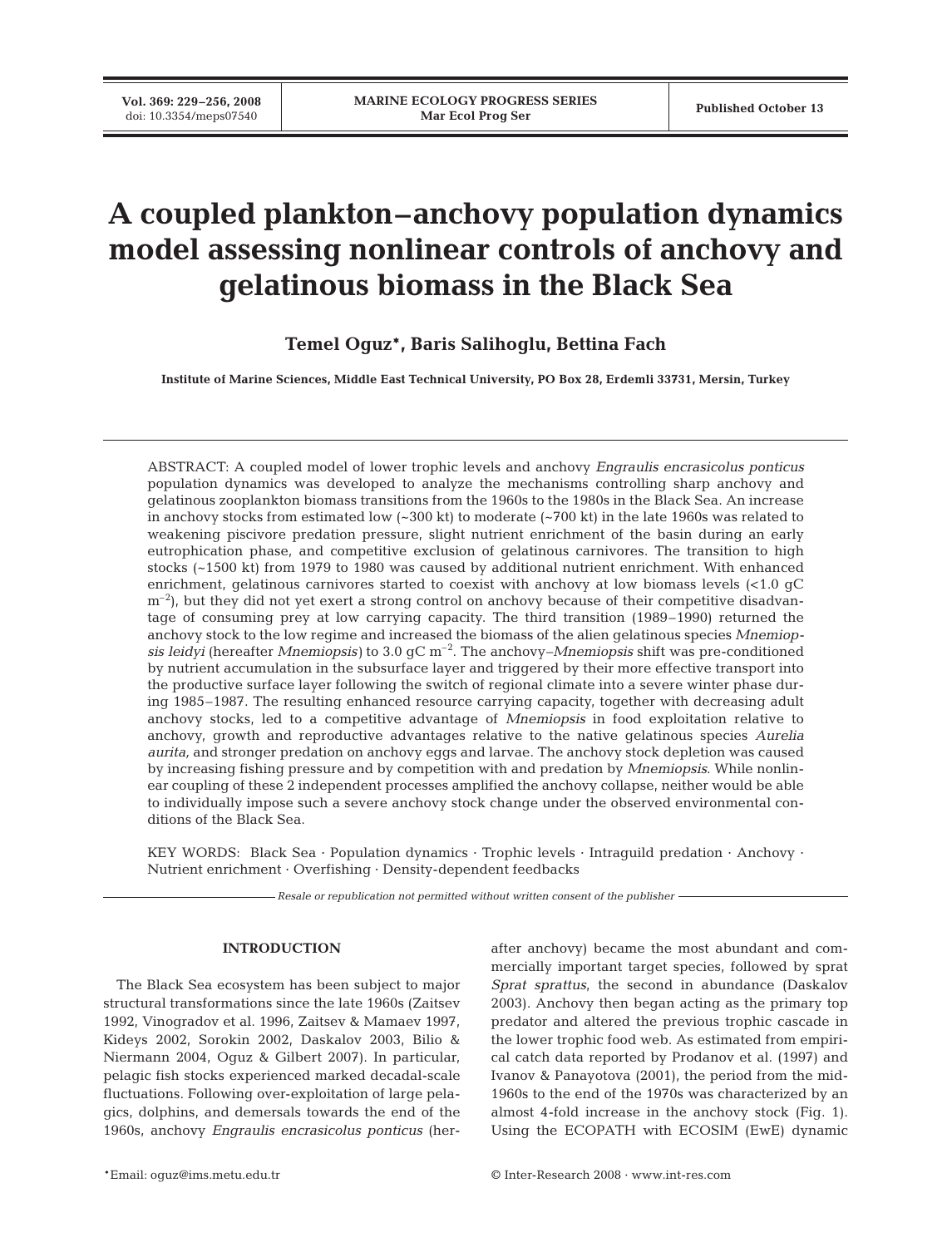mass balance model, Daskalov (2002) confirmed a strong inverse relationship between changes in anchovy and apex predator stock sizes. Oguz (2007) further pointed to the nonlinear character of this transition. The high anchovy stock regime persisted for a decade and finally ended with the abrupt collapse in 1989–1990 (Fig. 1).

The period of marked anchovy stock changes also coincided with eutrophication of the Black Sea by an increasing rate of both organic and inorganic nutrient supply from the river Danube (Zaitsev & Mamaev 1997). Summer phytoplankton biomass changed by an order of magnitude from  $\sim 2.0$  g m<sup>-2</sup> in the 1960s to  $\sim$  20 g m<sup>-2</sup> toward the end of the 1980s (Mikaelyan 1997; see also Fig. 3a in Oguz & Gilbert 2007). Higher particulate export flux from the euphotic zone resulted in an increase of peak nitrate concentration in the chemocline layer (at depths around 75 m) from ca. 2–3 μM to 6–9 μM in 2 decades (Fig. 2). Gelatinous zooplankton biomass increased from negligibly low values in the 1960s to ca. 1.0  $qC$  m<sup>-2</sup> toward the end of the 1970s and ca. 3.0  $qC$  m<sup>-2</sup> at the end of the 1980s (Fig. 2). Prey zooplankton biomass had a variable response under concurrent bottom-up control of increased resource supply and top-down control of changing predation pressures (see Fig. 3b in Oguz & Gilbert 2007).

Modeling studies that substantiated the relative roles of ever-increasing eutrophication, heavy fishing, large reduction in top predator populations, and climate-induced variations, are limited. Using different configurations of the EwE model, Daskalov (2002) and Gücü (2002) showed how increasing fishing pressure and eutrophication indeed changed the Black Sea ecosys-

tem. Berdnikov et al. (1999) embedded age-structured anchovy population dynamics into a complex food web structure and pointed to the critical importance of food competition with *Mnemiopsis leidyi* (hereafter refered to as *Mnemiopsis)* for the anchovy collapse. However, none of these models assessed the relative impacts of these mechanisms. For example, the controversy over whether the anchovy collapse took place first due to overfishing, and the *Mnemiopsis* population outbreak



Fig. 1. *Engraulis encrasicolus ponticus*. ( $\bullet$ ) Time series of catch, ( $\bullet$ ) exploitable stock at the beginning of the fishing season (October) as estimated by Prodanov et al. (1997), using the VPA method after 1966 and  $\equiv$  Oguz (2007) before 1966 using a model. (**+**) Winter-mean sea surface temperature (SST). TR1, TR2, and TR3 denote transitions from low to moderate, moderate to high, and high to low regimes of anchovy stock, respectively. Numbers on the *x*-axis represent the last 2 digits of the year



Fig. 2. Time series of total gelatinous biomass, dominated by *Aurelia aurita* (solid gray bars; annual-mean values) prior to 1989, and by *Mnemiopsis leidyi* from 1990 to 1996 (during spring: black bars; August –September: dotted bars). s: peak nitrate concentration in the chemocline between the euphotic and the denitrification layers. Numbers on the *x*-axis represent the last 2 digits of the year. Gelatinous carnivore biomass data are based on measurements in the northeastern sector of the Black Sea (Shiganova et al. 2001). Nitrate data are taken from our institutional website at http://sfp1.ims.metu.edu.tr/ and represent the annual-mean of all available measurements excluding the northwestern shelf

followed the collapse or vice versa remains unresolved (Bilio & Niermann 2004). Other food web modeling studies (e.g. Lebedeva & Shushkina 1994, Oguz et al. 2001, Lancelot et al. 2002, Grégoire & Lacroix 2003, Grégoire et al. 2004, Oguz & Merico 2006, and the literature cited therein) did not include any higher trophic level dynamics and focused only on the impact of eutrophication and top-down gelatinous control on plankton structure and nutrient cycling.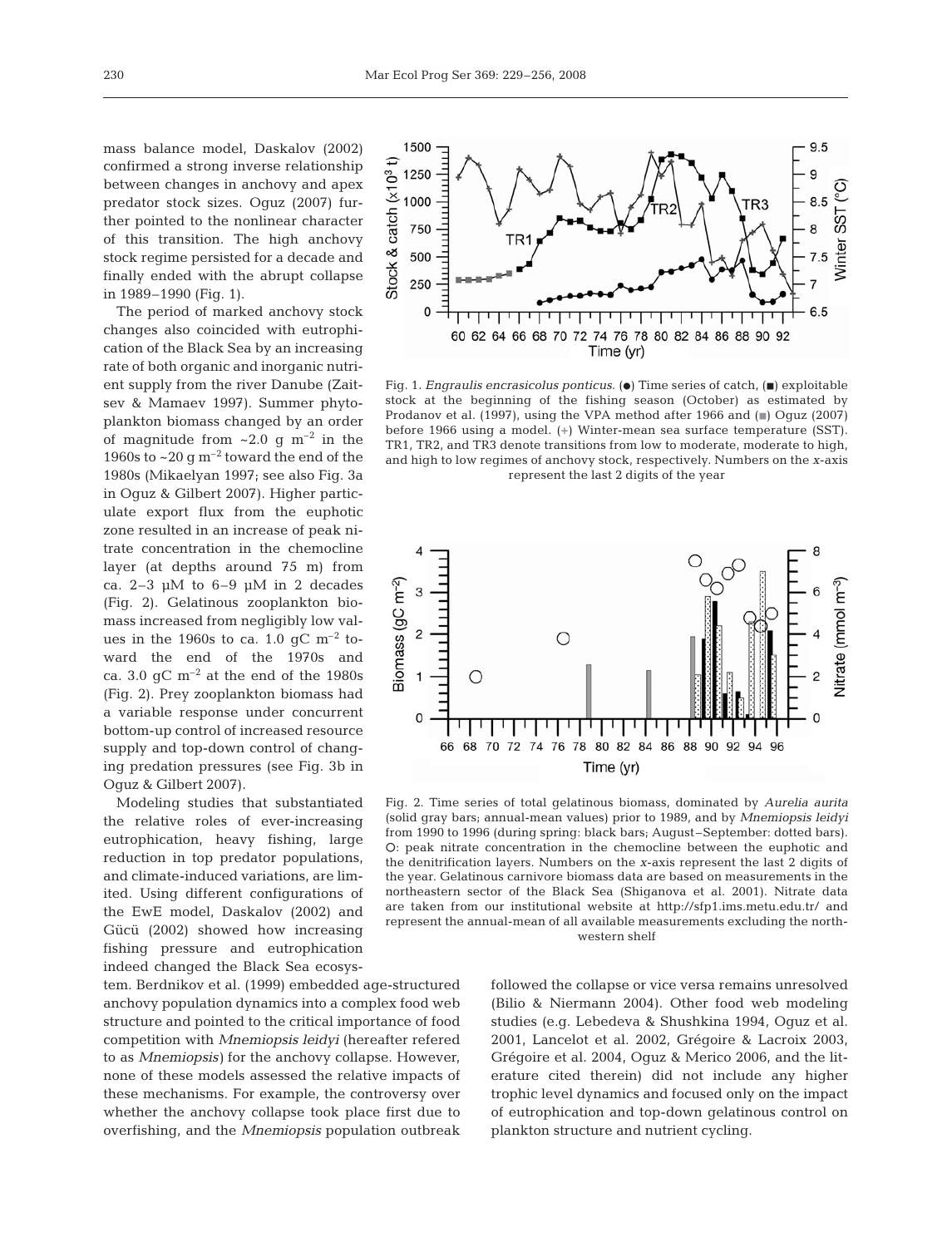The present study brings together a lower trophic level (LTL) food web model with an anchovy population and bioenergetics-based weight growth model. From a fishery perspective, the coupled model offers a potential tool to examine reproduction, early life history, and recruitment dynamics of anchovy in response to changing environmental conditions and their internal feedbacks (e.g. Wang et al. 1997, Rose et al. 1999, Mullon et al. 2003). From an ecological perspective, explicitly modeled trophic interactions allow for the quantification and understanding of food web dynamics under differing bottom-up, top-down, and waspwaist controls during the re-organization phase of the Black Sea ecosystem (Oguz & Gilbert 2007).

The present work puts less emphasis on a comprehensive description of anchovy life history characteristics (fishery perspective), and is mainly devoted to elucidating the mechanisms governing marked biomass changes of the anchovy–gelatinous prey–predator and competitor system from the late 1960s to the end of the 1980s (ecological perspective). The intraguild structure considered here comprises nutrients, plants, and detritus as the basal group; herbivorous microzooplankton and omnivorous mesozooplankton as the 2 resource groups; anchovy as the carnivorous consumer group; and gelatinous zooplankton as the carnivorous predator group preying both on anchovy eggs and larvae and the resource groups (Fig. 3). This structure is a



Fig. 3. Main elements and interactions in the omnivorous system formed by the basal group (plants and detritus: PD), the resource group (herbivorous microzooplankton: μZ, and omnivorous mesozooplankton: mZ), the carnivore consumer group (anchovy eggs and larvae: elA, and adult anchovy: aA), the carnivore predator group (gelatinous zooplankton: gZ), and top predator group (pelagic piscivores: TP). Arrows are directed from predators to prey. Thick arrows represent the primary trophic interactions of the IGP system that are critical in terms of anchovy–gelatinous shift

more complex version of the classical 3-component intraguild system that was studied for its stability properties (Holt & Polis 1997, Hart 2002, Revilla 2002) and response characteristics to changing resource carrying capacity (Diehl & Feibel 2000, Mylius et al. 2001, Kuijper et al. 2003, van de Wolfshaar et al. 2006). Gelatinous predation on anchovy eggs and larvae may be interpreted as the wasp-waist control (Bakun 2006).

The subsequent sections first describe the model formulation and corroboration of the model results with available data. A suite of model simulations is then presented to seek quantitative support for the hypothesis that the 3 marked changes in anchovy stocks (TR1, TR2, and TR3 in Fig. 1) and the abrupt *Mnemiopsis* biomass increase accompanying TR3 (Fig. 2) characterize nonlinear responses of the food web to multiple exogenous forcings and their densitydependent biological feedbacks among the components of the intraguild system. Finally, we interpret our findings within the context of general theory of intraguild interactions and the observed Black Sea ecosystem changes.

## **METHODS**

The model simultaneously solves a set of 1-dimensional equations for a coastal environment (the southeastern Black Sea) where anchovy and gelatinous carnivores reproduce, grow, and forage favorably and where the majority of the anchovy fishery is located (Mutlu et al. 1994, Niermann et al. 1994, Kideys et al. 1999). The assumption of horizontal uniformity that is implict in a 1-dimensional model is probably unrealistic given the complex mesoscale variability of the system and dependence of anchovy and gelatinous carnivore life history characteristics on physical conditions (Panov & Chashchin 1990, Mutlu et al. 1994, Niermann et al. 1994, Kideys et al. 1999). However, it is an essential first step to explore and understand the model dynamics before introducing additional spatial complexity to the problem.

**Vertical model structure.** The vertical model structure extends from the surface to the upper part of the chemocline. It comprises the biologically active euphotic layer and the subsequent nitrate source layer, which is biologically inactive for the purpose of this model and only supplies nitrate flux into the euphotic layer through vertical diffusive and convective exchanges. The euphotic zone is further divided into 2 layers, the surface mixed layer  $(h_1)$  and the subthermocline layer  $(h_2)$ . This 2-layer structure is a simple but adequate configuration to incorporate the effect of thermal stratification: the shallow mixed layer with the permanent cold layer beneath in summer and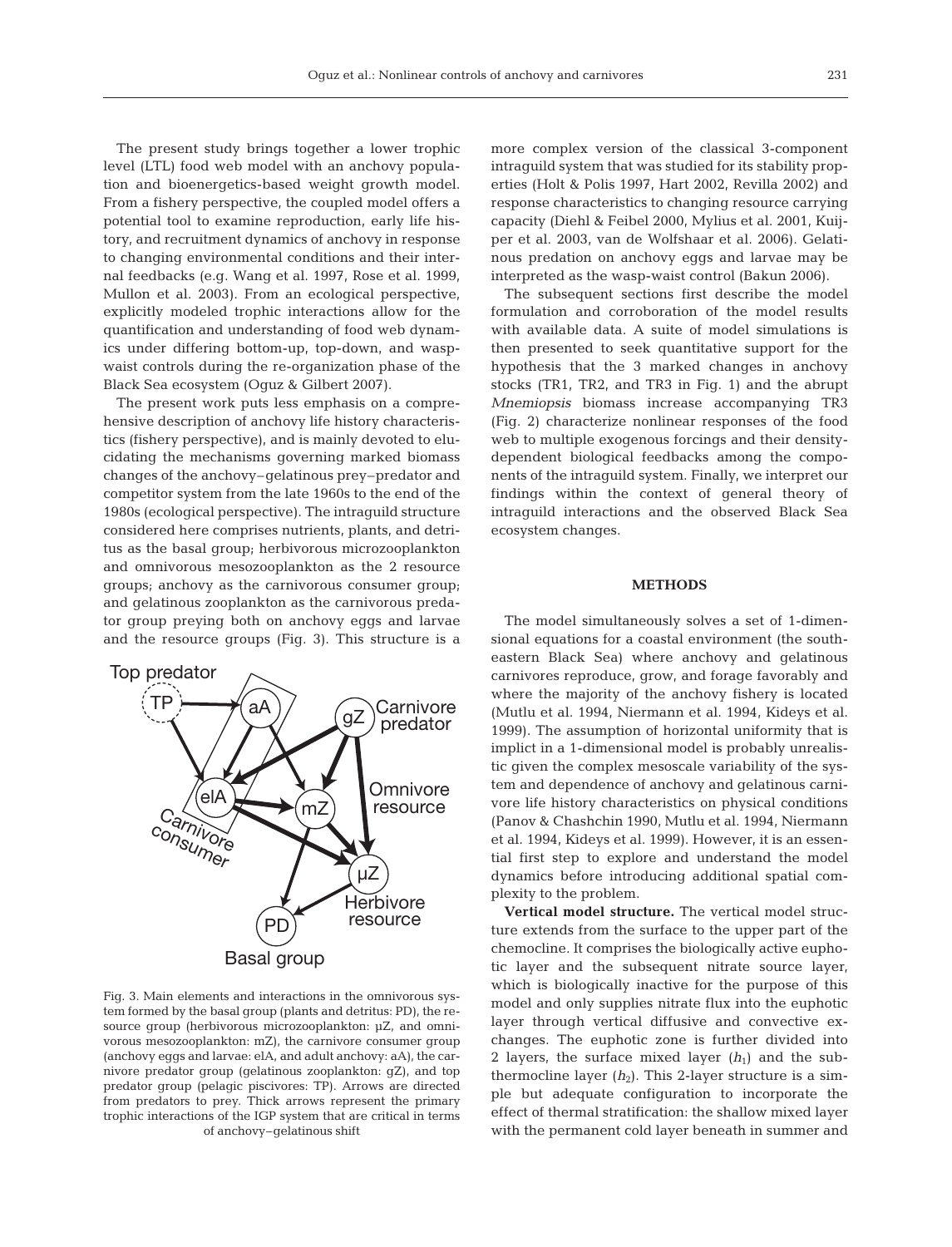the deepening of the mixed-layer in autumn and winter. The nitrate source layer constitutes the upper portion of the chemocline where nutrients accumulate due to aerobic remineralization of organic material above the denitrification-suboxic layer of the water column (Konovalov & Murray 2001). The rest of the chemocline layer is located below the active turbulent mixing zone and normally does not affect biological production in the surface layer. Using the same vertical structure, a slightly more complex food web structure reproduced major features of the observed annual plankton dynamics (e.g. surface-intensified spring and autumn primary and secondary productions and sub-surface summer productions) during the intense eutrophication period of the Black Sea ecosystem (Oguz et al. 2001).

**Description of LTL model structure.** The LTL food web structure is a relatively simplified version of the model described by Oguz et al. (2001). It involves the 3 most dominant phytoplankton functional groups  $(P_1, P_2)$ diatoms;  $P_2$ , dinoflagellates;  $P_3$ , small phytoplankton) and 3 zooplankton functional groups  $(Z_1, \text{ mesozo-}$ plankton;  $Z_{2}$ , microzooplankton;  $Z_{3}$ , gelatinous carnivores). The coccolithophore *Emiliania huxleyi*, which forms part of the observed phytoplankton species succession in May–July (Cokacar et al. 2003), was excluded due to its limited role in resource supply to higher trophic levels.

The moon jelly *Aurelia aurita* (hereafter refered to as *Aurelia)* was the most dominant gelatinous species in the Black Sea from the 1970s to the late 1980s, before *Mnemiopsis* was present in the Black Sea (Shushkina & Musayeva 1983). The ctenophore *Mnemiopsis* reached the Black Sea from the east coast of the United States during the early 1980s, acclimated to local conditions during the mid-1980s, and suddenly and abruptly acquired a biomass 2 to 3 times higher than *Aurelia* at the end of the 1980s (Vinogradov et al. 1989). The gelatinous group of the model therefore represents medusae of *Aurelia* until the end of the 1980s and *Mnemiopsis* afterward. This simplified representation may be justified on the premise that *Aurelia* and *Mnemiopsis* have comparable growth and mortality rates (Shushkina & Musayeva 1983, Shushkina et al. 1998), and the gelatinous group in the Black Sea was always dominated by either species. The difference essentially stems from their different reproduction and life history characteristics, which were not resolved in the present study.

The reproduction and feeding characteristics of *Mnemiopsis* give them a competitive advantage over *Aurelia* (Finenko et al. 1995, Purcell et al. 2001). *Aurelia* females harbor fertilized eggs, and the larvae settle on hard substrates in oxygenated near-shore waters to become polyps. Benthic polyps bud small (1–2 mm)

medusae that grow in spring and reach a sexually mature adult stage in summer (Lucas 2001). By contrast, the survivors of the overwintering *Mnemiopsis* population shed gametes directly into the surrounding water within the upper mixed layer when conditions improve and fertilization takes place (Martindale 1987, Kremer & Reeve 1989).

Nitrate constitutes the only abiotic compartment in this simplified model. Nitrate concentration  $(N_c)$  is linked to the plankton compartments by partial recycling of detritus flux within the euphotic zone as well as by supply from the subsurface source layer through vertical turbulent exchanges. The nitrogen cycle incorporates neither bacterially-mediated remineralization of particulate organic nitrogen nor a subsequent transformation of the labile fraction of dissolved organic nitrogen (DON) into ammonium and then nitrate. Instead, the model assumes immediate conversion of part of the detritus into nitrate, whereas the rest is lost to deeper layers. The model configuration therefore compromises between simplicity in terms of overall food web representation and complexity in terms of its critical processes controlling the food web structure for the problem under consideration.

**Mathematical formulation of the LTL model.** The governing equations of the LTL model are given in compact notation by

$$
\frac{dP_{i,k}}{dt} = U_{i,k} - G_{Z1,k}^{P_i} - G_{Z2,k}^{P_i} - m_{P_i}P_{i,k} + M_k^{P_i}
$$
\n(1a)

$$
\frac{dZ_{1,k}}{dt} = \varepsilon_{Z1} \left[ \sum_{i=1}^{3} G_{Z1,k}^{Pi} + G_{Z1,k}^{Z1} \right] - G_{Z3,k}^{Z1} - \tilde{C}_{A,k}^{Z1} - m_{Z1} Z_{1,k} + M_k^{Z1}
$$
 (1b)

$$
\frac{dZ_{2,k}}{dt} = \varepsilon_{Z2} \sum_{i=1}^{3} G_{Z2,k}^{P_i} - G_{Z1,k}^{Z2} - G_{Z3,k}^{Z2} - \tilde{C}_{A,k}^{Z2} - m_{Z2} Z_{2,k} + M_k^{Z_2}
$$
(1c)

$$
\frac{dZ_{3,k}}{dt} = \varepsilon_{23} \left[ \frac{\tilde{G}_{23,k=1}^A}{2} + \sum_{i=1}^2 G_{23,k}^{Zi} \right] - m_{Z_3} Z_{3,k} + \kappa_{Z_3} (Z_{3,k}^S - Z_{3,k}) + M_k^{Z3} \tag{1d}
$$

$$
Det\_flux = (1 - \varepsilon_{Z_1}) \left[ G_{Z1,k}^{Z2} + \sum_{i=1}^{3} G_{Z1,k}^{Pi} \right] + (1 - \varepsilon_{Z_2}) \sum_{i=1}^{3} G_{Z1,k}^{Pi}
$$
(1e)  

$$
(1 - \varepsilon_{Z3}) \left[ \underbrace{\tilde{G}_{Z3,k=1}^{A}}_{i=1} + \sum_{i=1}^{2} G_{Z3,k}^{Zi} \right] + (1 - \varepsilon_{A}) \underbrace{(\tilde{C}_{A,k}^{Z1} + \tilde{C}_{A,k}^{Z2})}_{(A,A,K)} \tag{1e}
$$

$$
\frac{dN_k}{dt} = -\sum_{i=1}^{3} U_{i,k} + \alpha \{ Det_{-}flux \} + \sum_{i=1}^{3} m_{2i} Z_{i,k} + \sum_{i=1}^{3} m_{pi} P_{i,k} + M_k^{Nc} \tag{1f}
$$

Eq. (1a–f) applies for both layers of the euphotic zone  $(k = 1, 2)$ ; explicit forms of all terms are documented in the Appendix, and the definitions of parameters and their values are listed in Tables 1 to 4. Underlined and double-underlined terms are referred to in the following sections. The operator *d/dt* represents the time derivative; P*<sup>i</sup>* and Z*i*, respectively, denote any of the 3 phytoplankton and zooplankton groups; and  $N_c$  is the nitrate concentration. *Det\_flux* denotes the detritus flux, comprised of the unassimilated fraction of food consumption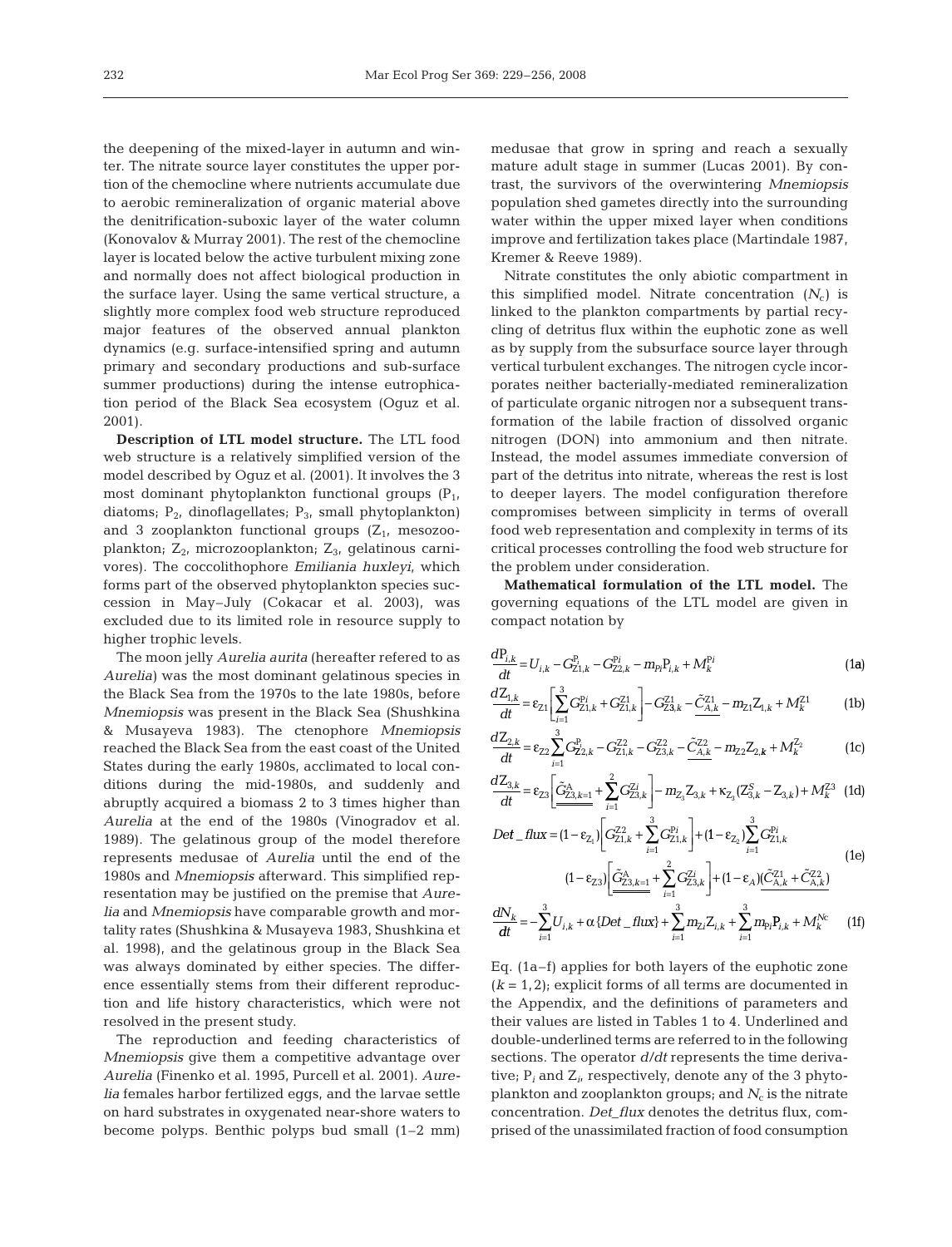Table 1. Parameters of phytoplankton groups

| Para-<br>meter | Definition                                       | Unit       | <b>Diatoms</b> | Dino-<br>flagellates | Small<br>phyto-<br>plankton |
|----------------|--------------------------------------------------|------------|----------------|----------------------|-----------------------------|
| $r_{P_i}$      | Maximum growth rate                              | $d^{-1}$   | 2.5            | 1.3                  | 1.65                        |
| $K_{\rm N}$    | Half saturation con-<br>stant for nitrate uptake | $mmol m-3$ | 0.5            | 0.23                 | 0.3                         |
| $m_{\rm P_i}$  | Mortality rate                                   | $d^{-1}$   | 0.04           | 0.03                 | 0.05                        |
| $V_{P}$        | Exchange rate between<br>layers                  | $d^{-1}$   | 0.01           | 0.01                 | 0.01                        |

Table 2. Parameters of zooplankton groups

| Para-<br>meter   | Definition                                                 | Unit       | plankton |      | Microzoo- Mesozoo- Gelatinous<br>plankton carnivores |
|------------------|------------------------------------------------------------|------------|----------|------|------------------------------------------------------|
| $r_{Z_i}$        | Maximum growth rate                                        | $d^{-1}$   | 1.8      | 1.0  | 0.05                                                 |
| K <sub>7</sub>   | Half saturation<br>constant for phyto-<br>plankton grazing | $mmol m-3$ | 0.6      | 0.6  |                                                      |
| $m_{Z_i}$        | Mortality rate                                             | $d^{-1}$   | 0.06     | 0.04 | 0.008                                                |
| $V_{7}$          | Vertical migration rate                                    | $d^{-1}$   | 0.01     | 0.01 | 0.01                                                 |
| $\epsilon_{Z_i}$ | Assimilation efficiency                                    | Unitless   | 0.5      | 0.5  | 0.6                                                  |

Table 3. Food preference coefficients, indicating preferences of different predator groups for certain prey groups

| Prey type                |      |      | Microzoo- Mesozoo- Gelatinous Anchovy<br>plankton plankton carnivores |     |
|--------------------------|------|------|-----------------------------------------------------------------------|-----|
| Diatoms                  | 0.2. | 0.4  |                                                                       |     |
| Dinoflagellates          | 0.2  | 0.3  |                                                                       |     |
| Small phyto-<br>plankton | 0.6  | 0.1  |                                                                       |     |
| Microzooplankton         |      | 0.2. | 0.6                                                                   | 0.4 |
| Mesozooplankton          |      |      | 0.4                                                                   | 0.6 |

of 3 zooplankton groups and all anchovy age classes. All state variables are expressed in mmol  $N m^{-3}$ .

According to Eq. (1a), the biomass density for any phytoplankton group changes in time due to growth (*U*i; Eq. A1 in the Appendix), grazing by micro- and mesozooplankton groups  $(G_{Zj}^{P_i};$  Eq. A6a,b) mortality  $(m_{P_i})$ , and vertical exchange between the layers  $(M<sup>P<sub>i</sub></sup>$ ; Eq. A8). In the growth term, the maximum growth rate,  $r_{P_{i'}}$  is reduced by products of nutrient, light, and temperature limitation functions (Eqs. A2–A5). In Eq. (1b, c), meso- and microzooplankton biomass densities change temporally due to ingestion of phytoplankton, consumption by total gelatinous carnivores  $(\tilde{G}_{Z3}^{Zi}; Eqs. 8 \&$ A7) and by all cohorts of the age-0 age class and the older age classes of the anchovy population  $(\tilde{C}_{A}^{Zi};$  Eq. 7a,b), mortality ( $m_{Z_i}$ ), and vertical migration between the layers  $(M^{Z_i};$  Eq. A8), re-

spectively. Mesozooplankton graze on microzooplank- $\text{tan}(\tilde{G}_{23,k=1}^{\text{A}})$ ; Eq. A6c) as well.

Gelatinous biomass changes over time (Eq. 1d) through their feeding on anchovy eggs and larvae  $\tilde{G}_{23,k=1}^{\text{A}}$ , microzooplankton and mesozooplankton  $(\tilde{G}_{23}^{\text{Z}})$ , losses due to natural mortality, and exchange between the layers due to vertical migration  $(M^{Z_3};$  Eq. A9). The additional source term parameterizes lateral transport of young gelatinous species biomass  $(Z_{3,k}^S)$  grown in near-shore regions into the model domain via the regional circulation system with the transport rate  $\kappa_{73}$ .

Table 4. Additional parameter values of the lower trophic level (LTL) model

| Parameter            | Definition                                                                             | Unit                              | Value |
|----------------------|----------------------------------------------------------------------------------------|-----------------------------------|-------|
| $a_I$                | Initial slope of the P-I curve of light limitation                                     | $m2$ watts <sup>-1</sup>          | 0.01  |
| $k_{\rm w}$          | Phytoplankton exctinction coefficient for clear water conditions                       | $m^{-1}$                          | 0.08  |
| $K_c$                | Phytoplankton-biomass-dependent extinction coefficient                                 | $m^{-1}$                          | 0.02  |
| $h_{\rho}$           | Euphotic layer depth                                                                   | m                                 | 50.0  |
| $T_{\rm max}$        | Maximum temperature of the limitation function of phytoplankton and zooplankton growth | $\rm ^{\circ}C$                   | 25    |
| $T_{\rm Pref}$       | Reference temperature of the phytoplankton limitation function                         | $\rm ^{\circ}C$                   | 15    |
| $T_{Z_{\text{ref}}}$ | Reference temperature of the zooplankton limitation function                           | $\rm ^{\circ}C$                   | 13    |
| $Q_{10P}$            | $Q_{10}$ factor of temperature limitation on phytoplankton growth                      | unitless                          | 1.5   |
| $Q_{10Z}$            | $Q_{10}$ factor of temperature limitation on zooplankton growth                        | unitless                          | 2.2   |
| $\alpha$             | Recycled fraction of zooplankton and anchovy ingestion                                 | unitless                          | 0.2   |
| $V_{N_c}$            | Diffusion rate of nitrate between the layers                                           | $d^{-1}$                          | 0.01  |
| $W_{e,\text{max}}$   | Maximum value of the nitrate entrainment rate between the layers                       | $d^{-1}$                          | 0.04  |
| $r_{Z_3}^A$          | Consumption rate of anchovy eqgs and larvae by gelatinous carnivores                   | $\rm m^3 \, m g C^{-1} \, d^{-1}$ | 0.05  |
| $K_{Z_3}$            | Slope factor of gelatinous carnivores feeding on micro- and mesozooplankton            | mmol $N m^{-3}$                   | 0.24  |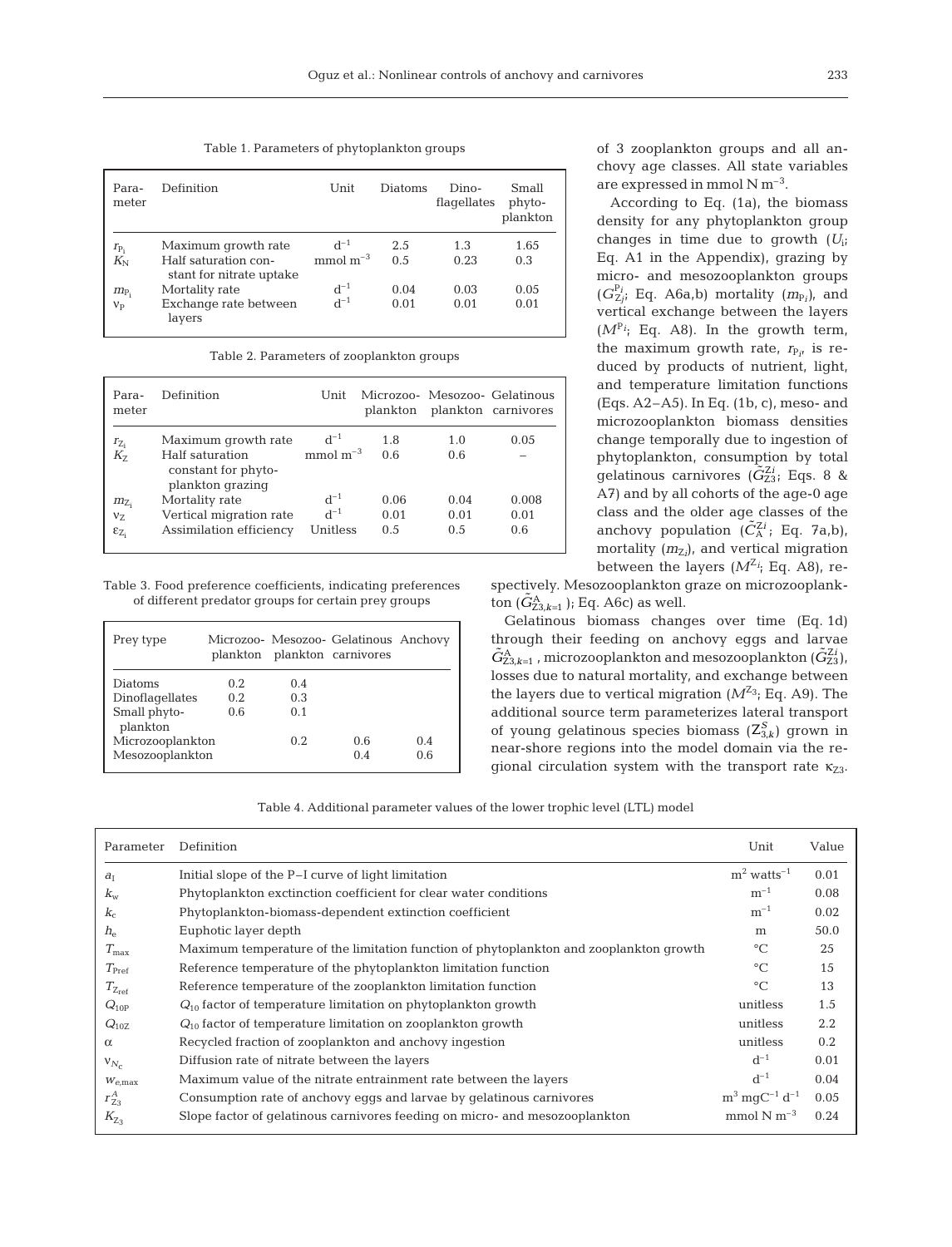However, this contribution occurs only when the mixed layer temperature exceeds 15°C. Below this threshold temperature, gelatinous production does not take place either within the model domain or in near-shore regions. Because the model focuses on conditions prior to the settlement of *Beroe ovata* into the Black Sea, no *Beroe ovata* predation on *Mnemiopsis* was introduced. Neither *Aurelia* nor *Mnemiopsis* have predators in the model, and they are the dead-end of the food web.

The parameters denoted by  $\varepsilon_{Z1}$ ,  $\varepsilon_{Z2}$ ,  $\varepsilon_{Z3}$  in Eq. (1b–d) represent the fractions of food digested and assimilated by the zooplankton groups after all excretion and respiratory losses, expressed by constant proportions of the consumption, are removed. They convey the product of a food digestion coefficient (about 70 to 80%) and a food assimilation coefficient (about 70 to 75%).

 $N_c$  in the surface mixed and sub-thermocline layers varies temporally (Eq. 1f) due respectively to its uptake in phytoplankton growth, recycling of unassimilated food and of dead planktonic material, vertical diffusion, and entrainment between the layers and from the subsurface source layer,  $M_k^N$  (Eq. A9).

According to Eq. (1f), nitrate recycles partially within the euphotic layer, and the rest constitutes total export flux to deep layers. As stated earlier, the remineralization process is not modeled explicitly. Instead, this process is assumed to be responsible for long-term nitrate accumulation in the chemocline layer under intensifying eutrophication (Fig. 2). It is characterized in the model by the subsurface nitrate concentration  $(N_c)$ prescribed externally as one of the control (forcing) variables in the model. Its product with the sum of diffusion and entrainment rates specifies the  $N_c$  supplied from the source layer into the euphotic zone that drives the nutrient cycling and biological production in the model (Eq. A9). Since the model assumes no active biology in the source layer, no phytoplankton and zooplankton flux is specified from the source layer into the euphotic zone (see Eq. A8).

The terms underlined in Eq. (1b–d), which mark micro- and mesozooplankton consumption by anchovy and gelatinous carnivores and recycled fractions of their unassimilated forms, constitute the dynamic linkage between the LTL and anchovy models.

**Description of the higher trophic level model structure.** The Black Sea anchovy is known for its extraordinarily high fecundity, long spawning season (May to September), and opportunistic feeding on a wide selection of micro- and mesozooplankton types (Lisovenko & Andrianov 1996) compared to other anchovy species in different parts of the world (Alheit 1989, Castro & Cowen 1991, Millan 1999, Funamoto et al. 2004, North & Houde 2004, Basilone et al. 2006, Palomera et al. 2007). In general, it has the ability to adapt its reproductive characteristics (e.g. batch fecundity,

spawning frequency, age/length at first maturity) to changing environmental conditions. Its high food consumption capability, even during the spawning season, provides sufficient energy to support all expenses of basal metabolism, somatic growth, and active reproduction. It can feed continuously day and night if prey is available (Bulgakova 1996). It grows rapidly, matures early (within the first year), shows schooling behavior especially during the spawning season, and is characterized by high swimming activity and active seasonal migration to more productive areas for overwintering. The size and weight of adults vary in the range of 8 to 15 cm and 5 to 21 g wet weight (gww), depending on environmental conditions and age.

Female adults spawn most efficiently in June to August when water temperatures exceed 20°C, and the optimum temperature is around 23–25°C (Niermann et al. 1994, Lisovenko & Andrianov 1996, Sorokin 2002). In the higher trophic level (HTL) model, hereafter anchovy model, the anchovy spawning season begins on 1 June, even though temperature of the mixed layer may be slightly less than 20°C, depending on the annual mixed layer temperature structure. The spawning period lasts until the end of August and therefore comprises 90 d (each month is assumed to be 30 d).

Temperature is a critical factor during anchovy early life stages (Garcia & Palomera 1996, Lisovenko & Andrianov 1996, North & Houde 2004). In the Black Sea, eggs and larvae are always found above the seasonal thermocline (in the upper 15 to 20 m), and egg production is not possible within the cold intermediate layer (~7°C) below the surface mixed layer (Niermann et al. 1994, Kideys et al. 1999, Satilmis et al. 2003). In the model, population dynamics of the early life stages were therefore limited to the surface mixed layer. However, juvenile, young of the year (YoY), and adult anchovy may follow the vertical migration of zooplankton prey and are likely distributed more uniformly within the euphotic zone. The anchovy model treats the entire euphotic zone as a single layer system for post-larval populations in order to avoid the difficulty of parameterizing their vertical movement and feeding on herbivores.

Eggs spawned each day of the spawning season are followed as a specific cohort through hatching, yolksac larva, early larva, late larva, juvenile, and YoY stages of the age-0 class. According to observations, the pre-larval period lasts for about 2.0 to 2.5 d at water temperatures above 20°C (Lisovenko & Andrianov 1996). For simplicity, the model assumes a 1 d constant developmental period for both hatching and yolk-sac larval phases with no temperature dependence. Larvae are assumed to begin feeding on microzooplankton 2 d after hatching in the early larval phase (up to  $~1.0$  cm length) and in the late larval phase (up to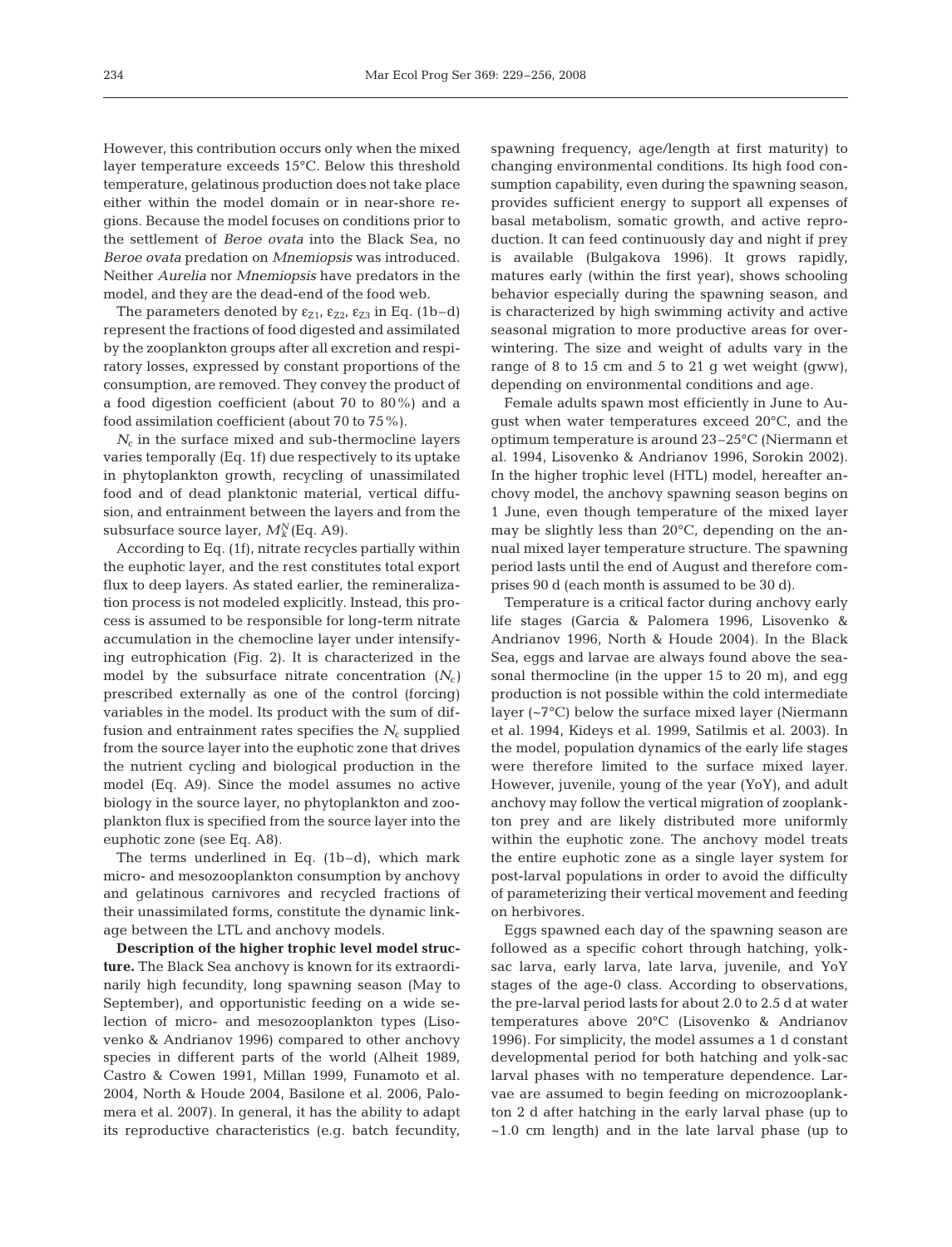2.5 cm). Larvae metamorphose into juveniles at 2.5 cm, juveniles become YoY at 4.0 cm, and YoY individuals reach sexual maturity at 6.0 cm (Lisovenko & Andrianov 1996). Under typical conditions, the early larval stage spans 12 d, the late larval stage is about 22 d, and the juvenile stage lasts about 32 d (Sorokin 2002).

All individuals hatched on the same day are considered to belong to the same cohort. The model thus specifies 90 daily cohorts every year. The members of each cohort have identical life histories, but population and size of cohorts vary over the course of the year depending on internal and external conditions. At the beginning of June (i.e. the start of the new spawning season), the sum of recruits from all 90 cohorts is assigned to the population of the age-1 class, and the mean weight of all cohorts is assigned to the weight of the age-1 class. Other age classes are similarly promoted to the next higher age classes: yearlings become age-2, age-2 become age-3. Any older individuals are retained in the age-3 class. The anchovy population can live for up to 4 yr, but they often do not survive more than 2 yr due to high fishing mortality.

*Mathematical formulation of the population growth model:* The total number of healthy eggs produced daily in the mixed layer by female adults in age-1 to age-3 classes during June to August is parameterized according to

$$
X_{\rm e} = \left[ \sum_{i=1}^{3} S \times E_{\rm g} \times (\sqrt[1]{2} X_i \times W_i) \times f_{\rm e}(T_1) / w_{\rm egg} \right] + X_{\rm oe} \quad (2)
$$

where  $X_i$  and  $W_i$  ( $i = 1-3$ ) denote population density and weight of an individual anchovy in adult age classes, respectively,  $E_{q}$  signifies the daily weight loss rate of mature female adults for egg production, *S* is the efficiency of healthy eggs produced, *w*egg is the individual egg weight (Table 5), and  $f_e(T_1)$  is the temperature dependence of egg production that is expressed by a  $Q_{10}$  type function (similar to Eq. A5) and varies between 0.70 at  $20^{\circ}$ C and 1.0 at  $25^{\circ}$ C.  $X_{oe}$ represents a constant number of eggs  $(0.5 \text{ eggs m}^{-3})$ produced daily, independent of anchovy population

Table 5. Parameter values of the anchovy model

| Parameter        | Definition                                                   | Unit     | Value |
|------------------|--------------------------------------------------------------|----------|-------|
| $\epsilon_{A}$   | Fraction of consumption available for<br>anchovy growth      | unitless | 0.5   |
| b <sub>1</sub>   | Weight-length conversion factor                              | cm       | 5.0   |
| b <sub>2</sub>   | Exponent of weight-length conversion                         | unitless | 0.333 |
| $W_{\text{eqg}}$ | Eqq weight                                                   | mqC      | 0.02  |
| S                | Spawning efficiency of female adults                         | unitless | 0.22  |
| $E_{q}$          | Weight loss rate of a female adult on the<br>day of spawning | $d^{-1}$ | 0.10  |
|                  | Maximum number of cohorts                                    | unitless | 90    |

and biomass in the model domain. This background value helps to introduce a cohort even when the mixed layer temperature may be less than 20°C between 1 and 15 June (according to the annual climatological temperature annual cycle).

Eq. (2) relates anchovy egg production to mixed layer temperature and population and body size of adult females, which then links reproduction to feeding conditions (Eq. 4, under 'Mathematical formulation of the weight growth model' below) and ultimately to the intensity of bottom-up resource control. Therefore, spawning and early life history characteristics are expected to respond differently to developing eutrophication and climatic conditions at interannual and longer time scales. This density-dependent population growth mechanism is a central focus of the simulations described in the next section. In the present study, the temperature control in Eq. (2) considers only intraannual variations without interannual changes.

The population density  $(X_A; \text{ind. m}^{-3})$  of any anchovy cohort of the age-0 class or each of the adult age classes changes with time according to

$$
\frac{dX_{\rm A}}{dt} = -(m_{\rm f} + m_{\rm n})X_{\rm A} \tag{3a}
$$

where  $m_f$  and  $m_n$  denote the fishing and natural mortality rates, respectively. The natural (predation) mortality rate is expressed by

$$
m_{\rm n} = m_{\rm b} + m_{\rm l} X_{\rm A} + r_{\rm Z3}^{\rm A} Z_{3, k=1}
$$
 (3b)

that comprises the sum of linear and quadratic contributions (Fulton et al. 2003, Tian et al. 2004). The first term (hereafter referred to as the basal mortality with the rate constant  $m<sub>b</sub>$ ) represents stable or average environmental conditions and varies for different life stages (Table 6). It also includes all other non-predatory losses. The quadratic, density-dependent components involve the predation mortalities due to (1) predation by large and medium pelagics and demersals (the second term) that are not explicitly included in the model and increase with anchovy population size at

> the rate constant,  $m_l$ , and (2) the gelatinous carnivore (the last term) that operates only for the eggs and larval population  $( $2.5 \text{ cm}$ )$  in the surface mixed layer. The parameter  $r_{Z3}^{\rm A}$  denotes the time-dependent clearance rate of gelatinous species  $(m^3 \text{ mgC}^{-1} d^{-1})$ (Table 4), and  $Z_{3,k=1}$  is the gelatinous biomass density in the mixed layer. The predation mortality parameterization of the gelatinous group does not include processes such as predator encounter rates, probability of attack, capture efficiency, predator size, prey (anchovy)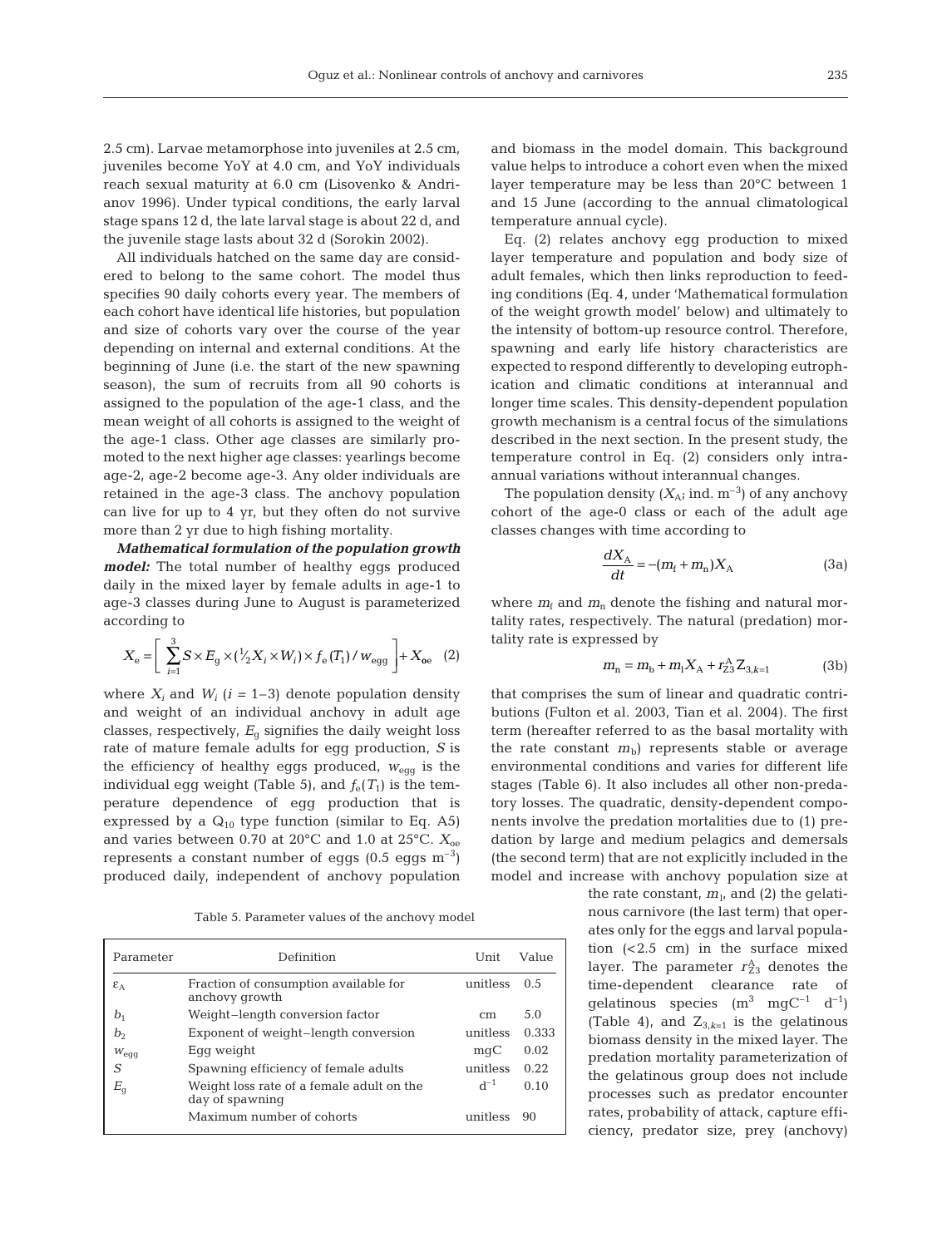| Parameter                                                                                                   | Definition                          | Unit                     | Early<br>larva | Late<br>larva | Juvenile | YoY   | Adult |  |  |
|-------------------------------------------------------------------------------------------------------------|-------------------------------------|--------------------------|----------------|---------------|----------|-------|-------|--|--|
| $m_{\rm h}$                                                                                                 | Basal mortality rate <sup>a</sup>   | $d^{-1}$                 | 0.3            | 0.1           | 0.02     | 0.007 | 0.002 |  |  |
| C <sub>1</sub>                                                                                              | Maximum consumption rate            | $mqC d^{-1}$             | 1.23           | 0.93          | 0.65     | 0.49  | 0.33  |  |  |
| C <sub>2</sub>                                                                                              | Weight dependence of consumption    | unitless                 | 0.27           | 0.30          | 0.31     | 0.32  | 0.32  |  |  |
| r <sub>1</sub>                                                                                              | Maximum respiration rate            | $mqC d^{-1}$             | 0.022          | 0.022         | 0.025    | 0.028 | 0.028 |  |  |
| r <sub>2</sub>                                                                                              | Weight parameter of respiration     | unitless                 | 0.34           | 0.34          | 0.34     | 0.34  | 0.34  |  |  |
| $K_{7A}$                                                                                                    | Half saturation constant of anchovy | $mgC \; \mathrm{m}^{-3}$ | 135            | 135           | 170      | 225   | 225   |  |  |
|                                                                                                             | feeding on zooplankton              |                          |                |               |          |       |       |  |  |
| $A_F$                                                                                                       | Activity factor of respiration      | unitless                 | 1.5            | 1.5           | 1.5      | 1.5   | 1.5   |  |  |
| <sup>a</sup> Basal mortality rates of the hatching and yolk-sac larval phases are specified as 1.0 $d^{-1}$ |                                     |                          |                |               |          |       |       |  |  |

Table 6. Anchovy model parameters for different stages of weight growth. YoY: young of the year

size and abundance, and presence of alternative food (Cowan et al. 1996, Purcell & Arai 2001).

The model also incorporates starvation (weight dependent) mortality that may occur when prey availability is not sufficient to maintain basic metabolic requirements (i.e. *dW/dt* < 0 in Eq. 4) (e.g. in winter). Following Rose et al. (1999), starvation mortality applies whenever the weight loss exceeds 35% for larvae and 50% for post-larval stages with respect to the weight expressed by the length–weight relationship. A particular year class population subject to starvation loses weight, but not length. Eq. (3a,b) forms a closed system with no source/sink due to the migration mechanism.

*Mathematical formulation of the weight growth model:* The bioenergetics-based anchovy weight growth model follows Luo & Brandt (1993), Rose et al. (1999), McDermot & Rose (2000), and Megrey et al. (2007). No weight growth occurs in egg and yolk-sac larval phases of each daily cohort. By the beginning of the early larval phase, individuals of each cohort start feeding and become subject to weight growth following

$$
\frac{dW_{A}}{dt} = (\varepsilon_{A}C_{A} - R_{A} - E_{g}) \times W_{A}
$$
 (4)

where  $W_A$  (mgC ind.<sup>-1</sup>) denotes weight of an individual anchovy for any cohort of the age-0 class. The same equation also applies to the adult age classes. The right hand side of Eq. (4) describes the difference between the realized consumption rate  $(\epsilon_A C_A)$ , the losses due to total respiration  $(R_A)$ , and the weight loss rate due to reproduction by sexually mature  $(>6.0$  cm) female individuals  $(E_{q})$ , all expressed per day  $(d^{-1})$ . The parameter  $\varepsilon_A$  denotes the fraction of the consumption rate used for growth after losses due to egestion, excretion, and specific dynamic action (i.e. the energy loss associated with food digestive processes) are subtracted (Table 5). Each of these losses accounts for a constant proportion of the consumption rate, and all together typically amount to 50% (Rose et al. 1999, Megrey et al. 2007). The variable  $C_A$  represents the consumption of herbivorous zooplankton  $(C_{\rm A}^{Z_1})$  and omnivorous zooplankton  $(C_A^{\mathbb{Z}_2})$  by an individual anchovy. They are expressed in terms of the maximum consumption rate  $c_1$ (mg C  $d^{-1}$ ), anchovy weight, water temperature, and mesozooplankton and microzooplankton biomass density by

$$
C_A^{\mathbb{Z}_i} = c_1 \times W_A^{-c_2} \times f(T) \times f(\overline{\mathbb{Z}}_i)
$$
 (5a)

where  $c_2$  is a non-dimensional number representing weight dependence of consumption (Table 6),  $f(Z_i)$  is the total amount of micro- or mesozooplankton consumed in the euphotic layer (Eq. 5b,c), and  $f(T)$  is the temperature limitation function of the euphotic zone (Eq. 5d).

Defining the euphotic layer average biomass density  $(Z_i)$  of mesozooplakton  $(i = 1)$  or microzooplankton  $(i = 2)$  as

$$
\overline{Z}_{i} = \frac{h_{1}Z_{i,k=1} + h_{2}Z_{i,k=2}}{h_{1} + h_{2}}
$$
\n(5b)

 $Z_i$  is expressed by a sigmoidal function of the form

$$
f(\overline{Z}_{i}) = \frac{s_{i} \overline{Z}_{i}^{2}}{K_{ZA}^{2} + \sum_{j=1}^{j=2} s_{j} \overline{Z}_{j}^{2}}
$$
(5c)

In Eq. (5c),  $K_{ZA}$  is the half saturation constant for individual anchovy feeding on micro- and mesozooplankton (Table 6), and  $s_i$  is the food preference coefficient of anchovy for either of them (Table 3). As stated above, anchovy feed only on microzooplankton within the mixed layer until the metamorphosing stage (< 2.5 cm).

The temperature limitation function in the euphotic zone,  $f(T)$ , is defined by the weighted sum of its contributions for the mixed and sub-thermocline layers,  $f_k(T_k)$ , relative to the thickness of the euphotic layer:

$$
f(T) = \sum_{k=1}^{2} \frac{h_k}{h_1 + h_2} f_k(T_k) \text{ and } f_k(T_k) = Q_{10Z}^{(T_k - T_{\text{max}})/T_{\text{Zref}}}
$$
 (5d)

with  $Q_{10Z} = 2.2$  and  $T_{Zref} = 13^{\circ}\text{C}$  (Table 4). This scaling ensures that  $f(T)$  does not exceed unity. The temperature control in the mixed layer,  $f_1(T_1)$ , is equal to unity (i.e. optimal) at the maximum mixed layer temperature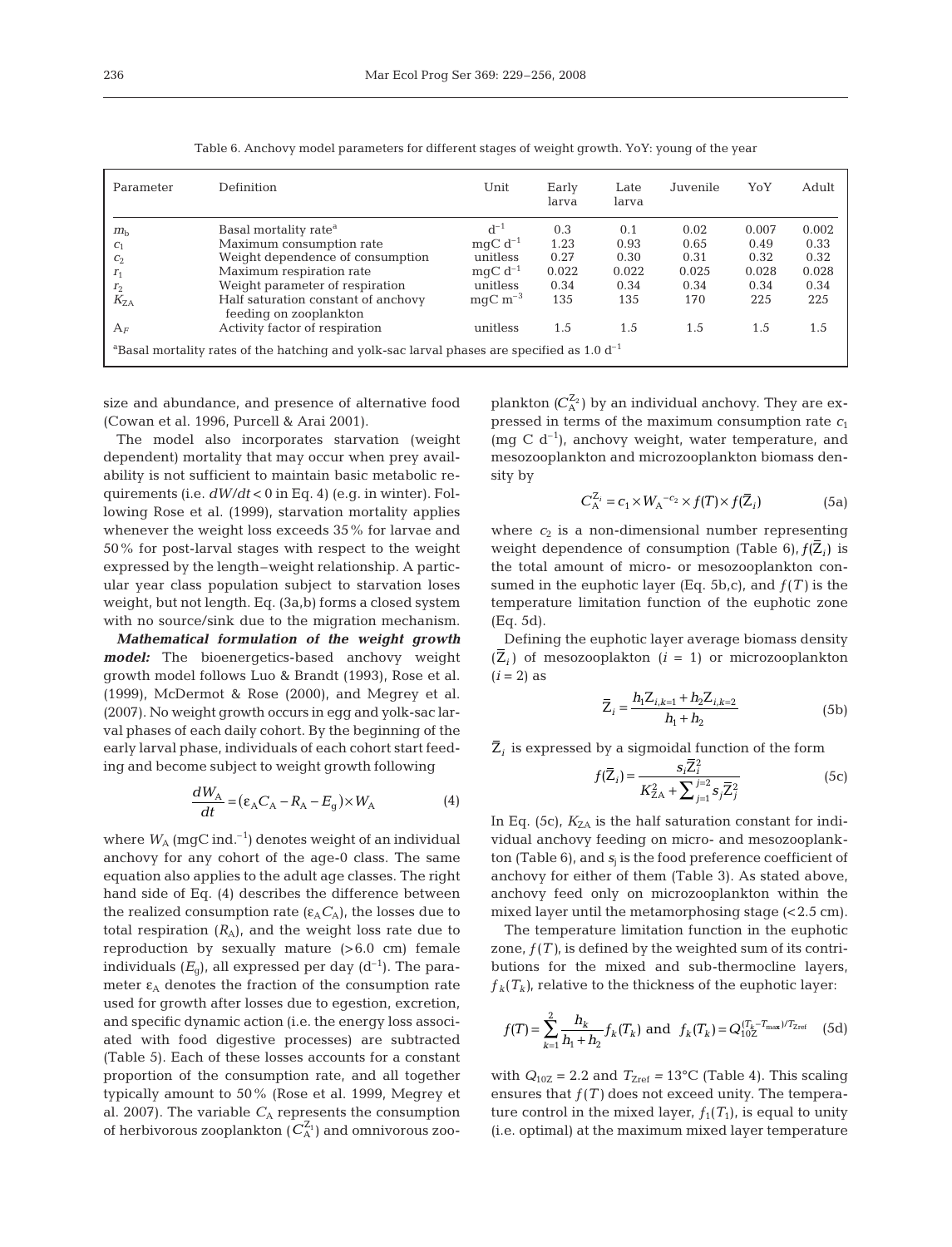Table 7. Range of control parameters examined for simulation of the transition events TR1, TR2, and TR3.  $fyr^{-1}$ : fishing year, defined by the product of daily fishing pressure rate with 165 d of fishing during 1 yr

|                              | Parameter Definition                                         | Unit                                                 | TR <sub>1</sub> | TR <sub>2</sub>     | TR3         |
|------------------------------|--------------------------------------------------------------|------------------------------------------------------|-----------------|---------------------|-------------|
| $N_c$                        | Subsurface layer nitrate<br>concentration                    | mmol m <sup>-3</sup> $\leq$ 2.0 2.0 - 3.5 3.5 - 10.0 |                 |                     |             |
| $\kappa_{73} \times 10^{-3}$ | Lateral gelatinous transport<br>rate from near-shore regions | $d^{-1}$                                             | $0.0^{\circ}$   | $0.5-1.0$ $1.0-3.0$ |             |
| $m_1 \times 10^{-4}$         | Predation rate by piscivores                                 | $\text{m}^3$ d <sup>-1</sup> 1.0-10.0 2.0            |                 |                     | $2.0 - 3.0$ |
| $m_{\rm f}$                  | Fishing pressure                                             | $fyr^{-1}$                                           | 0.3             | 0.3                 | $0.5 - 1.5$ |

of 25°C. It never becomes sub-optimal at higher temperatures because the mixed layer temperature does not exceed 25°C either in the model or under natural conditions in the Black Sea. The functional form of temperature therefore does not incorporate a decrease at higher temperatures as modeled in other regions like the Chesapeake Bay, USA (Rose et al. 1999). On the other hand, the temperature control in the subthermocline layer,  $f_2(T_2)$ , always remains sub-optimal because of the year-round low temperature of ~7°C. The overall temperature limitation function of the euphotic zone (Eq. 5d) is therefore always less than unity, even in the warmest summer months, and reduces weight growth efficiency of anchovy.

Respiration involves the sum of routine and active metabolic losses, expressed by Luo & Brandt (1993) as

$$
R_{A} = r_{1} \times W_{A}^{-r_{2}} \times f(T) \times A_{F}
$$
 (6)

where  $r_1$  (mg C d<sup>-1</sup>) denotes the maximum rate of routine respiration at optimal temperature (Table 6),  $r_2$  is the exponent of weight dependence of respiration (Table 6),  $f(T)$  is the overall temperature limitation function for the euphotic zone (Eq. 5d), and  $A_F$  is a constant anchovy activity factor (Table 5).

The length of any cohort (including adults) is estimated by the relationship  $L_A = b_1 W_A^{b2}$  with  $b_1$  and  $b_2$ being constant coefficients obtained from the observed length (cm)–wet weight (gww) data (Table 5). The weight  $W_A$  (in mgC) is converted to wet weight using the conversion 1  $gC = 9$  gww. The length and wet weight estimations are useful for calibration and validation of the model, but they do not take part in the model dynamics.

**Coupling of anchovy and LTL models.** Following Eq. (5a), the daily total consumption rate of mesozooplankton  $(i = 1)$  and microzooplankton  $(i = 2)$  by the entire anchovy population in the euphotic layer (i.e.  $\tilde{C}_{\rm A}^{\rm Zi}$  in Eq. 1b,c,e) is expressed by

$$
\tilde{C}_{\mathcal{A}}^{\mathbb{Z}i} = CN_{\mathbf{r}} \times \left[ \sum_{j=1}^{90} c_{1} W_{j}^{-c_{2}} \times (W_{j} X_{j}) + \sum_{j=1}^{3} c_{1} W_{j}^{-c_{2}} \times (W_{j} X_{j}) \right] \times f(T) \times f(\overline{Z}_{i})
$$
\n(7a)

where the terms within the square brackets combine the sum of individual contributions of all 90 cohorts of the age-0 class (the first summation) and of the age-1, 2, and 3 classes (the second summation); the coefficient  $CN_r = 0.01$  converts the consumption rate from mgC  $\mathrm{m}^{-3}$  d<sup>-1</sup> to mmol N m<sup>-3</sup> d<sup>-1</sup> by assuming 100 mgC = 1 mmol N. Eq. (7a) acts like a sink term in Eq. (1b,c) and a source term in Eq. (1e). It is partitioned among the mixed and the sub-thermocline layers of the LTL model according to the relative food availability of the layers:

$$
\tilde{C}_{\mathbf{A},k}^{Zi} = \tilde{C}_{\mathbf{A}}^{Zi} \times \left[ \frac{h_{k} Z_{i,k}}{h_{1} Z_{i,1} + h_{2} Z_{i,2}} \right]
$$
(7b)

The second coupling between the HTL and LTL models arises from the predation of gelatinous carnivores (the double underlined terms in Eq. 1c,e) on anchovy eggs and larvae. Incorporating all eggs and larval anchovy (< 2.5 cm) biomass losses from all cohorts of the age-0 class in the mixed layer  $(k = 1)$ , we write

$$
\tilde{G}_{23,k=1}^{\mathcal{A}} = C N_r \times r_{23}^{\mathcal{A}} \times Z_{3,k=1} \times \sum_{i=1}^{90} (X_i W_i) \quad \text{if } L < 2.5 \text{ cm} \quad (8)
$$

No coupling between anchovy and gelatinous zooplankton exists for the second layer  $(\tilde{G}_{23,k=2}^A = 0)$  because of its unfavorable temperature conditions for the survival of anchovy eggs and larvae.

**Implementation of the coupled model.** *Specification of LTL model parameters:* The specification of the LTL model parameter values (Tables 1–4) benefits from earlier LTL food web modeling studies (e.g. Oguz et al. 2001, Oguz & Merico 2006). The model assigns the climatological-mean environmental conditions of photosynthetically available radiation (PAR) and temperature in the layers (Eqs. A3–A5). For computational convenience, we assumed that (1) the euphotic zone has a constant thickness of 50 m. (2) The mixed layer never deepens below the euphotic zone; thus the 2-layer structure of the euphotic zone is maintained throughout the year. In reality, the mixed layer may deepen up to 60–70 m under occasional strong mixing conditions. (3) The mixed layer depth  $(h_1)$  varies linearly during the spring (from 10 March to the end of June) and autumn (October to December) transition periods between its shallowest position (15 m) in summer and deepest position  $(45 \text{ m})$  in winter.  $(4)$  When  $h_1$ = 45 m (January–February), both layers are allowed to entrain nutrients from the source layer; otherwise the entrainment proceeds only between the first and second layers.

The entrainment rate,  $w_e$  ( $d^{-1}$ ), is specified diagnostically by the relationship  $w_e = (\delta h_1/\delta t)/h_s$  during the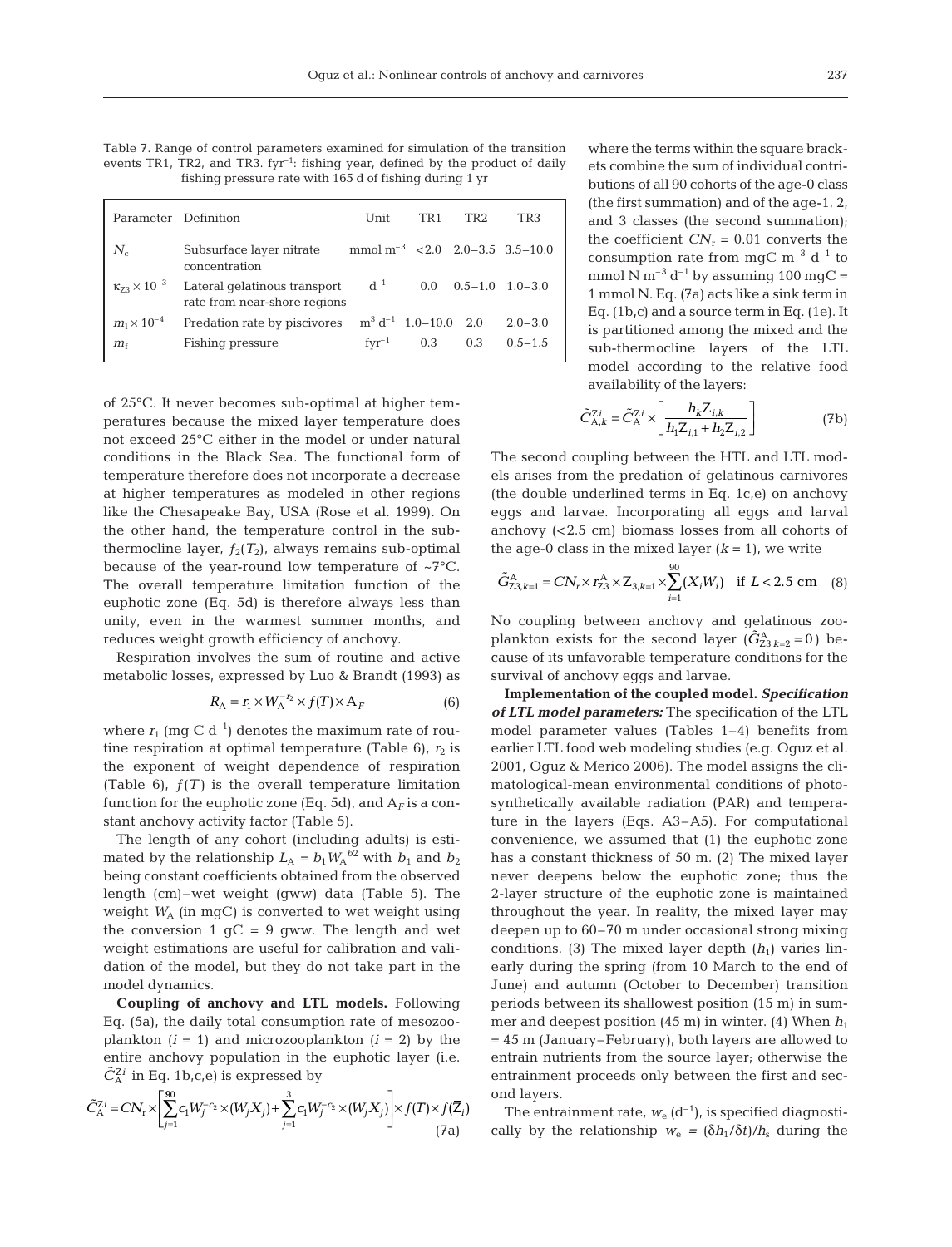deepening phase of the mixed layer, but it is set to 0 during its shallowing phase;  $h<sub>s</sub>$  is a depth scale (= 10 m) to express  $w_e$  in  $d^{-1}$ . It increases linearly during the deepening phase of the mixed layer from 0 at the beginning of October to its maximum value  $0.04$  d<sup>-1</sup> at the beginning of January. The mixed layer then remains constant at  $h_1 = 45$  m until 10 March before returning to 0. The mixed layer and entrainment variations set were based on preliminary experiments with mixed layer dynamics embedded into the model (Oguz et al. 2001). Nitrate is allowed to diffuse between the layers at a constant rate of  $v_{Nc}$  = 0.01 d<sup>-1</sup> throughout the year, which corresponds to one-fourth of the maximum entrainment rate in winter. The value of the source layer  $N_c$  varies, depending on the particular phase of eutrophication.

The mixed layer temperature follows an increasing trend from its lowest value of 7.0°C at the end of February to a maximum value of 25°C in July–August. By the end of August, it switches to a decreasing trend over the autumn–winter cooling period of surface waters. The temperature limitation function of the mixed layer (Eq. A5) attains a value of 1 (i.e. no limitation) at 25°C, but limits plankton and anchovy growth as temperature decreases. Temperature of the subthermocline layer is set to 7.0°C throughout the year to incorporate the water mass structure of the permanently cold intermediate layer.

PAR illuminates the deeper part of the euphotic zone less efficiently during the deepening phase of the mixed layer. The mixed layer light limitation function (Eq. A3) decreases to ca. 0.1 during December to February and imposes an additional strong control on phytoplankton growth. As for the temperature limitation, low winter PAR reduces phytoplankton production in the second layer to ca. 50% of that in the mixed layer.

The model food web assigns 2 major trophic pathways according to the diet composition matrix given in Table 3. The first pathway links carbon fixed by large phytoplankton cells to mesozooplankton and then anchovy. This classical food chain is modeled by assigning diatoms and dinoflagellates to constitute 40% and 30% of the mesozooplankton diet, respectively, and mesozooplankton (mostly large copepods and cladocerans) to form 60% of the anchovy diet. The second pathway extends from small phytoplankton to microzooplankton and gelatinous carnivores. Small phytoplankton constitutes 60% of the microzooplankton diet; the rest of their diet is equally supplied by smaller cell size diatoms and dinoflagellates. The microzooplankton group itself forms 60% of the gelatinous diet. The remaining 40% represent contributions of small size mesozooplankton, juveniles, and nauplii of copepods and cladocerans. Mesozooplankton consumption of microzooplankton and gelatinous feeding on anchovy eggs and larvae further links these 2 trophic pathways of the food web.

The growth rate of the gelatinous group  $(r_{Z3}$  in Eq. A7) varies over the year in order to mimic its dependence on temperature and life cycle characteristics. It retains a maximum value of 0.05  $d^{-1}$  during spring and summer seasons when maximum reproduction takes place and the population is dominated by early life stages with a higher growth rate (Shushkina et al. 1998). It decreases gradually in late autumn and winter to 25% of its maximum value as the population is formed only by adults and water temperature decreases to around 7°C.

*Specification of anchovy model parameters:* The anchovy model comprises 15 parameters. Some of them were specified using available data from the Black Sea and other regions, and the remaining ones were assigned by trial and error adjustment until we achieved a reasonable fit between the ranges of predicted and observed eggs and larvae populations, and mean lengths and weights-at-age for larval and adult stages. Parameters  $b_1$  and  $b_2$  of the length–weight relationship (Table 5) were based on the averages of their estimates given by Samsun et al. (2006). Among other parameters listed in Table 5, the egg size and weight were set to 1.8 mm and 0.23 mg wet weight, to equal approximately 0.02 mgC (Lisovenko & Andrianov 1996). The spawning efficiency (*S)* was assigned a moderate value of 0.22 within its observed range of 0.15 to 0.35 (Satilmis et al. 2003, Somarakis 2004). The daily anchovy body weight loss rate  $(E_{\alpha})$  for reproduction was assumed to be  $0.10 d^{-1}$ , which was consistent with the general range of 0.05 to 0.10  $d^{-1}$  reported by Somarakis et al. (2004). The choice of  $E_g^{\lambda} S$  in Eq. (2) is less critical than basal mortality rates of egg and yolk-sac larval stages (Table 6), which govern more predominantly surviving larvae and post-larval populations. The utilization efficiency parameter,  $\varepsilon_{A}$ , was set to 0.5 (Table 5). It does not vary with body size and feeding conditions and therefore does not constrain the weight growth under high food conditions (Rose et al. 1999, Peck & Daewel 2007).

The basal mortality rate  $(m_b)$  was the most difficult parameter to specify, especially for pre-recruitment stages. On the basis of various data sets (Gordina et al. 1998, Kideys et al. 1999, Sorokin 2002, Satilmis et al. 2003) and optimization experiments, we assigned 65% population loss  $d^{-1}$  for eggs and yolk-sac larvae, 30% for early larvae, and 10% for late larvae. This setting roughly corresponds to the basal mortality rate of 1.0  $d^{-1}$  for the eggs and yolk-sac larval phases, 0.3  $d^{-1}$ for early larvae, and  $0.1 d^{-1}$  for late larvae (Table 6). These values are similar to those expressed as a function of length by Rose et al. (1999) and slightly higher than those given by Sorokin (2002). We further as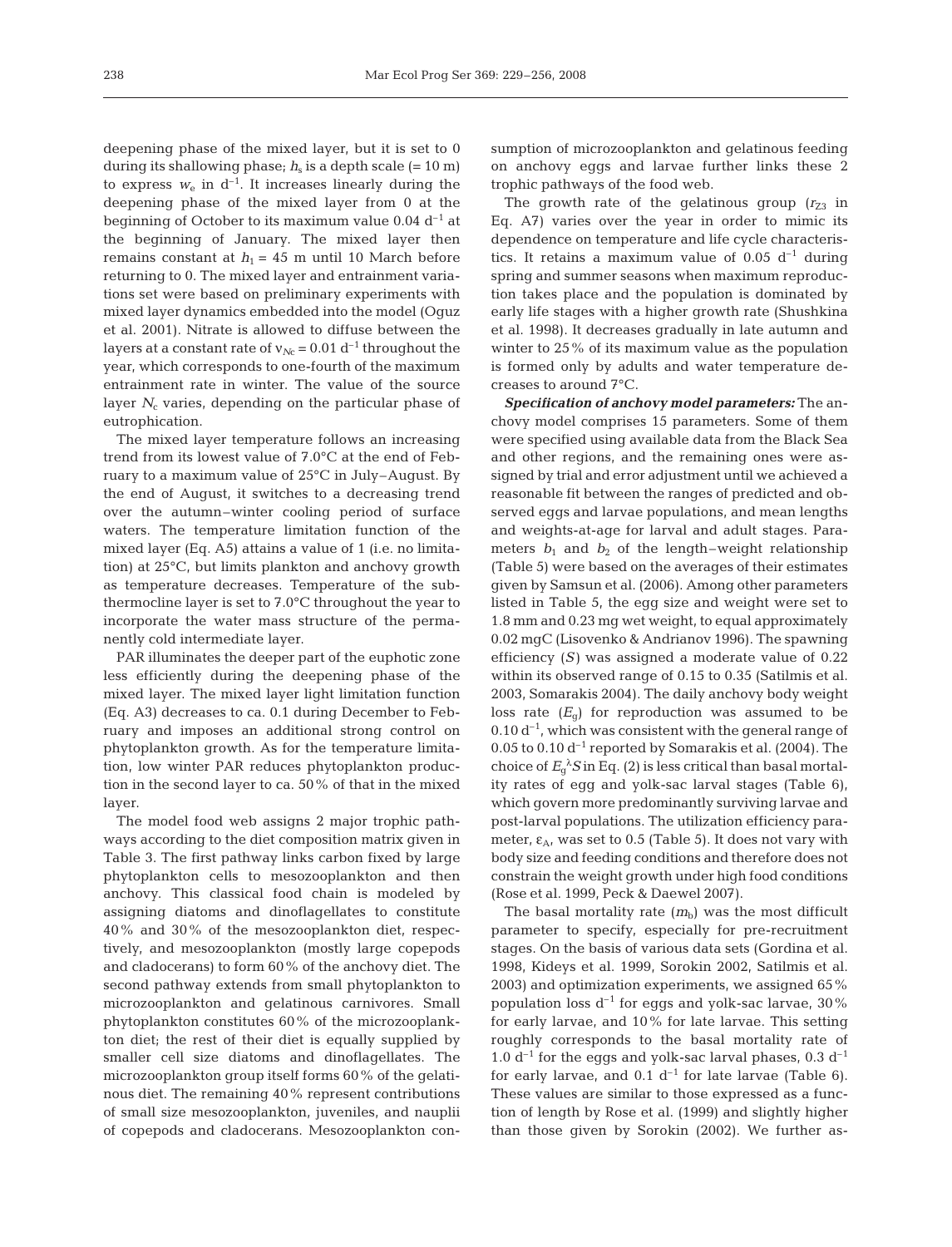signed  $m_b$  as 0.02 d<sup>-1</sup> for juveniles and 0.007 d<sup>-1</sup> for YoY (Table 6). The adult rate of 0.001  $d^{-1}$  was defined on the basis of various data sets compiled by Samsun et al. (2006). The fish predation mortality rate,  $m<sub>1</sub>$ , is one of the control parameters in the model that varied between 0.0001 and 0.0010  $\text{m}^3$  d<sup>-1</sup> (Table 7) in order to identify its most appropriate values for different anchovy stock transition periods.

The consumption and respiration parameters are stage-dependent and mostly follow those given by Monteiro (2000). The nondimensional parameter  $c_2$ varies from 0.27 for early larvae to 0.32 for YoY and adult classes (Table 6). The maximum food consumption rate  $c_1$  decreased from its greatest value of 1.23 mgC  $d^{-1}$  for early larvae to 0.33 mgC  $d^{-1}$  for adults (Table 6). The value of  $K_{\text{ZA}} = 135 \text{ mgC m}^{-3}$  resulted in more efficient weight growth of the early life stages when assuming 225 mgC  $\mathrm{m}^{-3}$  for the adult age classes (Table 6). As shown in the following sections, increasing values of  $c_1$  and  $K_{\text{ZA}}$  have contrasting effects on anchovy weight growth and need to be adjusted simultaneously.  $r_1$  increased from 0.022 mgC  $d^{-1}$  for early larvae to 0.028 mgC  $d^{-1}$  for YoY and adults (Table 6).  $r_2$ was set to 0.34 for all age classes.

Fishing mortality  $(m_f)$  was imposed on recruits and adults greater than 7 cm during the fishing period, which lasts for 165 d from 1 October to 15 March every year. Typically, this period accounts for more than 80% of the total annual landings (Prodanov et al. 1997). The fishing mortality rate was defined per day  $(d^{-1})$ , but is expressed hereafter as per fishing year (fyr<sup>-1</sup>), which equals the product of the daily rate with the 165 d fishing period. This value corresponds to 46% of the value customarily reported as per year  $(yr^{-1})$ . The range of  $m_f$ values for each stock transition event is given in Table 7.

*Time integration and attainment of steady state:* The anchovy and LTL model equations were solved simultaneously by the Euler time stepping algorithm with a 1 h time step and repeated environmental conditions over each year. The annual cycle commences with the beginning of the anchovy spawning season on calendar day 151 (1 June). The model was initialized with small values for nitrate concentration, phytoplankton and zooplankton biomass densities, 1 egg  $m^{-3}$  d<sup>-1</sup> during the spawning period, and 0.1 adult ind.  $m<sup>-3</sup>$  and their typical observed weights. Irrespective of the initial setting of the values of state variables, the time integration of the equations established a particular steady-state of the yearly food web structure with repeating seasonal cycles of each state variable in response to the parameter setting, external forcing factors and the subsequent balance between nitrate input from the source layer and the export flux from the euphotic zone. The steady-state solutions arose due to

the absence of interannual variability in the externally specified parameters and forcing functions. The spinup time took approximately 5 yr for the anchovy weight growth and the LTL model, and 10 yr for the anchovy population growth model. However, the time integration always spanned a total of 30 yr (assuming  $360$  d yr<sup>-1</sup>) in all simulations. The simulation results presented in the subsequent sections are based on the daily-averaged values of the properties from the 30th year.

#### **DESIGN OF MODEL SIMULATIONS**

**Synopsis of key assumptions and simplifications in the anchovy model.** Major simplifications and assumptions used in the coupled model that set up physiology, growth, and survival characteristics of the anchovy population are briefly summarized here as a prelude to the simulation experiments described in the following section. They are listed as follows: (1) the LTL model is driven by climatological mean monthly forcing of temperature, light, mixed layer depth, and entrainment velocity. The LTL model therefore does not include any interannual variability. However, annual zooplankton and gelatinous biomass may vary during different transition periods, depending on the intensity of bottom-up and top-down controls. (2) Spawning always takes place under the same (climatological mean) summer temperature conditions. For given values of constant spawning efficiency and spawning rate, its year-to-year variations therefore depend only on variations in body weight and population size of adult females. (3) The basal mortality rate is kept unchanged throughout the simulation period of rapid stock changes, but the overall natural mortality (Eq. 3b) varies due to the changes in predation mortalities during different phases of anchovy stock changes. (4) The bioenergetics model does not incorporate a seasonally varying energy density ratio of zooplankton and anchovy. A constant energy density ratio value is absorbed into the maximum consumption and respiration rates. (5) Differential zooplankton feeding of different anchovy life stages is not incorporated into the weight growth formulation, because such details are not available from observations for the 1970s and 1980s. This simplification likely leads to more efficient food consumption and thus less starvation than may take place in nature. (6) The predation mortality caused by large pelagics is not explicitly modeled. Instead, it is parameterized by a density-dependent mortality function. The fish predator mortality therefore changes both seasonally and during different stock transition periods depending on anchovy populations. (7) Large pelagics predate all anchovy size classes at the same rate,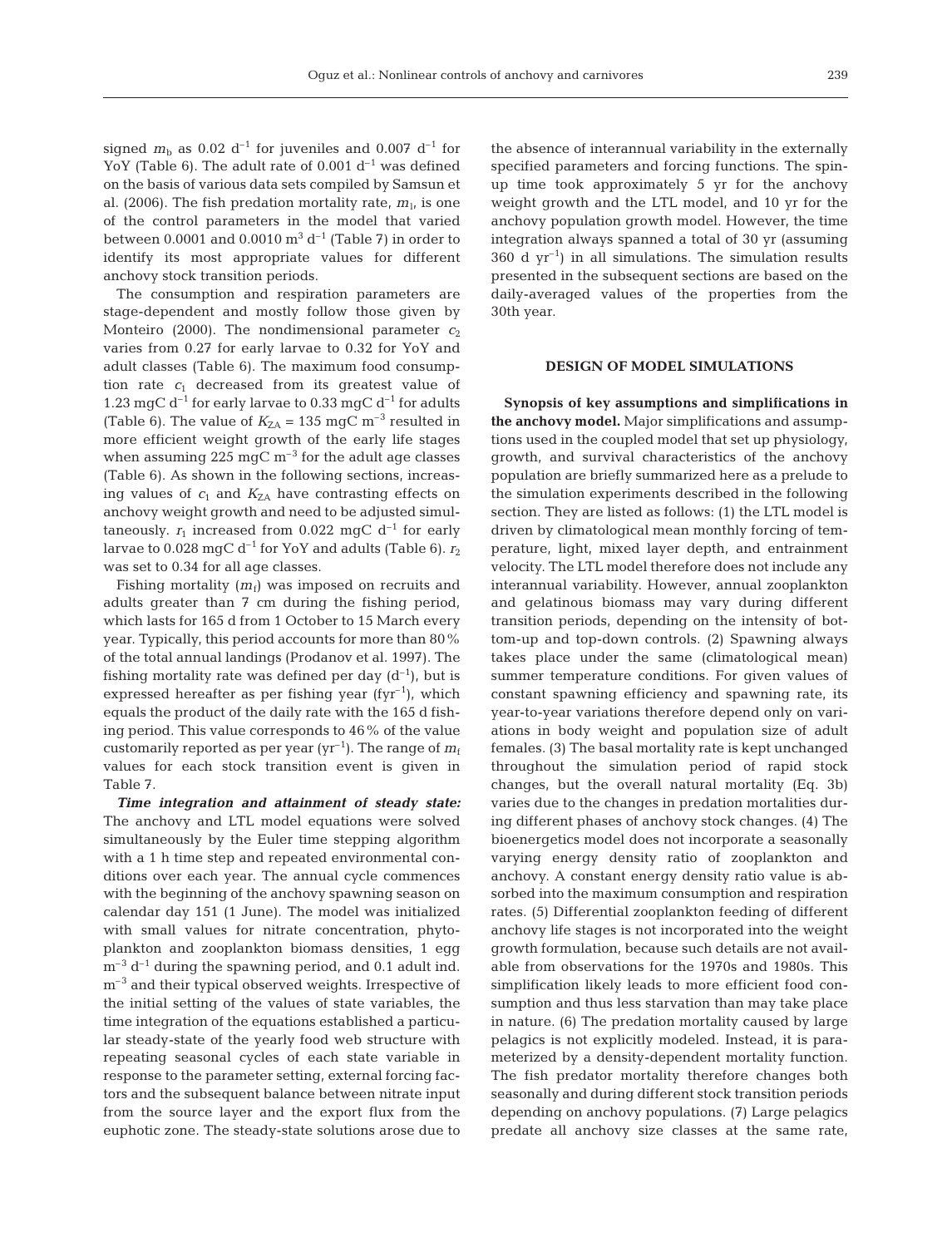although their predation rate may in reality be higher for larvae and juveniles. (8) Intra-specific competition and limitation of weight growth by population size are not incorporated. (9) Inter-specific interactions with other fish species (e.g. sprat, sardine) that share the same trophic level with anchovy are not included. (10) The anchovy consumption of zooplankton does not incorporate the foraging parameterization (e.g. Rose et al. 1999). (11) All cohorts of the age-0 class are merged into a single cohort of age-1 class at the beginning of the new spawning period instead of tracking each cohort independently up to the end of the fourth year. This approach implies that the age-1 and older age class stocks are estimated by the product of average weight of all cohorts with the total population of cohorts. The validity of this simplification was assessed by comparing the stock of the age-0 class prior to the beginning of the following spawning season. This approach overestimated the total recruitment stock by between 10% and 15% for different simulations with respect to the alternative estimate based on the total biomass of all cohorts. It allows a better comparison of the model-derived stock estimates with the virtual population analysis (VPA) estimates of Prodanov et al. (1997) computed by the multiplication of year class abundances with their respective observed mean weights.

**Outline of the simulation experiments.** The simulations presented in the subsequent sections are classified in 2 groups. The first group involves sensitivity of the anchovy model to the changes in some critical parameters that are kept fixed for all simulations and therefore do not directly control the hypothesized anchovy and gelatinous biomass transitions. The second group examines sensitivity of model dynamics to 4 specific parameters that likely governed anchovy and gelatinous biomass changes during different phases of the ecosystem. They are as follows: (1)  $N_{\rm cr}$ the subsurface nitrate concentration (a measure of bottom-up control due to nutrient enrichment); (2)  $\kappa_{Z3}$ , the external source of gelatinous biomass transported into the area from near-coastal regions where they reproduce and grow (a measure of top-down gelatinous control), (3)  $m_l$ , the piscivorous fish predation pressure rate (a measure of top-down fish predator control), and (4)  $m_f$ , the anchovy fishing mortality rate (a measure of top-down fishing pressure control). Their values used for

different experiments are listed in Table 8. Observed features of each transition event that further constrain their choices are described below.

**Transition TR1:** The lack of strong climate-induced variations, low nutrient content within the water column and associated weak bottom-up control, low anchovy stock  $(-300 \text{ kt})$  and catch  $(-100 \text{ kt})$ , and negligible gelatinous biomass characterized the ecosystem prior to 1970 (Oguz & Gilbert 2007). The most conspicuous observed feature of TR1 was the considerable decrease of piscivorous predation pressure on small pelagics due to depletion first of dolphins, large pelagics, and demersals, and then horse mackerel towards the end of the 1960s, and finally bonito and bluefish during the early 1970s (see Fig. 43 in Sorokin 2002). The changes in the piscivore predation pressure are incorporated in the model by varying  $m_1$  between its 2 extreme values of 0.001 and 0.0001  $\text{m}^3$  d<sup>-1</sup> at an increment of 0.0001  $m^3 d^{-1}$  (Table 7). Its relatively high values identify the low anchovy–high predator stock regime prior to TR1, while its low values correspond to the opposite high anchovy–low predator stock regime of the post-transition state. The pre- and post-transition states are further characterized by low subsurface nitrate source concentrations  $(N_c < 2.0 \text{ mmol m}^{-3})$ , a

Table 8. Simulations, corresponding phases of the ecosystem, and the parameter values used in different simulation experiments for different phases of the ecosystem. Variable: parameter values not set. SR: Low Stock Regime, MSR: Medium Stock Regime, HSR: High Stock Regime, TDS: time-dependent simulation

| Simulations      | Ecosystem<br>phase                                                                                              | $N_c$    | C <sub>1</sub><br>(mmol m <sup>-3</sup> ) $(10^{-4} \text{ m}^3 \text{ d}^{-1}) (10^{-3} \text{ d}^{-1})$ | $K_{73}$   | $m_{\rm f}$<br>$(fyr^{-1})$ |
|------------------|-----------------------------------------------------------------------------------------------------------------|----------|-----------------------------------------------------------------------------------------------------------|------------|-----------------------------|
| LSR <sub>1</sub> | Before TR1                                                                                                      | 1.5      | Variable                                                                                                  | $\Omega$   | 0.3                         |
| LSR <sub>2</sub> | <b>Transition TR1</b><br>(before TR2)                                                                           | 1.8      | Variable                                                                                                  | $\Omega$ . | 0.3                         |
| MSR1             | <b>Transition TR2</b>                                                                                           | Variable | 2.0                                                                                                       | $\Omega$ . | 0.3                         |
| MSR <sub>2</sub> |                                                                                                                 | Variable | 2.0                                                                                                       | 0.5        | 0.3                         |
| MSR3             |                                                                                                                 | Variable | 2.0                                                                                                       | 1.0        | 0.3                         |
| <b>HSR11</b>     | After TR <sub>2</sub><br>(early and mid-1980s)                                                                  | 3.5      | 2.0                                                                                                       | 0.5        | 0.6                         |
| <b>HSR12</b>     |                                                                                                                 | 4.0      | 2.0                                                                                                       | 1.0        | 0.5                         |
| HSR <sub>5</sub> | <b>Transition TR3</b><br>(overfishing scenario)                                                                 | 3.0      | 2.0                                                                                                       | 0.5        | Variable                    |
| HSR <sub>6</sub> |                                                                                                                 | 3.0      | 2.0                                                                                                       | 1.5        | Variable                    |
| HSR7             |                                                                                                                 | 3.0      | 2.0                                                                                                       | 2.5        | Variable                    |
| HSR8             |                                                                                                                 | 3.0      | 3.0                                                                                                       | 1.5        | Variable                    |
| HSR9             |                                                                                                                 | 3.0      | 2.0                                                                                                       | Variable   | 0.3                         |
| HSR10            |                                                                                                                 | 3.0      | 2.0                                                                                                       | Variable   | 0.8                         |
| HSR4             | <b>Transition TR3</b><br>(over-enrichment scenario)                                                             | Variable | 2.0                                                                                                       | 1.0        | 0.8                         |
| TDS <sub>1</sub> | <b>Transition TR3</b><br>(time-dependent simulation<br>comprising overfishing and<br>over-enrichment scenarios) | Variable | 2.5                                                                                                       | 0.8        | Variable                    |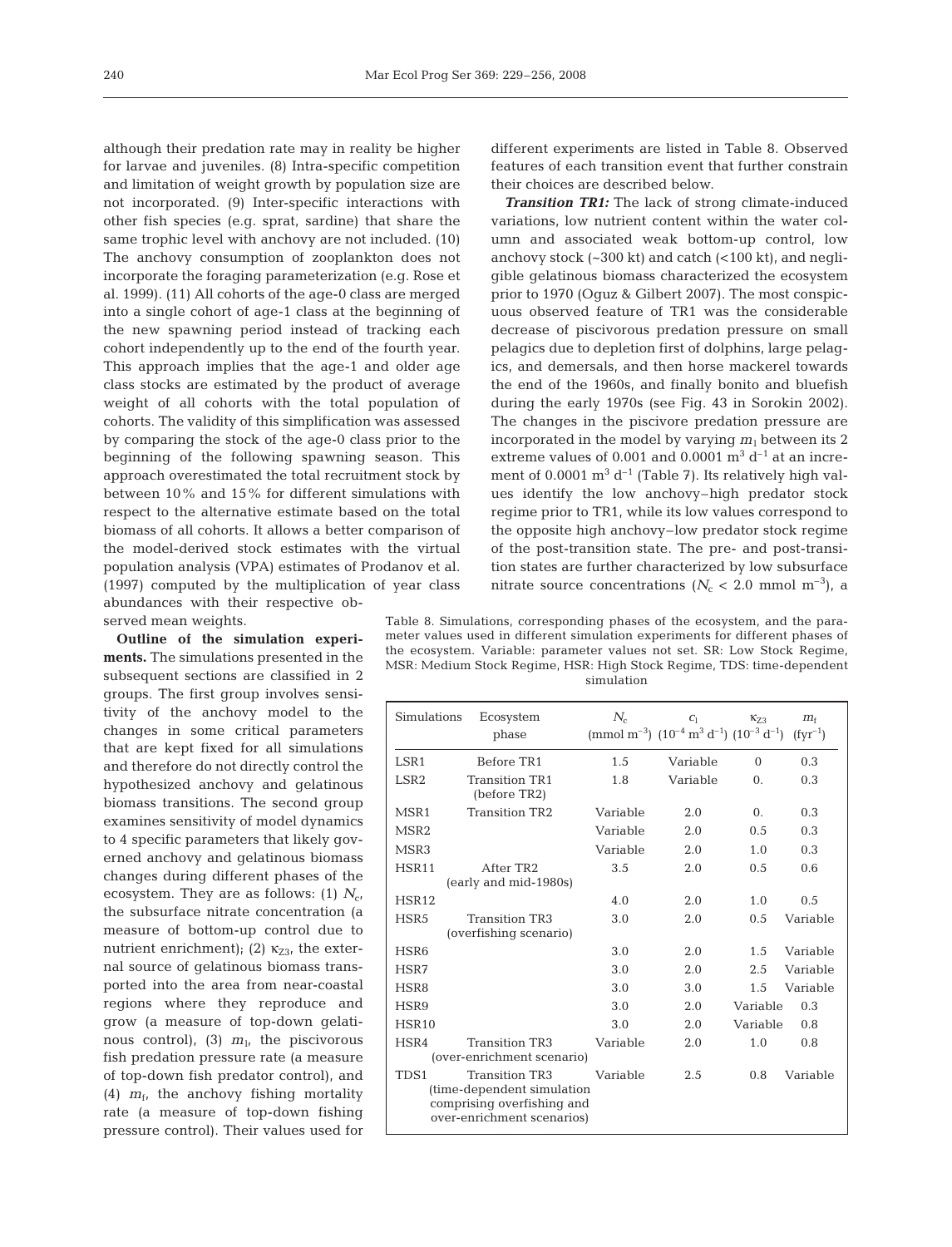241

low fishing mortality rate ( $m_f \leq 0.3$  fyr<sup>-1</sup>) and a negligible supply of young *Aurelia* from near-coastal regions  $(\kappa_{Z3} = 0).$ 

*Transition TR2:* This transition coincides with the period of intensifying eutrophication and deteriorating ecological state of the Black Sea (Fig. 2). *Aurelia* biomass of  $~1.0$  gC m<sup>-2</sup> was recorded in April–May and September–October in different regions of the basin (Shushkina & Musayeva 1983, Sorokin 2002). The exploitable anchovy stock and catch increased to 1300– 1400 kt and 450–500 kt, respectively (Fig. 1). The fishing pressure was still low (Ivanov & Panayotova 2001), and the predation mortality caused by piscivores was already reduced to its low values. Thus, the transition TR2 appears to be controlled primarily by the changes in  $N_c$  and  $\kappa_{Z3}$ . This hypothesis was tested by the simulations in which  $N_c$  covered the range between 1.0 mmol  $m^{-3}$  and 3.5 mmol  $m^{-3}$  for different choices of  $\kappa_{Z3}$  (Table 7).

*Transition TR3:* According to Fig. 1, the high anchovy stock regime over 1000 kt persisted up to 1988 and then declined markedly to 350 kt around 1989– 1990 with a concomitant increase of gelatinous biomass up to 3.0  $\rm gC~m^{-2}$  during their spring and latesummer reproduction periods (Fig. 2). One of the critical factors that controlled the size of the anchovy stock was the change in fishing pressure due particularly to the increasing Turkish purse seine fleet capacity (Bilgin 2006). Some recovery of medium and demersal stocks (Sorokin 2002, Oguz 2007) and thus their somewhat higher predation pressure on anchovy compared to the early 1980s, as well as further enrichment of the biologically productive surface layer (Fig. 2), may have been other factors contributing to anchovy stock changes during the late 1980s.

With regard to enrichment, the model considers that nitrate accumulated in the upper chemocline zone during the 1980s was more efficiently supplied into the euphotic zone by stronger and deeper turbulent mixing in the water column that apparently took place between 1985 and 1987, following the switch of the North Atlantic Oscillation index from a strongly negative to a strongly positive mode (Oguz et al. 2006). The impact of severe winter conditions on the water column physical structure for this period was evident by the deeper and cooler winter mixed layer and the cooler summer subthermocline layer (Fig. 1a,b in Oguz et al. 2006).

## **RESULTS**

## **Sensitivity experiments for the anchovy model**

The basal mortality  $(m_b)$ , the maximum consumption rate  $(c_1)$ , and the half saturation constant of anchovy feeding on zooplankton  $(K_{ZA})$  were the most critical parameters controlling the anchovy population and weight growth dynamics. We found that  $\pm 10\%$ changes in  $m<sub>b</sub>$  with respect to its optimized values at different life stages (Table 6) introduced considerable differences in the age-0 class population (Fig. 4a). The total population varied between 0.4 and 0.6 ind.  $m^{-3}$ during the first half of June (early phase of the spawing season with limited egg population density) when the mixed layer temperature was below 20°C. As soon as it exceeded 20°C, active spawing started, and a population size of between 1.5 and 4.4 ind.  $m^{-3}$  persisted until the end of the spawning period (Day 90). Populations rapidly decreased by more than 1 order of magnitude to a range of  $0.10$  to  $0.01$  ind.  $m^{-3}$  in September to November (Day 91 to 150) due to high mortality rates during the early life stages of anchovy. Thereafter, the rate of population decrease weakened gradually for the recruits, but change of 1 order of magnitude (between  $0.030$  and  $0.002$  ind.  $m^{-3}$ ) persisted toward the end of the year around a mean population of 0.010 ind.  $m^{-3}$  for the optimum value of the basal mortality rate. The increase in  $m_b$  apparently introduced a higher population difference with respect to



Fig. 4. *Engraulis encrasicolus ponticus*. (a) Daily-mean population of all cohorts of the age-0 class and (b) daily-mean weights (gww) of the age-0, age-1, and age-2 classes for: the 'moderate stock regime' simulation (MSR2 in Table 10) (thick line) and simulations with a  $\pm 10\%$  change in the basal mortality rate (thin lines). Additional simulations show  $\pm 10\%$ changes in the maximum consumption rate  $(\bullet)$  and the half saturation constant of zooplankton consumption  $(*)$ . Day 0 refers to the start of the spawning season on 1 June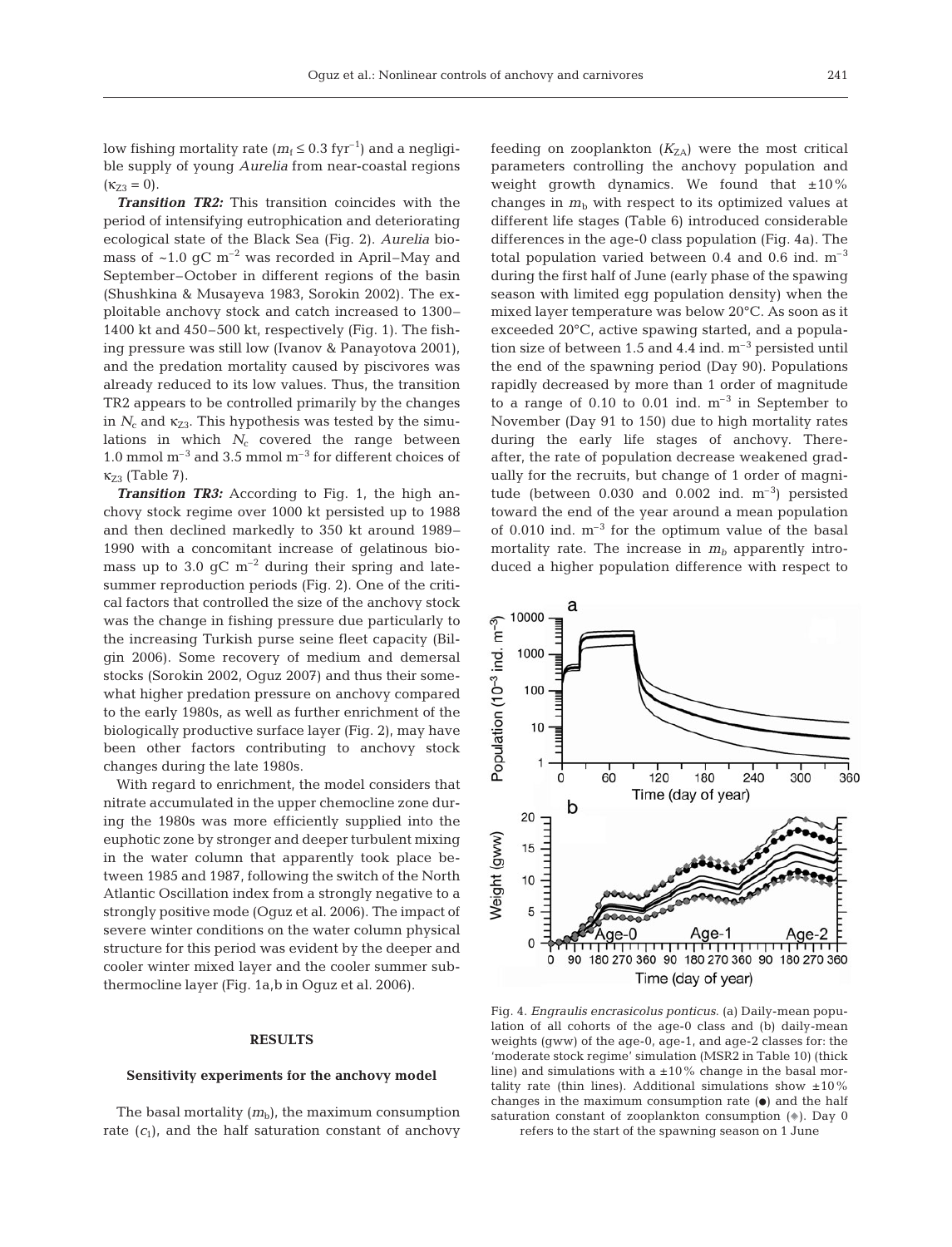the same amount of decrease. This implies complex nonlinear feedback mechanisms controlling anchovy population dynamics.

Population changes due to variations in  $m<sub>b</sub>$  also affected the weight growth up to  $~1.5$  gww in older age classes (Fig. 4b). Similarly,  $\pm 10\%$  changes in either  $c_1$  or  $K_{\text{ZA}}$  resulted in a weight difference of  $\pm 1.5$  to 2.0 gww in the recruits that further increased up to ~5.0 gww for the older age classes (Fig. 4b). A notable feature of all simulations was the linear weight increase during the first 210 d (summer to mid-winter) and the slowed growth and the eventual weight loss during late winter and early spring (Day 210 to 330) due to food limitation and low water temperatures (<10°C). Positive weight growth started only after Day 330 (beginning of May) with the commencement of warming, enhanced plankton production, and the active zooplankton feeding period.

#### **Corroboration of the anchovy model**

The simulated anchovy egg population, length, and weight changes for all age-classes agreed with their observed ranges. The daily average egg population (i.e. total eggs per 90 d spawning period) within the 15 m mixed layer varied between a minimum of  $\sim$ 20 eggs m<sup>-2</sup> for the pristine state (1960s) and the collapsed state (end of the 1980s), and a maximum of  $\sim 100$  eggs  $\mathrm{m}^{-2}$ during the intense eutrophication phase prior to the outburst of *Mnemiopsis* (Table 9). A comparison to historical data was not possible due to the lack of egg and larval surveys within the Black Sea between 1963 and 1986 (Niermann et al. 1994). The available data up to 1963 were limited to the northwestern shelf and the Crimean region (hereafter referred to as NWCR) that was already eutrophic in the 1960s and became hypertrophic in the 1980s. Within the limitations of data availability, the computed egg population for the 1980s can best be compared to the data representative of the 1960s' eutrophic environment of the NWCR, and the 1960s' pristine state with the data from the 1950s preeutrophication environment of the NWCR. This comparison (Table 9) showed the capability of the model to capture the correct magnitude of the egg population under different ecosystem conditions.

The lack of data also hindered a comparison of the daily mean length of larvae of all cohorts with observations. We therefore used the data from other seas representative of different environmental conditions to ensure that our model did not provide any atypical anchovy larval length growth. The linear length increase up to 2.0 to 3.0 cm within the first 40 d after hatching deduced for different simulations was within the range of these observations (Fig. 5).

Daily average weight and length variations of postlarvae and adult populations (Fig. 6a,b) obtained from different simulations (Table 10) agreed well with the empirical data from Turkish coastal waters during November to February of 1985 to 2005 (Uckun et al. 2005, Samsun et al. 2006). Both the mean length and weight of anchovy experienced their largest growth up



Fig. 5. *Engraulis encrasicolus ponticus.* Observed and simulated length of larvae over time. The continuous lines correspond to the daily mean length of all cohorts for the simulations listed in Table 10. Symbols refer to the observations reported by  $\blacksquare$ : Rilling & Houde (1999),  $\blacktriangle$ : Castro & Cowen (1991),  $\ast$ : Dulcic (1997),  $\times$ : Chin & Chen (2001), and  $\bullet$ : Garcia-Lafuente et al. (2002)

Table 9. Comparison of computed and observed egg populations during different periods of the Black Sea ecosystem. Values of 4 control parameters are given for each listed simulation. **Bold** numbers represent specific values of parameters that were assigned as 'variable' in Table 8 for the simulations LSR1, LSR2 and HSR2, HSR4

| Period                                                                                                                                                                                    | Simulation                                               | -Input (control) parameters –<br>$N_c$<br>$K_{73}$<br>$m_{\rm f}$<br>m <sub>1</sub><br>(mmol m <sup>-3</sup> ) $(10^{-4} \text{ m}^3 \text{ d}^{-1})$ $(10^{-3} \text{ d}^{-1})$ $(fyr^{-1})$ |                   |                             | Computed          | Eqq number $(m^{-2})$ —<br>$Observed^a$ |                             |
|-------------------------------------------------------------------------------------------------------------------------------------------------------------------------------------------|----------------------------------------------------------|-----------------------------------------------------------------------------------------------------------------------------------------------------------------------------------------------|-------------------|-----------------------------|-------------------|-----------------------------------------|-----------------------------|
| 1960s (before TR1)<br>Mid-1970s (after $TR1$ )<br>Early 1980s (after TR2)                                                                                                                 | LSR <sub>1</sub><br>LSR <sub>2</sub><br>MSR <sub>2</sub> | 1.5<br>1.8<br>3.0                                                                                                                                                                             | 4.0<br>2.5<br>2.0 | $\Omega$<br>$\Omega$<br>0.5 | 0.3<br>0.3<br>0.3 | 20<br>44<br>101                         | 23<br>35<br>190, 50, 73 $b$ |
| 1990 (after TR3)                                                                                                                                                                          | HSR4                                                     | 6.0                                                                                                                                                                                           | 2.0               | 1.0                         | 0.8               | 32                                      | 6, 8, 1                     |
| <sup>a</sup> Data compiled from Sorokin (2002)<br>$\rm ^b$ Average egg number m <sup>-2</sup> measured in the northwestern shelf, off the Crimea, and in the interior basin, respectively |                                                          |                                                                                                                                                                                               |                   |                             |                   |                                         |                             |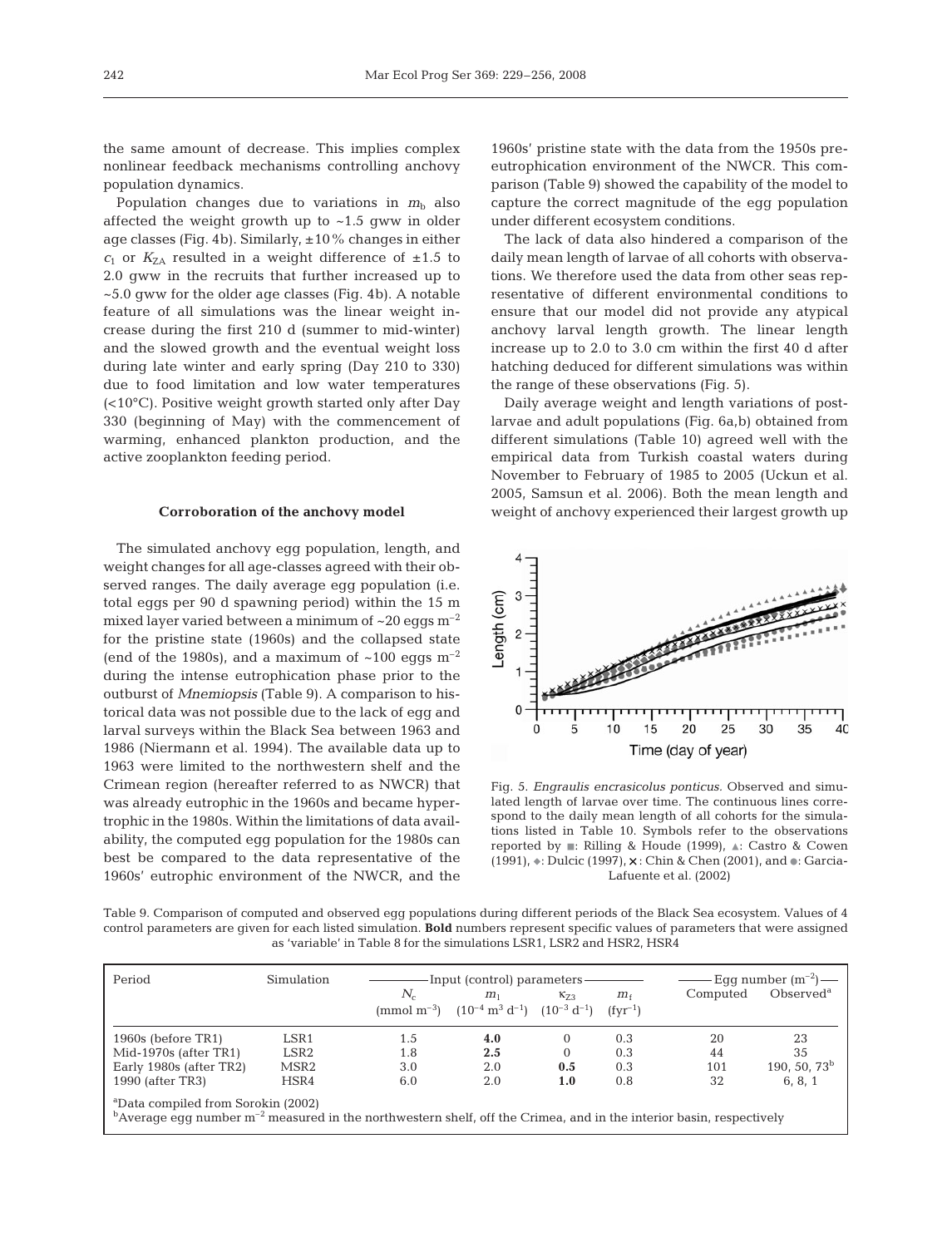

Fig. 6. *Engraulis encrasicolus ponticus.* (a) Daily-mean weight (gww) and (b) mean length (cm) of age-0, age-1, and age-2 populations for different simulations (case no.) given in Table 10 ( $\bullet$ : 2,  $\star$ : 5a,  $\bullet$ : 5b,  $\times$ : 4a,  $\star$ : 3). Large circles superimposed on the simulated results represent the mean weight and length of each age class obtained by measurements performed during the fishing season of different years (Uckun et al. 2005, Samsun et al. 2006). Day 0 refers to the start of the spawning season on 1 June

to about  $9 \pm 1.0$  cm and  $5 \pm 1.0$  gww during the first 6 mo. The weight growth ranged between 2 and 4 gww  $yr^{-1}$  and 3 and 5 gww  $yr^{-1}$  for age-1 and age-2 classes, respectively, and between 1.5 and 3 cm  $yr^{-1}$  for the length for both adult age classes. The largest deviation of the simulated weight from observations appeared for age-0 and age-1 year classes of the high stock regime (HSR, in the early 1980s) that represented the conditions of low-to-moderate fishing pressure, high food availability, and relatively low gelatinous pressure (Fig 6a). This may be partly due to the mismatch between the periods of observed and simulated stocks. Over-prediction of the weight growth under high carrying capacity conditions may also have contributed to the difference.

## **Transition from low to moderate stock regime (TR1)**

The mechanisms causing the changes in anchovy properties before and after the transition TR1 were described by 2 particular simulations (Table 8; Low Stock Regime [LSR] 1 and LSR2). Fig. 7a–c depicts anchovy egg density, stock, and catch versus piscivore predation pressure for  $N_c = 1.5$  and 1.8 mmol m<sup>-3</sup>. The simulation LSR1 with *N*<sub>c</sub> = 1.5 mmol m<sup>−3</sup> and *m*<sub>1</sub> ≥0.0004 m<sup>3</sup>  $d^{-1}$  represented the LSR with a limited number of total egg density on the order of 100 eggs  $m^{-3}$  over the entire spawning period (Fig. 7a). It roughly corre-

Table 10. Summary of control (input) parameter values that most appropriately defined the anchovy stock, catch, and gelatinous biomass changes (output variables)

| Case           | Period                         |                  |       |                                                                                                                          |           |             |               | Output (response) variables -                   |                       |                  |
|----------------|--------------------------------|------------------|-------|--------------------------------------------------------------------------------------------------------------------------|-----------|-------------|---------------|-------------------------------------------------|-----------------------|------------------|
| no.            |                                |                  | $N_c$ | m <sub>1</sub><br>(mmol m <sup>-3</sup> ) $(10^{-4} \text{ m}^3 \text{ d}^{-1})$ $(10^{-3} \text{ d}^{-1})$ $(fyr^{-1})$ | $K_{7,3}$ | $m_{\rm f}$ | Total<br>eggs | Exploitable Anchovy Gelatinous<br>anchovy stock | catch                 | biomass          |
|                |                                |                  |       |                                                                                                                          |           |             | $(m^{-3})$    | $(t \text{ km}^{-2})$                           | $(t \text{ km}^{-2})$ | $(qC \, m^{-2})$ |
| $\mathbf{1}$   | 1960s<br>(before TR1)          | LSR1             | 1.5   | 4.0                                                                                                                      | 0.0       | 0.3         | 122           | 1.98                                            | 0.48                  | 0.1              |
| 2              | $Mid-1970s)$<br>(after TR1)    | LSR <sub>2</sub> | 1.8   | 2.5                                                                                                                      | 0.0       | 0.3         | 269           | 5.08                                            | 1.35                  | 0.3              |
| 3              | Late $1970s$<br>(after TR2)    | MSR <sub>2</sub> | 3.0   | 2.0                                                                                                                      | 0.5       | 0.3         | 608           | 9.57                                            | 3.01                  | 0.7              |
| 4a             | $Mid-1980s$<br>(before TR3)    | HSR11            | 3.5   | 2.0                                                                                                                      | 0.5       | 0.6         | 434           | 7.41                                            | 4.21                  | 1.2              |
| 4 <sub>b</sub> | $Mid-1980s$<br>(before TR3)    | HSR12            | 4.0   | 2.0                                                                                                                      | 1.0       | 0.5         | 484           | 6.91                                            | 3.81                  | 1.3              |
| 5a             | After TR3<br>(overfishing)     | HSR10            | 3.0   | 2.0                                                                                                                      | 2.5       | 0.8         | 176           | 2.94                                            | 1.88                  | 1.2              |
| 5 <sub>b</sub> | After TR3<br>(overfishing)     | HSR8             | 3.0   | 3.0                                                                                                                      | 1.5       | 0.8         | 166           | 2.84                                            | 1.80                  | 1.2              |
| 5c             | After TR3<br>(over-enrichment) | HSR4             | 6.0   | 2.0                                                                                                                      | 1.0       | 0.8         | 197           | 2.37                                            | 0.90                  | 3.0              |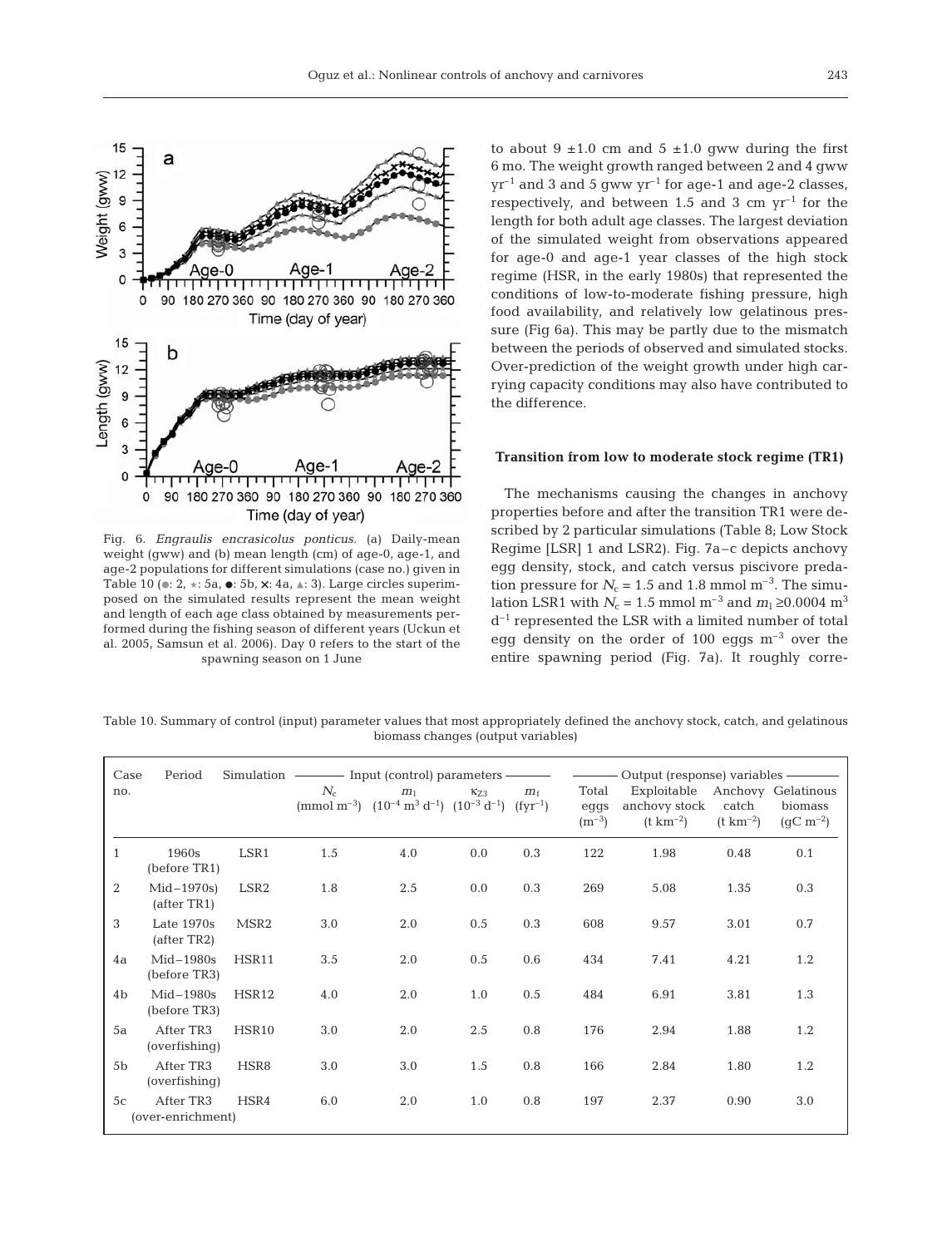

Fig. 7. *Engraulis encrasicolus ponticus*. Predation mortality ( $m<sub>1</sub>$ ) versus (a) total egg density produced during the entire spawning season (1 June to 31 August), (b) exploitable stock on 1 October with the arrow representing the transition of stock from its pretransition state 1 to post-transition state 2, (c) total catch during the fishing season (1 October to 15 March) for the simulations LSR1 ( $\bullet$ ) and LSR2 ( $\bullet$ ) with the parameter values listed in Table 9

sponded to 1 egg  $m^{-3}$  (or 15 eggs  $m^{-2}$ ) per day, which is in agreement with observations (Table 9). The limited egg production resulted in a relatively low exploitable stock around 1.0 to 2.0 t  $km^{-2}$  (Fig. 7b) and catch of 0.25 to  $0.5$  t km<sup>-2</sup> (Fig. 7c). These values may be compared to observations when the total stock and catch data (Fig. 1) are divided by  $150000 \text{ km}^2$ , which amounts to the total surface area of the peripheral zone shallower than 1000 m (Prodanov et al. 1997) and corresponds roughly to fishing and spawning grounds over the Black Sea (Ivanov & Beverton 1985). Then, the choice of  $m_1$  at  $\sim 0.0004$  m<sup>3</sup> d<sup>-1</sup> (Table 10; case no. 1) reproduced well the observed exploitable stock value of ~300 kt (2.0 t km<sup>-2</sup>) and a catch value of ~75 kt (0.5 t km<sup>-2</sup>). Similarly, the choices of  $N_c$  = 1.8 mmol m<sup>-3</sup> at  $m_l$  $= 0.00025$  m<sup>3</sup> d<sup>-1</sup> (Table 10; case no. 2) provided the post-transition state with an observed stock of ~5.0 t  $km^{-2}$  and catch of  $\sim$ 1.5 t km<sup>-2</sup>.

The latter solution implied that even a minor increase in  $N_c$  from its pre-transition value of 1.5 to 1.8 mmol  $m^{-3}$  and a decrease in  $m_1$  from 0.0004 to 0.00025  $m^3$  d<sup>-1</sup> were sufficient to alter both stock and catch by 100% due to the relative increase in resource availability and simultaneous decrease in predation loss. Small changes in  $N_c$  that accompanied the change in  $m<sub>l</sub>$  may be interpreted as a response of the early eutrophication phase. Even in the absence of any change in  $N_c$ , a similar stock increase was possible if  $m_1$  was reduced to 0.00015  $\text{m}^3$  d<sup>-1</sup>, implying a stronger loss of piscivorous predation control. In the absence of data on changes of  $N_c$  and  $m_l$ , it was not possible to assess which choice may more appropriately define the transition process. In the latter case, anchovy stocks increased merely due to the direct effect of predation pressure on population increase and its positive and negative feedbacks (Fig. 8). In the former case (enrichment plus predation loss), both weight and population increase contributed to the stock change.

The lower trophic level responded weakly to a new and different top-down control introduced by the transition. The annual mean total zooplankton biomass decreased from 0.75 to 0.63  $\rm gC~m^{-2}$ , and the phytoplankton biomass increased from 2.82 to 2.90 gC  $\mathrm{m}^{-2}$ . The competitive disadvantage of the gelatinous group feeding on zooplankton relative to anchovy (set by  $c_1$  >  $r_{Z3}$ , together with low availability of anchovy eggs and larvae, deferred gelatinous biomass growth under the conditions of limited zooplankton productivity.

The transition TR1 across the threshold ranges of  $m<sub>1</sub>$  at ~0.00025 to 0.0004  $\text{m}^3 \text{ d}^{-1}$  and  $N_c$  at ~1.5 to 1.8 mmol  $\text{m}^{-3}$ was supported by concurrent positive and negative



Fig. 8. Density-dependent and -independent effects on anchovy biomass resulting from decreasing predation pressure. +: positive and –: negative feedbacks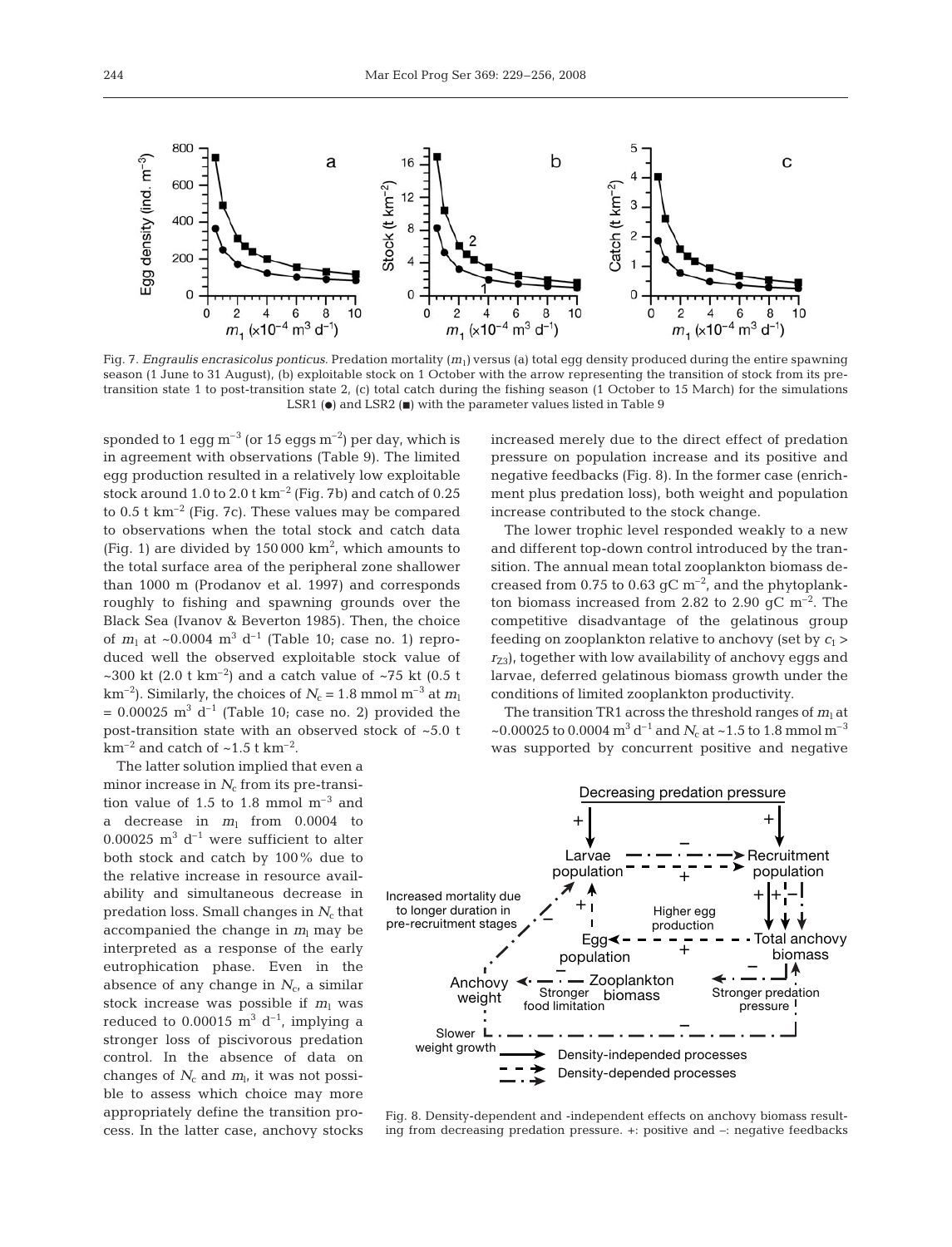density-dependent feedback mechanisms. Direct impact of the weakening predation pressure in the total anchocy biomass (Fig. 8) introduced a positive feedback mechanism via higher egg production and subsequent increase in larval and recruitment populations and the total anchovy biomass (Fig. 8). This contribution was partly compensated by 2 negative feedback mechanisms (Fig. 8). Higher stocks exerted stronger predation pressure on zooplankton and thus stronger food limitation, and consequently slower weight growth of anchovy. Slower weight growth also caused a longer retention of individuals at pre-recruitment stages, followed by a higher mortality rate that reduced larval and post-larval populations and, as a result, the total anchovy biomass. The positive feedback mechanism with the additional contribution of the increase in  $N_c$  apparently had a stronger influence and became increasingly more pronounced as the predation pressure decreased (Fig. 7a–c).

## **Transition from moderate to high stock regime (TR2)**

Characteristics of the transition TR2 at the end of the 1970s in response to eutrophication of the Black Sea were explored by the simulations Moderate Stock Regime (MSR) 1, MSR2, and MSR3 (Table 8). Stock and catch versus an  $N_c$  variations (Fig. 9a,b) indicated an efficient supply of resources to anchovy for an  $N_c$  between 2.0 and 3.0 mmol  $m<sup>-3</sup>$ . The most drastic changes occured for the case of no jelly transport from coastal regions  $(\kappa_{73})$ = 0). Anchovy stock increased to 8 t km<sup>-2</sup> (1200 kt) for  $N_c$ of  $\sim$  2.0 mmol m<sup>-3</sup> and was doubled ( $\sim$  16 t km<sup>-2</sup>) for *N<sub>c</sub>* of  $\sim$ 2.5 mmol m<sup>-3</sup> (Fig. 9a), accompanied by negligibly small gelatinous biomass ( $\sim 0.1$  gC m<sup>-2</sup>). Under the relatively low gelatinous import rate of  $\kappa_{Z3} = 0.0005 d^{-1}$ , the anchovy stock, at 8 t km<sup>-2</sup> (1200 kt) for  $N_c = 2.5$  mmol  $m^{-3}$ , was almost half of the  $\kappa_{Z3} = 0$  case (Fig. 9a), but annual mean gelatinous biomass was elevated to around  $0.5$  gC m<sup>-2</sup> (Fig. 9c). Further increase in the gelatinous transport rate to  $\kappa_{Z3} = 0.0010 \, d^{-1}$  exerted even stronger pressure through food competion and predation on anchovy. The anchovy stock reduced to  $\sim$  6 t km<sup>-2</sup> (900 kt; Fig. 9a) while the gelatinous biomass increased to  $({\sim}0.7 \text{ qC m}^{-2})$  at  $N_c$  at  ${\sim}2.5 \text{ mmol m}^{-3}$ . According to these simulations, the observed anchovy stock (~1500 kt; 10 t  $km^{-2}$ ), catch (~450 kt; 3.0 t km<sup>-2</sup>), and the accompanying observed gelatinous carnivore biomass of 1.0  $qC m^{-2}$  after the transition TR2 were possible when  $N_c$  and  $\kappa_{Z3}$ changed from their pre-transition values of  $1.8$  mmol  $m^{-3}$ and  $0.0 d^{-1}$  to post-transition values of 3.0 mmol  $m^{-3}$  and  $0.0005$  d<sup>-1</sup> (Table 10; case no. 3). Density-dependent mechanisms similar to those depicted in Fig. 8 played a critical role in the sharp increase of anchovy stock within a narrow range of  $N_c$  between 2.0 and 3.0 mmol m<sup>-3</sup>.

Fig. 9a–c also elucidates how stock and catch were maintained during the 1980s after the TR2 transition. For an  $N_c$  between 3.0 and 4.0 mmol m<sup>-3</sup>, a likely increase of  $\kappa_{Z3}$  from 0.0005 d<sup>-1</sup> to 0.001 d<sup>-1</sup> introduced only a  $1.5$  t  $km^{-2}$  reduction in stock that persisted around 7.0 t km–2 under moderate fishing pressure values (0.5 to 0.6 fyr<sup>-1</sup>) during the mid-1980s (see Table 10; case no. 4a,b). The poor food consumption capacity of the gelatinous group compared to anchovy, and the preferential pathway of the food web from large phytoplankton to mesozooplankton and to anchovy retained gelatinous biomass around 1.0  $\rm gC \ m^{-2}$  up to the TR3 transition phase (Fig. 9c).

#### **Transition from high to low stock regime (TR3)**

## Overfishing scenario

Setting the subsurface nitrate concentration to  $N_c$  = 3.0 mmol  $m^{-3}$  as deduced from the previous analysis, simulations HSR5 to HSR8 (Table 8) examined the role



Fig. 9. Subsurface source layer nitrate concentration,  $N_c$ , versus (a) exploitable anchovy stock on 1 October, (b) total catch during the fishing season (1 October to 15 March), and (c) annual mean of gelatinous biomass, integrated over the euphotic zone, for the simulations MSR1 ( $\bullet$ ), MSR2 ( $\bullet$ ), MSR3 ( $\bullet$ ), and HSR4 (+) with the parameter values listed in Table 8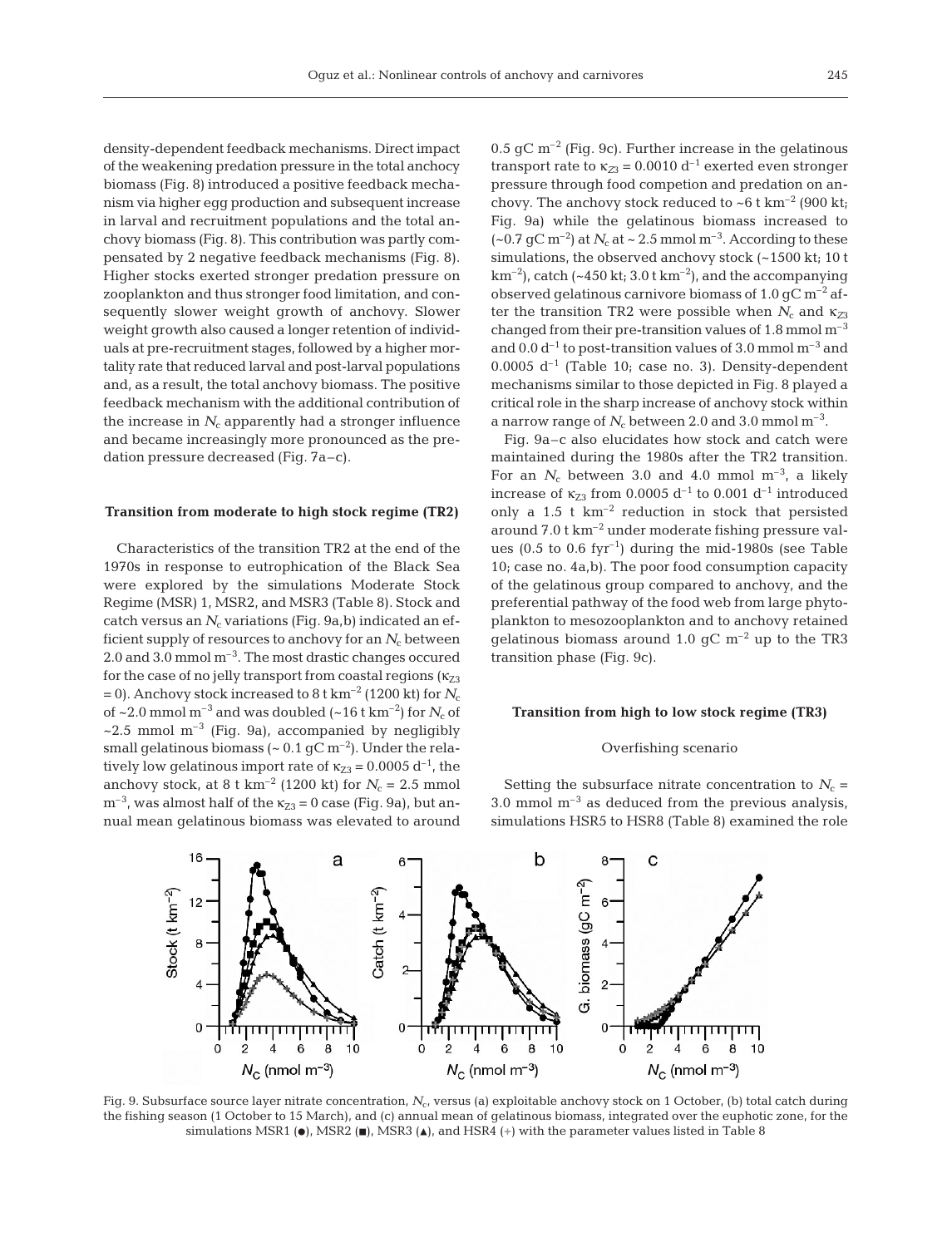of increasing fishing pressure during the second half of the 1980s by varying the fishing pressure  $(m_f)$  within the range 0.3 to 1.5 fyr<sup>-1</sup> for 3 different choices of  $\kappa_{73}$ . The egg density and stock changes (Fig. 10a,b) were particularly pronounced for low to moderate values for the gelatinous carnivore transport rate ( $\kappa_{Z3} = 0.0005$  to  $0.0015$  d<sup>-1</sup>) due to weaker population loss exerted on anchovy eggs and larvae. At  $m_f$  around 0.5 to 0.7 fyr<sup>-1</sup>, a maximum sustainable catch of ~500 kt (Fig. 10c) was maintained with a stock exploitation (catch to exploitable stock ratio) of up to 60% (Table 10, case no. 4a,b). The fishing pressure value of  $0.7$  fyr<sup>-1</sup> set a critical threshold to avoid recruitment failure and to sustain a high catch. When the fishing pressure exceeded  $0.7$  fyr<sup>-1</sup>, recruits were exploited at an increasing rate, egg production decreased considerably, harvesting became no longer sustainable, and the catch started to decline together with the stock. In the simulations for  $\kappa_{Z3} = 0.0005$  and 0.0010 d<sup>-1</sup>, anchovy stock and catch fell to their observed ranges of 200 to 375 kt (1.3 to 2.5 t km<sup>-2</sup>) and 150 to 300 kt (1.0 to 2.0 t km<sup>-2</sup>), respectively, at the unrealistically high fishing pressure rate



Fig. 10. *Engraulis encrasicolus ponticus*. Fishing mortality rate,  $m_f$  (fyr<sup>-1</sup>; defined as the product of daily fishing mortality rate with 165 d of fishing during 1 yr), versus (a) total number of eggs produced during the entire spawning season (1 June to 31 August), (b) exploitable stock on 1 October 1, and (c) total catch during the fishing season (1 October to 15 March) for the simulations HSR5 ( $\bullet$ ), HSR6 ( $\bullet$ ), HSR7 ( $\triangle$ ), HSR8 (+). (d) Annual mean gelatinous biomass integrated over the euphotic zone for the simulations HSR9 ( $\bullet$ ) and HSR10 ( $\blacksquare$ ). The parameter values for the simulations are listed in Table 8

 $m_f = 1.5$  fyr<sup>-1</sup> (equivalent to 3.26 yr<sup>-1</sup>; Fig. 10b,c) for the late 1980s (Ivanov & Panayotova 2001, Bilgin 2006). For a more realistic choice of fishing pressure of  $\sim$ 0.8 fyr<sup>-1</sup> (1.75 yr<sup>-1</sup>), stock and catch exceeded the empirical data by ~150 to 200 kt for lower values of  $\kappa_{Z3}$ (simulations HSR5 and HSR6). More importantly, the annual-mean gelatinous biomass of  $\sim 0.7$  gC m<sup>-2</sup> was 4 times lower than its reported values (Fig. 2). For the choice of  $\kappa_{Z3} = 0.0025 \, \mathrm{d}^{-1}$  (simulation HSR7), even though a higher rate of gelatinous predation on anchovy eggs and larvae reduced the stock to ~400 kt and catch to ~200 kt in agreement with the observed data (Table 10; case no. 5a), the gelatinous biomass increased only up to 1.2 gC  $\rm m^{-2}$ .

During the 1980s, the marked rise of the medium pelagic stock (Oguz 2007) likely imposed stronger predation pressure on anchovy. Its increase from 0.0002 to 0.0003 m<sup>3</sup> d<sup>-1</sup>, together with  $m_f = 0.8$  fyr<sup>-1</sup> and  $\kappa_{Z3} =$ 0.0015  $d^{-1}$  (simulation HSR8), is also a likely scenario that can explain observed stock and catch values (Table 10; case no. 5b), but gelatinous biomass remained at  $\sim$ 1.0 gC m<sup>-2</sup>.

As depicted in Fig. 10d, almost identical gelatinous biomass variations for both low and high choices of fishing mortality rate ( $m_f = 0.3$  and 0.8 fyr<sup>-1</sup>) for any choice of  $\kappa_{Z3}$  suggest that the number of eggs and larvae produced by female adult anchovies is always higher than the amount consumed by the gelatinous group, irrespective of fishing pressure. In fact, reduced anchovy egg and larval populations due to increasing fishing pressure from  $0.3$  to  $0.8$  fyr<sup>-1</sup> decreased gelatinous biomass only by  $0.2$  gC m<sup>-2</sup>. All of these simulations suggested that overfishing together with changes in the piscivore predation rate and/or gelatinous predation rate could give rise to the observed anchovy collapse, but could not cause the simultaneous observed rise in gelatinous biomass.

# Nutrient enrichment scenario

Concurrent changes in  $N_c$  and  $m_f$  beyond their respective thresholds of 4.0 mmol  $\mathrm{m}^{-3}$  and 0.7 fyr<sup>-1</sup> are an alternative likely cause of the anchovy–*Mnemiopsis* shift. The case of a sufficiently enriched and overfished system that was examined by the parameter settings of HSR4 (Table 8) results in the anchovy and gelatinous biomass and anchovy catch variations shown in Fig. 9a–c, and the phytoplankton and total microand mesozooplankton biomass variations shown in Fig. 11 with respect to the changes in source layer nitrate concentration,  $N_c$ . The *x*-axes in these plots may also be interpreted to represent nitrate flux from the subsurface source layer  $(NF_c)$  defined by a constant  $N_c$ and a varying entrainment rate. For example, for  $N_c$  =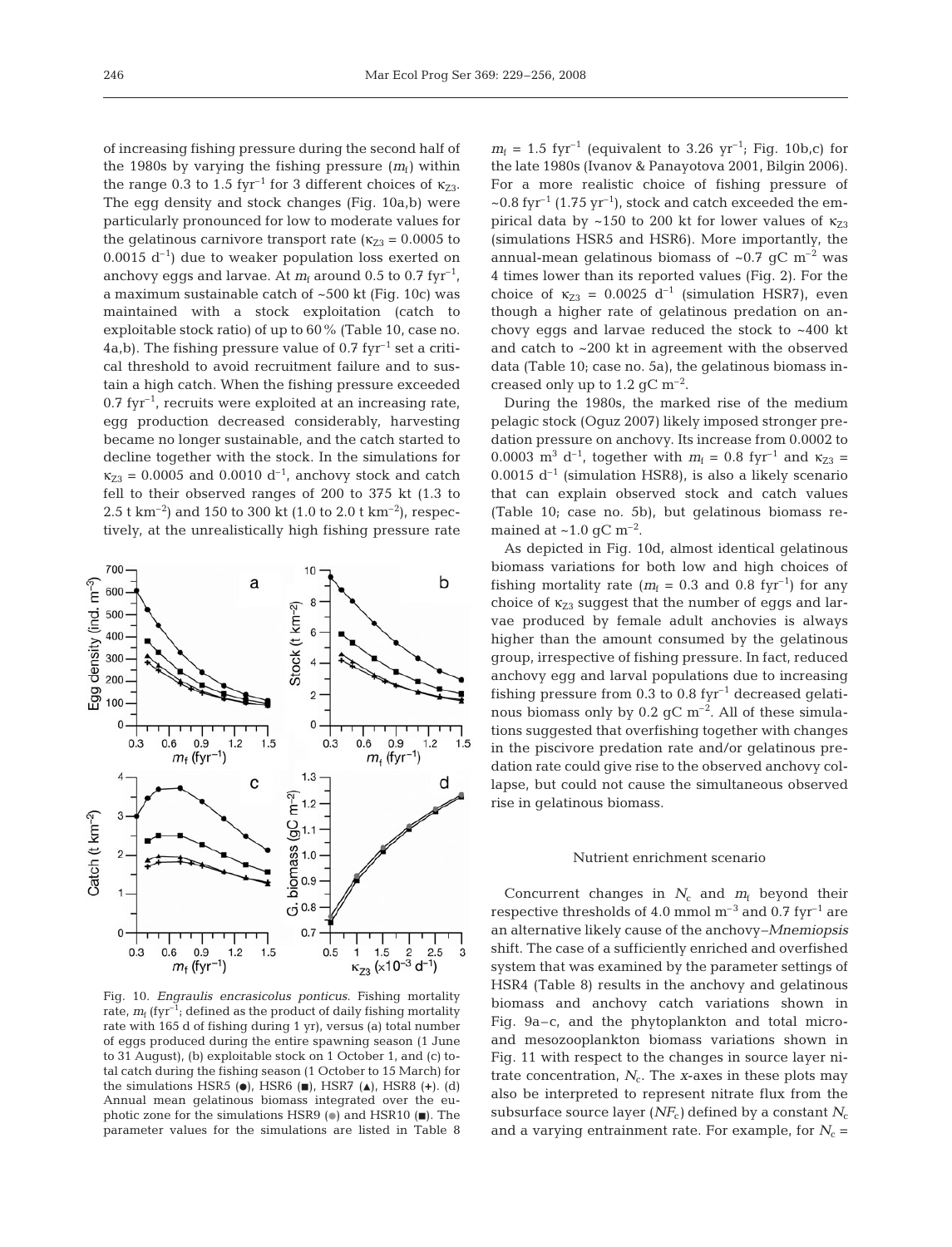4.0 mmol  $m^{-3}$ , a 25 to 50% increase in the standard winter entrainment rate to  $w_e = 0.05$  to 0.06 d<sup>-1</sup>, amounts to  $NF_c \sim 0.20$  to 0.24 mmol m<sup>-3</sup> d<sup>-1</sup>. In terms of the standard winter entrainment rate ( $w_e$  = 0.04 d<sup>-1</sup>), it is equivalent to an  $N_c$  increase of 5.0 to 6.0 mmol m<sup>-3</sup> in Figs. 9 & 11.

According to the simulation HSR4, increasing  $N_c$ beyond its threshold resulted in a linear increase of the euphotic zone annual-mean phytoplankton biomass (Fig. 11). The zooplankton biomass instead maintained a steady level (Fig. 11), reflecting heavy consumption by the gelatinous group due to the linear dependence of its growth on zooplankton biomass (Eq. A7), giving the gelatinous group a competitive advantage in the consumption of resources compared to anchovy at high resource productivity. Gelatinous biomass therefore grew linearly with increasing food availability (Fig. 9c), built up stronger predation pressure on anchovy eggs and larvae, and severely limited biomass growth of anchovy recruits and adults and their competitive ability to feed on zooplankton. The reduced anchovy biomass (Fig. 9a) then limited the spawning size of adult female anchovy (Eq. 2).

During the TR3 transition, the observed anchovy stock of 350 kt  $(-2.5 \text{ t km}^{-2})$  and the annual mean gelatinous biomass of 3.0  $\rm gC~m^{-2}$  under high fishing pressure conditions of 0.8 fyr<sup>-1</sup> corresponded to an  $N_c$ of ca. 6.0 mmol m<sup>-3</sup> (or  $NF_c$  of  $\sim$ 0.24 mmol m<sup>-3</sup> d<sup>-1</sup>) (Fig. 9). This implies that a 50% increase in the entrainment rate can indeed provide the required nutrient flux into the surface layer to maintain a sufficient resource carrying capacity that can promote the anchovy–*Mnemiopsis* shift. The parameter values of this simulation



Fig. 11. Subsurface source layer nitrate concentration,  $N_{cr}$ versus total phytoplankton biomass  $(\bullet)$  and sum of micro- and mesozooplankton biomass  $(\blacksquare)$  integrated over the euphotic layer for the simulation HSR4 in Table 8

are listed in Table 10 (case no. 5c). The corresponding annual-mean euphotic zone-integrated phytoplankton biomass of  $\sim$ 4.5 gC m<sup>-2</sup> and prey organisms (the sum of micro- and meso-) zooplankton biomass of  $\sim$ 1.2 gC m<sup>-2</sup> (Fig. 11) agreed roughly with the data given by Shushkina et al. (1998) and were also consistent with earlier modeling studies (e.g. Lebedeva & Shushkina 1994, Oguz et al. 2001).

The same transition under low fishing pressure  $(0.3$  fyr<sup>-1</sup>), on the other hand, required an  $N_c$  enrichment as high as  $\sim 8.0$  mmol m<sup>-3</sup> (or *NF<sub>c</sub>* of  $\sim 0.32$  mmol  $m^{-3}$  d<sup>-1</sup>; Fig. 9a). This level of enrichment needs a 2-fold higher entrainment rate, which may be too high for the late 1980s Black Sea environmental conditions. Nevertheless, it was instructive to show that the enrichment mechanism alone may produce the anchovy– gelatinous shift irrespective of fishing pressure at higher productivity levels. It further suggests that a 50% increase in the entrainment rate (as in our collapse scenario) under the low fishing pressure conditions may simulate the observed gelatinous biomass of  $3 \text{ qC m}^{-2}$ , but reveals a 2-fold higher anchovy stock  $(-5.0 \text{ t km}^{-2} \text{ or } 750 \text{ kt})$ . Overfishing and nutrient enrichment therefore almost equally contributed to the TR3 transition. The enrichment mainly caused gelatinous biomass to rise from 1.3 to 3.0 gC  $\rm m^{-2}$ , whereas increasing fishing pressure reduced the anchovy stock from 5.0 to 2.5 t  $km^{-2}$ .

Starting from settings of the HSR in 1978 (Table 10, case no. 3), TR3 was also reproduced by a time-dependent simulation (TDS1 in Table 8) that incorporated a temporally varying nutrient flux (Fig. 12a) and fishing mortality rate (Fig. 12b). The smoothed winter-mean sea surface temperature (Fig. 12a) was assumed to be a proxy for nitrate flux variations from  $0.12$  mmol  $m^{-3}$  $d^{-1}$  ( $w_e$  = 0.04  $d^{-1}$ ,  $N_c$  = 3.0 mmol m<sup>-3</sup>) at the begining of the 1980s to 0.19 mmol m<sup>-3</sup> d<sup>-1</sup> ( $w_e$  = 0.05 d<sup>-1</sup>,  $N_c$  = 3.6 mmol  $m^{-3}$ ) in 1988. The change in fishing mortality rate resembled the data given by Ivanov & Panayotova  $(2001)$  and increased from 0.22 fyr<sup>-1</sup> in 1978 to more than  $0.80$  fyr<sup>-1</sup> in 1987–1988 in response to an increase in Turkish fishery efforts (Bilgin 2006). It then decreased linearly down to  $\sim 0.5$  fyr<sup>-1</sup> in 1991 due to reduced catchability of stocks.

With this idealized representation of the control mechanisms, anchovy and gelatinous groups maintained a stock size of 9.5 t  $km^{-2}$  (Fig. 12b) and  $\sim$  1.0 gC  $m^{-2}$  (Fig. 12c), respectively, under a relatively low fishing pressure of  $\sim 0.3 \pm 0.09$  fyr<sup>-1</sup> and nitrate flux of ~0.13 ± 0.015 mmol  $m^{-3}$  d<sup>-1</sup> from 1980 to 1984. As nitrate flux increased to 0.15–0.18 mmol  $m^{-3}$  d<sup>-1</sup> in 1985 to 1986, gelatinous biomass increased to 1.7 gC  $m^{-2}$  at the expense of anchovy stocks, which declined to 7.0 t km–2. Further increase in both nitrate flux and fishing pressure during 1987 to 1988 caused the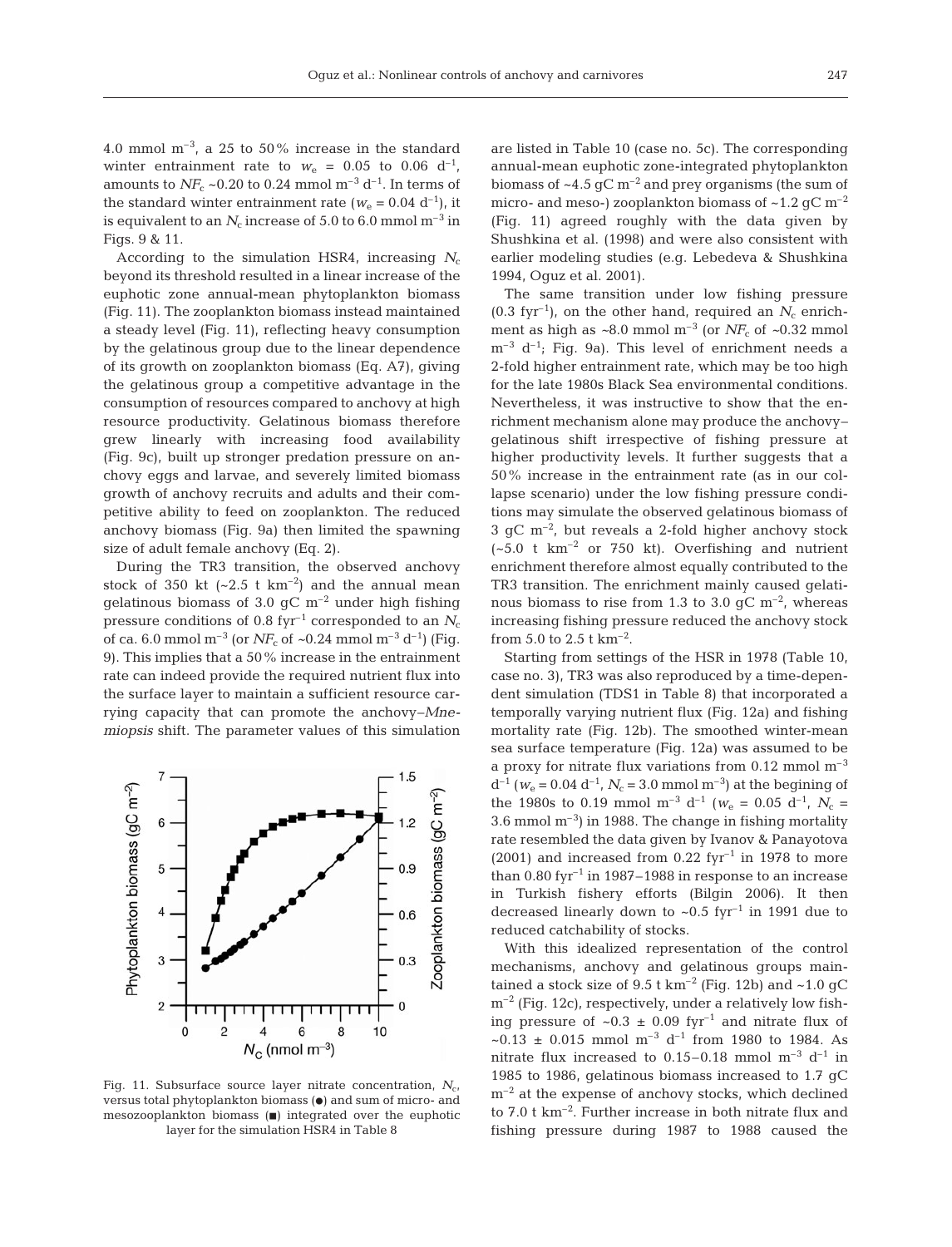

Fig. 12. Time series of (a) winter-mean (December to March) sea surface temperature (SST, dashed line) and its smoothed version ( $\triangle$ ), and prescribed nitrate flux, *NF*, ( $\blacksquare$ ) at the base of the euphotic layer; (b) prescribed fishing mortality rate (fyr<sup>-1</sup>; defined as in Fig. 10) (**+**), and observed (j) and (d) simulated anchovy stock (t km–2), (c) observed *Aurelia aurita* biomass (gray bars) and *Mnemiopsis leidyi* biomass during spring (black bars) and August –September (dotted bars), and simulated total annual mean qelatinous biomass  $(\blacksquare)$  for the simulation TDS1 in Table 8

anchovy–*Mnemiopsis* shift in 1989 as described above. We note that the nitrate flux necessary to trigger the shift in the time-dependent simulation was approximately 0.04 mmol  $m^{-3} d^{-1}$  less than its value found in our previous equilibrium analysis.

# **DISCUSSION AND CONCLUSIONS**

We employed a coupled LTL–anchovy model to understand the causes of 3 specific sharp changes in anchovy stocks and the interactions between anchovy and gelatinous carnivores during the critical period of radical ecosystem transformation from the late 1960s to the late 1980s in the Black Sea. The explicit representation of anchovy population and weight growth dynamics permitted a more accurate estimation of stock changes and gelatinous predation exclusively on anchovy eggs and larvae. Despite its simplicity, the anchovy model was able to simulate major features of life history characteristics within the limitations of the present study. The main focus of the present study was to explore how piscivorous and gelatinous predation pressures, fishing mortality, nutrient enrichment of the biologically productive layer due to simultaneous effects of eutrophication and climate-induced intensified vertical mixing, and related density-dependent processes controlled long-term behavior of the food web with a special emphasis on anchovy and gelatinous biomass variations.

# **Interpretation of results in terms of the intraguild predation (IGP) theory**

The simulations with various combinations of 4 control parameters surmised that the transition from the low to the moderate quasi-stable stock regime (TR1) was primarily controlled by the changes in  $m_1$  and  $N_c$ , that from the moderate to the high stock regime (TR2) by  $\kappa_{Z3}$  and  $N_c$ , and the backward transition (TR3) to the low stock regime by  $m_f$  and  $N_c$ . Each of these transition events was affected to a different extent by the nutrient enrichment process in addition to one of the other factors. The present section interprets the long-term development of anchovy (consumer) biomass relating to its resource and predator biomass, with of nutrient enrichment of the system used as a proxy for the resource carrying capacity.

Fig. 13 displays anchovy, gelatinous, total herbivore, and omnivore zooplankton biomass variations versus subsurface nitrate concentration  $(N_c)$  and nitrate flux  $(NF_c)$  as the system changed from low to higher production regimes over 2 decades. It provides a simplified view of the Black Sea anchovy–gelatinous interactions using 2 model solutions for the low and high fishing pressure conditions. On the *x*-axis, nitrate flux serves as a better measure of nutrient enrichment of the euphotic zone, particularly for the TR3 transition period because it was characterized by a constant *N*<sup>c</sup> and varying entrainment rate. On the other hand, the *N*<sup>c</sup> axis is easier for interpreting the TR1 and TR2 transitions since they were governed by the changing nutrient content that was supplied from the chemocline into the euphotic layer at a constant entrainment rate. Fig. 13 can be compared to similar figures used in other IGP models (Fig. 14a,b) that investigated the changes of 2 different intraguild system properties along a productivity gradient.

Consistent with the IGP models (e.g. Diehl & Feibel 2000, Mylius et al. 2001), Fig. 13 revealed 4 distinct regimes of the zooplankton–anchovy–gelatinous system. A low  $N_c$  range below 1.0 mmol  $m<sup>-3</sup>$  corresponded to the resource-only regime with very low productivity (denoted by R). Available nutrients in the euphotic zone sustained only a low zooplankton biomass (the sum of micro- and mesozooplankton) that was not able to support growth of the consumer and predator species. The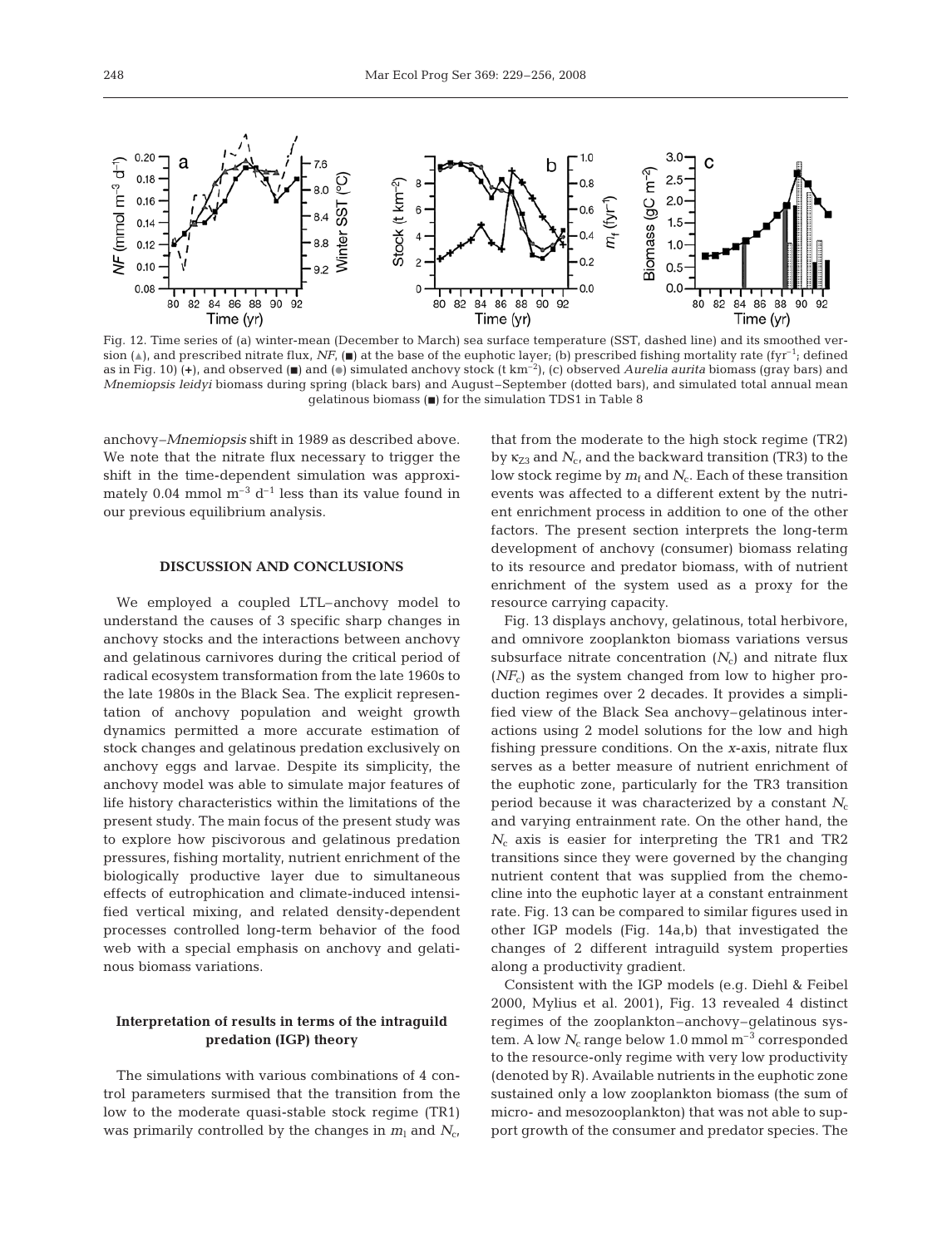

Fig. 13. Gelatinous (Gel) biomass  $(•, •)$ , exploitable anchovy (Anc) stock  $(A, A)$  and annual-mean total zooplankton (Zoo) biomass ( $\blacksquare$ ) versus subsurface nitrate concentration, *N<sub>c</sub>*, and nitrate flux, NF<sub>c</sub>. The black and gray symbols show, respectively, the simulation MSR2 (low fishing scenario) for low-to-moderate enrichment regime and the simulation HSR4 (high fishing scenario) for moderate-to-high enrichment regime listed in Table 8. Broken line with arrow represents the change of anchovy biomass from low to high fishing scenario simulations during enrichment of the system. R: resource (the sum of micro- and mesozooplankton), C: consumer (anchovy), P: predator (gelatinous zooplankton) biomass. The numbers in circles refer to the changes in anchovy stock due to (1) increase in  $m_l$ , (2) increase in  $N_c$ , and (3) leveling off due to increasing gelatinous predation, (4) decrease in anchovy stock due to gelatinous predation and competitive exclusion, (5) additional decrease due to overfishing, (6) the anchovy–*Mnemiopsis* shift due to higher enrichment at high fishing pressures, and (7) alternative anchovy– *Mnemiopsis* shift at low to moderate fishing pressures

range  $1.0 < N_c \leq 2.0$  mmol m<sup>-3</sup> represented the low productivity, zooplankton–anchovy regime of the early 1970s (denoted by RC). The gelatinous group was excluded from the system due to the competitive advantage of anchovy of consuming resources more effectively, set in the model by  $c_1 > r_{Z3}$  (Tables 4 & 6). As suggested by Holt & Polis (1997), this is a necessary con-

dition for the existence of omnivory at sufficiently high carrying capacity of an IGP system.

In the RC regime, 20% enrichment of the subsurface nitrate source layer together with weakening of the piscivore predation pressure to half of its pre-transition value promoted a 2-fold change in anchovy stock from the low regime (~300 kt) to the moderate regime (~700 kt) at the end of the 1960s (see Fig. 13, number 1). Each of these mechanisms contributed almost equally to the anchovy stock rise. The change would not have occured without the predation pressure change across its threshold range (Fig. 7). Once the predation pressure change initiated the transition, the enrichment effect made it stronger and easier, at a lower range of predation pressure changes, by compensating for slowed weight growth of early life stages with population increase and by favoring higher egg production. Increasing the nutrient enrichment level up to about 2.2 mmol  $m^{-3}$  with no change in predation pressure, or reducing predation pressure by an additional 50% with no enrichment, could also provide a similar stock increase (Figs. 7b & 9b). However, these alternatives imposed more stringent conditions compared to smaller but simultaneous changes in enrichment and piscivorous predation pressure.

Subsurface nitrate concentrations ranging between 2.0 and 4.0 mmol  $m^{-3}$  corresponded to the growing effect of intense eutrophication in the 1970s and 1980s (Fig. 2) and represented the lower range of the coexistence regime of anchovy and gelatinous species (denoted by  $RCP<sub>L</sub>$ ) in Fig. 13. In this regime, a further increase in food resources together with prevailing conditions of low predator and low-to-moderate fishing pressures supported a favorable weight growth at the individual level and density-dependent biomass growth at the population level, and resulted in a 2-fold change in anchovy stock during the late 1970s (see Fig. 13a, number 2). As the enrichment was building up, jellies started to coexist with anchovy at low biomass levels  $(<1.0$  gC m<sup>-2</sup>), but they did not exert a strong control on anchovy because of their competitive disadvantage of consuming prey at low carrying ca-

Fig. 14. (a) Equilibrium densities of resource, consumer, and predator groups versus resource carrying capacity reproduced from Fig. 1 in Diehl & Feibel (2000). (b) Population densities of resource, consumer and predator groups versus resource carrying capacity reproduced from Fig. 4 in Mylius et al. (2001)



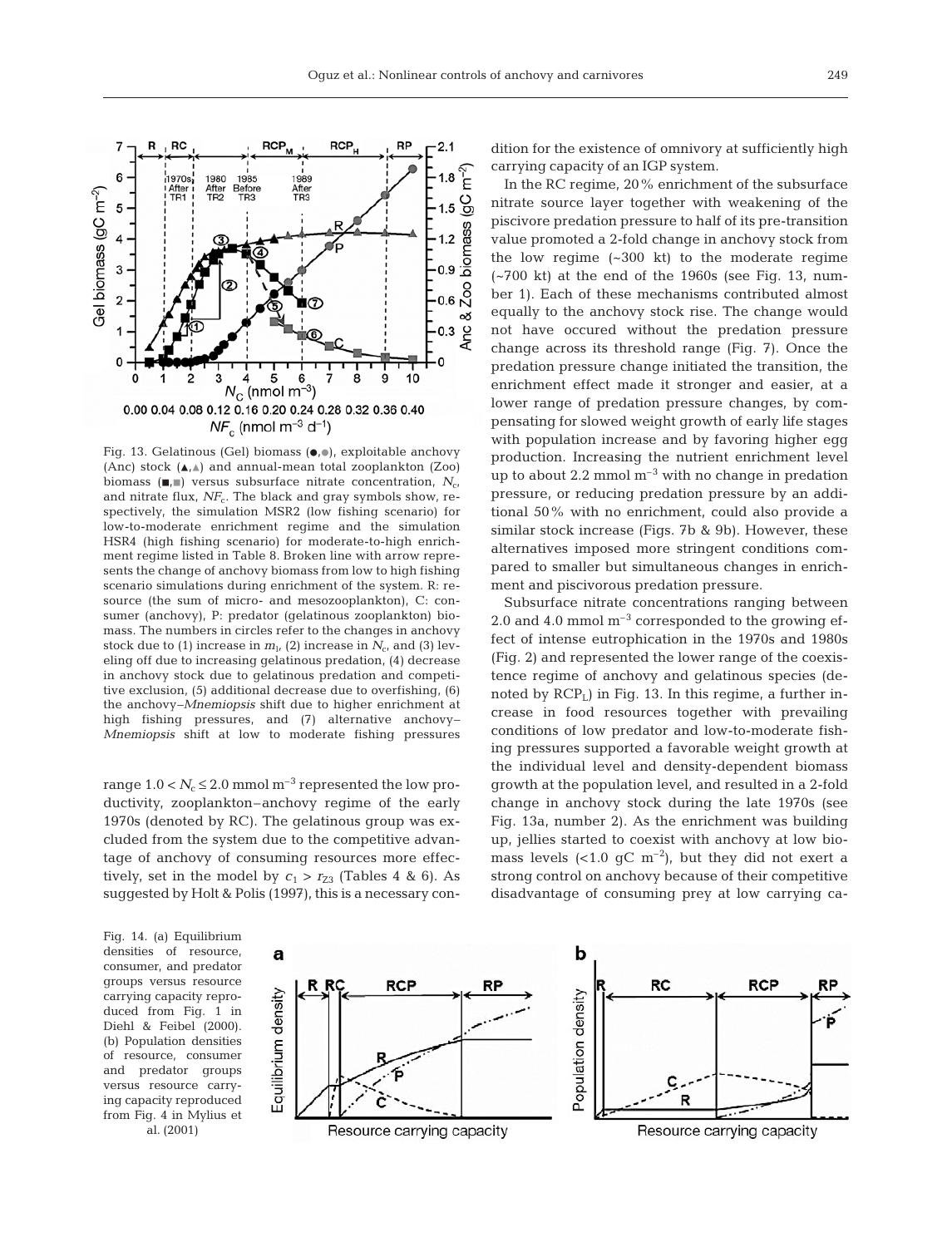pacity. The  $N_c$  range between 3.0 and 4.0 mmol  $m<sup>-3</sup>$  (or the nitrate flux range of  $N_{c}$  ca. 0.12 to 0.16 mmol m<sup>-3</sup>  $d^{-1}$ ) provided the optimum conditions for low gelatinous biomass (ca. 1.0  $\rm gC~m^{-2}$ ) and high anchovy stock (>1000 kt) that persisted during the first part of the 1980s (see Fig. 13, number 3).

The range  $0.16 < NF_c \leq 0.24$  mmol m<sup>-3</sup> d<sup>-1</sup> represented the moderate enrichment level of the coexistence regime (denoted by  $RCP_M$ ) and applied to the second part of the 1980s (see Fig. 13, number 4). Sustained higher nutrient flux into the euphotic layer during this period promoted more intense primary and secondary production (Fig. 11), which then gave rise to more efficient nutrient recycling in spring and summer months. The enhancement in food resources altered the food web dynamics in favor of gelatinous carnivores because of their ability to consume the shared resources more effectively than anchovy eggs and larvae at higher carrying capacity of the system. Their linear dependence of growth on resources resulted in biomass increases at a rate of  $0.9$  gC m<sup>-2</sup> per 0.04 mmol  $m^{-3}$  d<sup>-1</sup> nitrate flux. The gradually weakening rate of increase of the total annual-mean micro- and mesozooplankton biomass in the RC regime up to 0 in the  $RCP_M$ regime and afterwards indicate their high resource consumption. Eventually, the gelatinous group became the main consumer of zooplankton and reduced the availability of zooplankton for anchovy. In addition to competitive disadvantages and predation by the gelatinous group, adult anchovy were harvested at increasing proportions (see Fig. 13, number 5). As a result, anchovy stocks declined to  $\sim 300$  kt (see Fig. 13, number 6). Approximately 50% of the anchovy stock depletion was caused by competition with and predation by *Mnemiopsis*, and the remainder by increasing fishing pressure beyond its threshold of  $0.7$  fyr<sup>-1</sup>. The fishery served to speed up the collapse, rather than driving the shift between anchovy and *Mnemiopsis*. Under the same enrichment level, a *Mnemiopsis* biomass of  $\sim$ 3.0 gC m<sup>-2</sup> could coexist with moderate levels of anchovy stock (~500 to 700 kt) if the fishery was maintained around 0.3 to 0.5 fyr<sup>-1</sup> (see Fig. 13, number 7).

The higher range (0.24  $lt NF_c \leq 0.36$  mmol m<sup>-3</sup> d<sup>-1</sup>) of the coexistence regime  $(RCP_H)$  was characterized by a very low anchovy biomass (< 200 kt) and a further increase in gelatinous biomass of up to 6.0 gC  $\rm m^{-2}$ . It was followed by the predator-only regime (RP) at  $NF_c$  $≥0.36$  mmol m<sup>-3</sup> d<sup>-1</sup>, in which anchovy became extinct and gelatinous biomass invaded the system at high quantities. The latter 2 regimes were provided here for completeness and were not significant in terms of observed conditions in the Black Sea. The anchovy– *Mnemiopsis* transition event corresponded to moderate enrichment of the system shown by number 6 in Fig. 13.

Fig. 13 is similar to the equilibrium density structure of the tri-trophic level intraguild system analyzed by Diehl & Feibel (2000, hereafter referred to as DF; Fig. 14a). A common feature in both models were smooth transitions between the consumer-only and the predator-only states (or, more generally, the high consumer–low predator state and vice versa). These states were separated by a broad, transitional moderate enrichment domain in which both the consumer and the predator existed at different proportions. This structure signified a single equilibrium state of the system, i.e. the system attained only 1 possible state for any value of the carrying capacity. The forward and backward transitions between the alternate states occur along the same trajectory under the same environmental conditions or along a different trajectory if the conditions change.

In contrast, the tri-trophic level model given by Mylius et al. (2001; hereafter referred to as MKRP model) described a different structure. The consumer (predator) population density decreased (increased) only slightly over a broader range of the carrying capacity in the high consumer–low predator state and became extinct abruptly at the threshold of low consumer–high predator state (Fig. 14b). When the system was initially in the low consumer–high predator state, a similar discontinuous transition to the other state occured at a different (lower) threshold of the carrying capacity. The system thus possessed 2 alternative states for a certain range of the carrying capacity and multiple equilibria. For such systems, transitions are constrained by more severe threshold conditions, and they can occur only at particular threshold values of the carrying capacity, in contrast to a broader transition zone for a system in single equilibrium state. Thus, the sytems in single and multiple equilibria possess 2 contrasting biomass/population density structures at moderate carrying capacities (see Fig. 14).

According to our model results, an anchovy stock of ~300 kt was not too low, and ~3 gC  $\mathrm{m}^\mathrm{-2}$  gelatinous biomass was not too high to consider the anchovy–*Mnemiopsis* transition a true regime shift of the system to the low anchovy–high gelatinous alternate stable state. It instead appears to be a sporadic event within the transitional coexistence domain. According to observations by Shiganova & Bulgakova (2000), the anchovy–*Mnemiopsis* system remained in the transitional domain at different biomass combinations during the first half of the 1990s and then moved gradually back to the former (high anchovy–low gelatinous) stable state once strong cooling- and wind-induced mixing became no longer effective, subsurface nitrate concentration started to decline due to a decrease of eutrophication, and fishing pressure was at moderate levels during the second half of the 1990s (Oguz & Gilbert 2007). The system even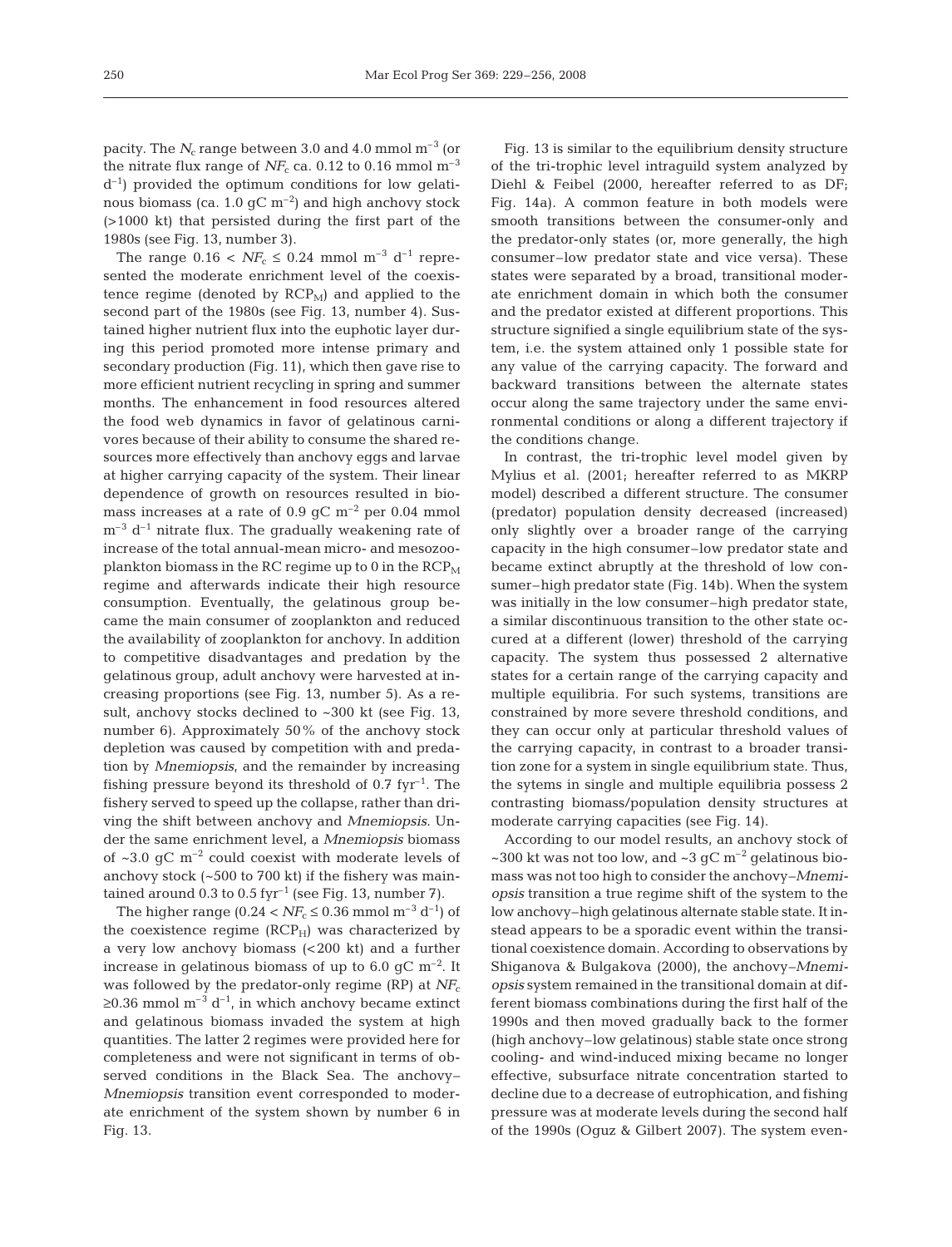tually stabilized in this state following the settlement of *Beroe ovata*, a predator of *Mnemiopsis*, into the Black Sea at the end of the 1990s.

We note that the anchovy biomass changes shown in Fig. 13 may also be interpreted in terms of the conceptual model of wasp-waist control of small pelagics (Bakun 2006; Fig. 4). The  $RCP<sub>L</sub>$  domain of enrichment corresponds to Bakun's so-called 'breakout region' of high anchovy biomass at low mortalities. The  $RCP<sub>H</sub>$ and RP domains represent the 'predator pit' of low anchovy biomass at high mortalities. The  $RCP<sub>M</sub>$  corresponds to the transitional domain between the 'breakout region' and the 'predator pit.'

Van de Wolfshaar et al. (2006) introduced size-structured populations of consumer and predator species, as well as their size-dependent foraging and fooddependent growth capacities. They noted that a more detailed representation of population and weight growth dynamics of consumer and predator species decreased the likelihood of their coexistence and allowed the predator to invade the coexistence regime and to exclude the consumer at lower carrying capacities. However, it is not clear how the model results of van de Wolfshaar et al. (2006) apply to the Black Sea, because the model is based on interactions between fish species with very different life cycle characteristics. Instead, it may be more appropriate to extend our model by explicitly incorporating selective consumption of different zooplankton species groups on the gelatinous and anchovy weight growth. However, these modifications are a major undertaking and require a rich empirical data set. Nevertheless, the main dynamics presented in this study should not change.

#### **Comparison of model results to observations**

The first transition of anchovy stock (TR1) at the end of the 1960s was caused by both direct and densitydependent effects of weakening piscivore predation pressure and slight enrichment of the basin during the early eutrophication phase. Density-dependent mechanisms made the anchovy stock response to predation losses was highly nonlinear decreasing predation pressure values. Even a 2-fold higher anchovy stock change could be possible for a slightly higher predation pressure loss. Accumulation of nutrients in the chemocline during the next decade due to the increasing effects of eutrophication caused the subsequent stock rise (TR2) at the end of the 1970s. The high stock regime (>1000 kt) and maximum sustainable catch of ~500 kt were maintained during the first part of the 1980s at a fishing pressure range of 0.6 to 0.7 fyr<sup>-1</sup> (= 1.30 to 1.52  $yr^{-1}$ ) as observed along the Turkish coast (Bilgin 2006).

The second half of the 1980s saw very interesting ecological changes. Concurrently with the eutrophication-induced nutrient accumulation in the chemocline, the Black Sea experienced 2 subsequent key phenomena during the mid-1980s. One was the acclimation of *Mnemiopsis* to local conditions and its spreading throughout the basin following its introduction during the early 1980s. The second was the change in regional climate to a severe winter mode in 1985.

In the model, the effect of climate change was limited to the strengthening of vertical mixing in the water column, providing higher nutrient flux into the euphotic layer and subsequently leading to a higher resource carrying capacity. The change in basin-averaged Mayto-November phytoplankton biomass roughly from 15 to 20  $\mu$  m<sup>-2</sup> and annual-mean zooplankton biomass from 7 to 15  $\rm g$  m<sup>-2</sup> during the second half of the 1980s may likely reflect the effect of this mechanism (see Fig. 3a,b in Oguz & Gilbert 2007). The high plankton productivity partly compensated for the excessive anchovy harvesting and the density-dependent negative effects of colder water temperatures on anchovy weight growth. More importantly, the major part of the enhanced resource production was used to support the growth of the gelatinous population. At high food concentrations, the growth and reproductive advantage of *Mnemiopsis* with respect to *Aurelia* and their food consumption advantage relative to anchovy gave them an opportunity to grow disproportionately without reaching saturation. Their increasing predation pressure on anchovy eggs and larvae reduced anchovy recruitment biomass and weakened the competitive ability of anchovy against *Mnemiopsis*. These mechanisms, together with high anchovy harvesting, inevitably caused recruitment failure, and the stock collapsed to about 300 kt within 2 yr. Observational evidence of recruitment failure 1 yr before the collapse was provided by Gücü (2002).

Some investigators (e.g. Vinogradov et al. 1996, Lisovenko et al. 1997, Gordina et al. 1998, Shiganova & Bulgakova 2000, Kideys 2002, Schulman & Yuneva 2002) qualitatively related the anchovy collapse to (1) excessive consumption of eggs and larvae by *Mnemiopsis,* (2) diversion of food resourses to *Mnemiopsis,* (3) selective feeding of *Mnemiopsis* on small copepods and shift of anchovy larval diet to low-calorie food (Cladocera, Cirripedia, Ostracoda, and Bivalvia) and thus less efficient anchovy weight growth. According to the simulations, among the factors listed above, the first hypothesis does not seem to be very critical for the anchovy collapse. About  $0.5$  t km<sup>-2</sup> annual loss of anchovy biomass due to consumption of anchovy eggs and larvae by *Mnemiopsis* in our model corresponded to 20% of the loss due to harvesting. In terms of stock, the role of predation may not be as crucial, but the loss of eggs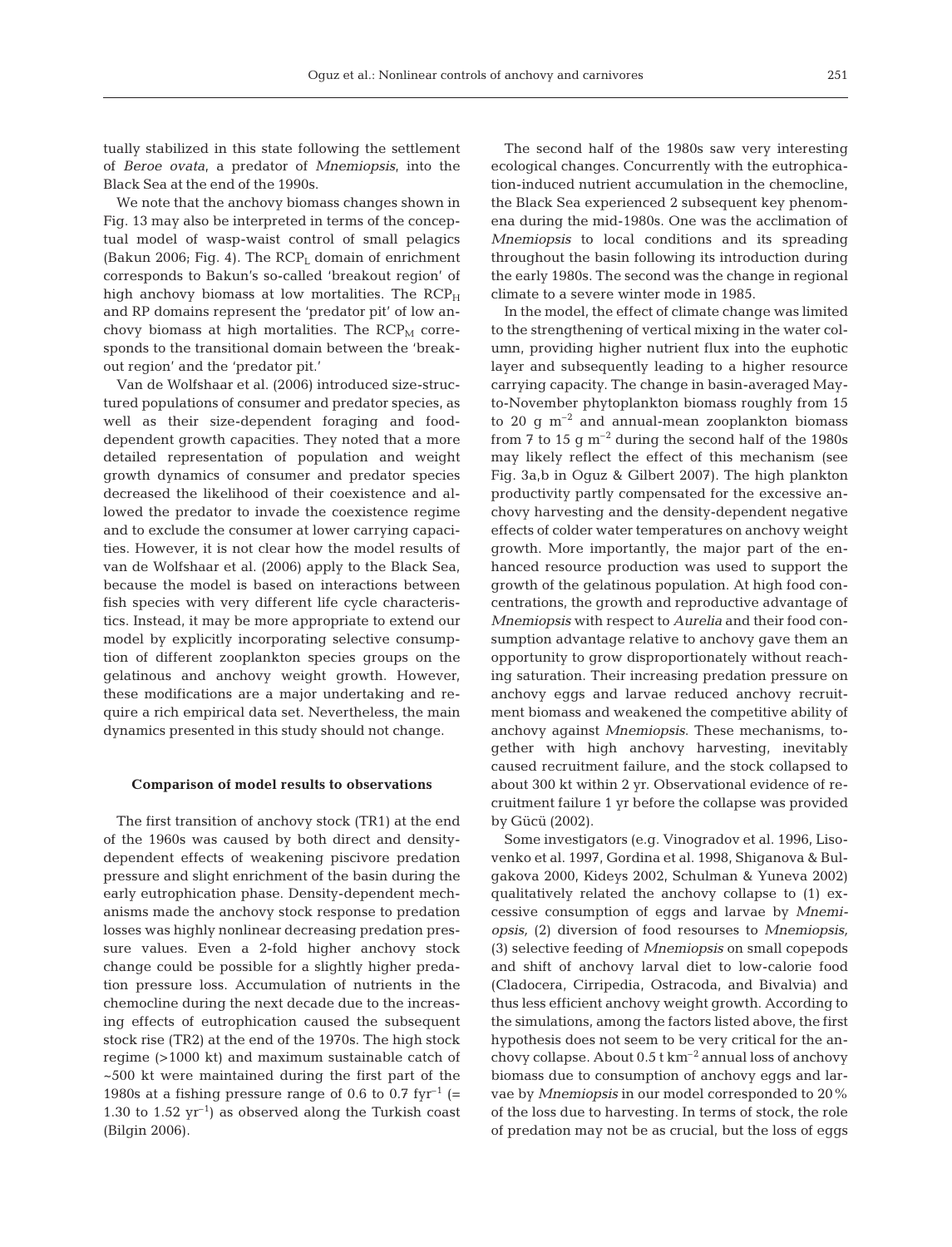and larvae was critical in terms of recruitment failure. On the other hand, our model did not incorporate selective feeding by *Mnemiopsis* and anchovy on zooplankton species. We therefore cannot assess the contribution of the third hypothesis. Under the present model setting, as described above, our results showed that the second hypothesis (i.e. diversion of enhanced food resources to *Mnemiopsis)* accounted for 50% of the anchovy loss and the other half came from overfishing. Nonlinear coupling of these 2 independent processes amplified the collapse, although neither would be able to individually impose such a severe stock change. Observational support for the increased variability of exploited fish stocks due to the nonlinearly amplifying effects of fishing pressure and environmental noise (which in our case is the eutrophication and climateinduced increase in gelatinous predation pressure) has been documented for the southern sector of the California ecosystem (Anderson et al. 2008).

The trend of *Mnemiopsis* population growth following its settlement into the Black Sea is not precisely known due to the lack of observations during the critical period of the mid-1980s. In our model, its sudden outburst in 1988–1989 was solely related to climateinduced resource enhancement during the cold climate regime of 1985 to 1987. According to our results, gelatinous species (either *Aurelia* or *Mnemiopsis)* would not be able to rise above 1.0 to 1.5  $qC$  m<sup>-2</sup> under the prevailing conditions of eutrophication without the climate-induced enhancement of resource productivity. Anchovy would then be able to maintain a moderate stock regime (between 500 and 700 kt) even in the case of intense fishery (0.8 fyr<sup>-1</sup> or 1.75 yr<sup>-1</sup>). Our results therefore do not support the view that eutrophication was the main mechanism that drove the *Mnemiopsis* population outburst in the Black Sea. Rather, it pre-conditioned the system to high resource availability under intensified mixing.

Physiological adaptations to relatively cold winter and spring surface waters (Purcell 2005) and behavioral adaptations to local feeding conditions may also be responsible for the delay in active reproduction and growth, and ultimately the population outburst of *Mnemiopsis*, to the following relatively warm phase in 1989 to 1991. Observations along the northeastern Black Sea (Shiganova et al. 2001, Vinogradov et al. 2005) showed a 5-fold decrease in *Mnemiopsis* biomass during the cold summers of 1992, 1993, and 2003 compared to other years. Shiganova et al. (2001) reported low spring and late-summer production due to low adult overwintering survival rates under severe winter conditions. A more precise formulation of temperature-dependent reproduction and growth characteristics of *Mnemiopsis*, together with interannual changes of the euphotic layer temperature structure,

may allow the present model to examine their growth strategy.

Our study did not explicitly incorporate interannual changes in water temperature and turbulence characteristics on anchovy population and weight growth dynamics. For example, an almost 2.0°C decrease in the winter SST, which coincided with the general declining trend of the anchovy stock during the 1980s, may have physiologically slowed down the anchovy weight growth and indirectly reduced the year-class strength (e.g. Ottersen et al. 2001, Attrill & Power 2002, MacKenzie & Koster 2004). When low winter temperatures of the mixed layer extended into summer months, maximum egg production may have been delayed, resulting in a shorter spawning period, less prey availability, and thus smaller fish weight and length (e.g. Watanabe &Yatsu 2004). This was indeed the case in June 1991 during a survey of eggs and larvae, when the water temperature observed in the upper 5 m was 1.5 to 2.0°C less than the long-term average (Niermann et al. 1994). Similarly, a cooling of approximately 1.5°C in winter temperature during the first half of the 1970s may have counter-balanced the effect of increasing eutrophication-induced productivity and thus may have contributed to the quasi-stability of the moderate stock regime. Conversely, a rise of approximately 1.0 to 1.2°C in winter SST during 1964 to 1970 and 1976 to 1981, respectively (Fig. 1), may have supported the anchovy stock transitions TR1 and TR2.

The role of turbulence on fish stock changes is a more complex issue. It may have an overall positive or negative effect on fish feeding, depending on its intensity and predator-prey behaviors (Megrey & Hinckley 2001). Its beneficial effect was suggested to be the enhancement of encounter rates by means of a turbulence-avoidance strategy in juveniles and adult fishes (Franks 2001); a similar mechanism was also emphasized for the Black Sea small pelagics and gelatinous species by Shushkina et al. (1998). The detrimental effect of turbulence was related to reductions in pursuit success and capture ability of encountered prey and the production of new prey, and dispersion of patches of existing prey (Wroblewski 1984, MacKenzie & Kiorboe 2000) particularly under highly turbulent conditions. On the basis of these studies, the role of turbulence may be particularly critical to the survival and growth of juvenile and adult anchovy and gelatinous species during highly turbulent winter conditions with limited prey availability. The same may also apply, to a certain extent, to larval stages of anchovy in summer months, because the relatively cold water of the subthermocline layer and strong temperature stratification may prevent them from moving from the surface mixed layer into the turbulence-free zone of the water column. Studying density-dependent impacts of these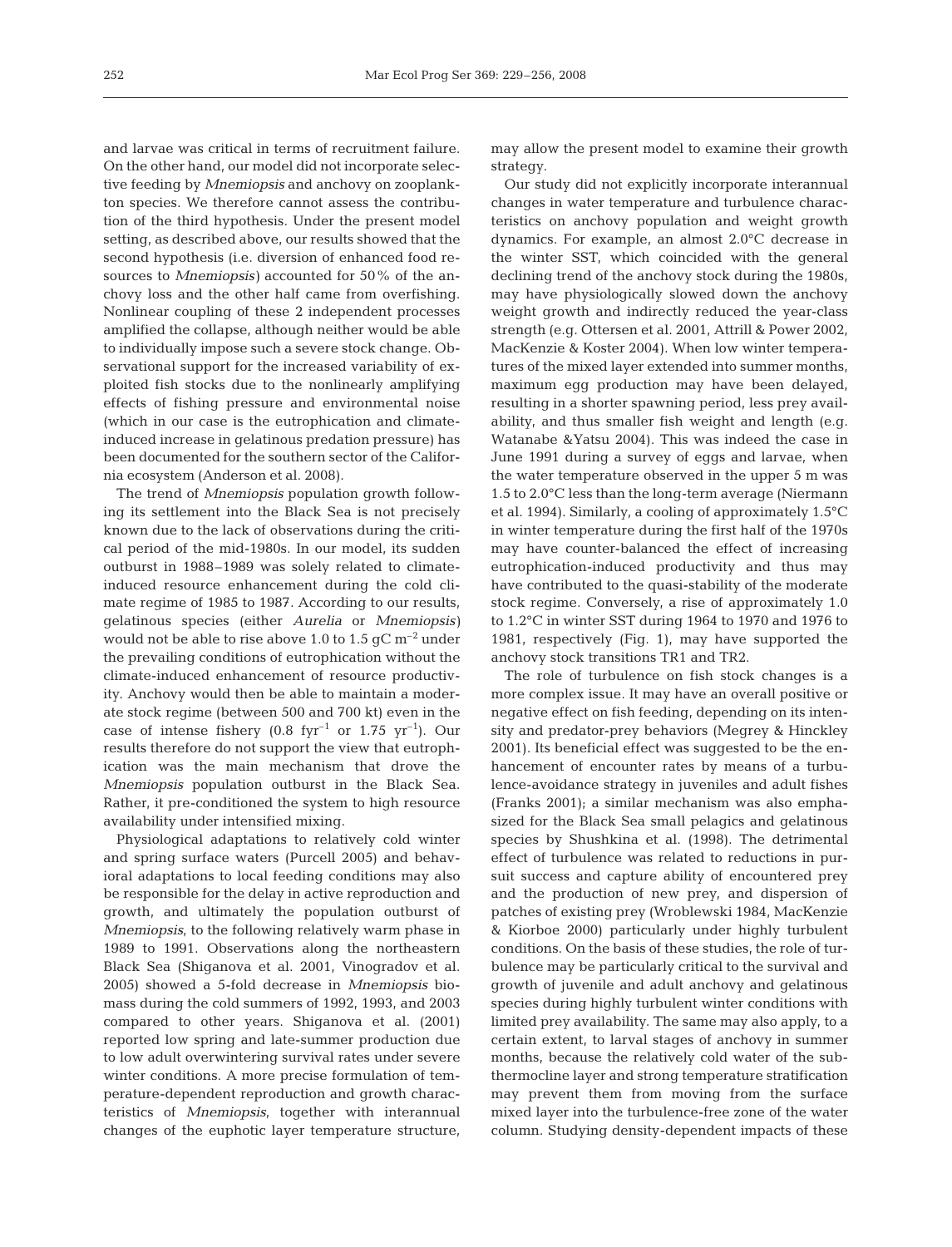changes and of anchovy–gelatinous interactions is not a straightforward task. It requires extension of the model by incorporating detailed mixed layer and entrainment dynamics, parameterization of turbulence, and temperature effects on encounter, ingestion, and growth rates of anchovy populations.

*Acknowledgements*. This study is a contribution to EU 6th Framework projects SESAME (contract no. 036949-2) and ETC/Water (Contract no. EEA/ADS/06/001-Water), Turkish Scientific and Technological Research Council Project 104Y289, NATO-CLG Project 982453, and the Black Mode Project of the Marie-Curie Intra-European Fellowship Programme (to B.S.). We thank the anonymous reviewers for their helpful comments and suggestions.

#### LITERATURE CITED

Alheit J (1989) Comparative spawning biology of anchovies, sardines, and sprats. Rapp Cons Int Explot Mer 191:7–14

- ▶ Anderson CNK, Hsieh CH, Sandin SA, Hewitt R and others (2008) Why fishing magnifies fluctuations in fish abundance. Nature 452:835–839
- ► Attrill MJ, Power M (2002) Climatic influence on a marine fish assemblage. Nature 417:275–278
- Bakun A (2006) *Wasp-waist* populations and marine ecosystem dynamics: Navigating the '*predator pit*' topographies. Prog Oceanogr 68:271–288
- ► Basilone G, Guisande C, Patti B, Mazzola S and others (2006) Effect of habitat conditions on reproduction of the European anchovy (*Engraulis encrasicolus)* in the Strait of Sicily. Fish Oceanogr 15:271–280
- ► Berdnikov SV, Selyutin VV, Vasilchenko VV, Caddy JF (1999) Trophodynamic model of the Black and Azov Sea pelagic ecosystem: consequences of the comb jelly, *Mnemiopsis leidyi*, invasion. Fish Res 42:261–289
	- Bilgin S (2006) Evaluation of the fishery biology of anchovy *Engraulis encrasicolus* along the Turkish Black Sea coast during 1985–2005. Erciyes Univ Fen Bilimleri Enstitüsü Dergisi 22:213–222 (in Turkish)
- ► Bilio M, Niermann U (2004) Is the comb jelly really to blame for it all? *Mnemiopsis leidyi* and the ecological concerns about the Caspian Sea. Mar Ecol Prog Ser 269:173–183
	- Bulgakova YV (1996) Feeding in the Black Sea anchovy: diet composition, feeding behaviour, feeding periodicity and daily rations. Sci Mar 60(Suppl 2):283–284
- ► Castro LR, Cowen RK (1991) Environmental factors affecting the early life history of bay anchovy *Anchoa mitchilli* in Great South Bay, New Yok. Mar Ecol Prog Ser 76: 235–247
	- Cokacar T, Oguz T, Kubilay N (2003) Interannual variability of the early summer coccolithophore blooms in the Black Sea: impacts of anthropogenic and climatic factors. Deep-Sea Res I 51:1017–1031
- Cowan JH Jr, Houde ED, Rose KA (1996) Size-dependent vul-➤ nerability of marine fish larvae to predation: an individualbased numerical experiment. ICES J Mar Sci 53:23–37
- ► Daskalov GM (2002) Overfishing drives a trophic cascade in the Black Sea. Mar Ecol Prog Ser 225:53–63
- ▶ Daskalov GM (2003) Long-term changes in fish abundance and environmental indices in the Black Sea. Mar Ecol Prog Ser 255:259–270
- ▶ Diehl S, Feibel M (2000) Effects of enrichment on three-level food chains with omnivory. Am Nat 155:200–216
- climate-induced changes on long-term anchovy stock Dulcic J (1997) Growth of anchovy *Engraulis encrasicolus* (L.), ➤ larvae in the North Adriatic Sea. Fish Res 31:189–195
	- Finenko GA, Abolmasova GI, Romanova ZA (1995) Feeding, respiration, and growth of the ctenophore *Mnemiopsis mccradyi* in relation to grazing conditions. Russ J Mar Biol 21:283–287
	- Franks PJS (2001) Turbulence avoidance: an alternate explanation for turbulence-enhanced ingestion rates in the field. Limnol Oceanogr 46:959–963
	- ► Fulton EA, Smith ADM, Johnson CR (2003) Mortality and predation in ecosystem models: Is it important how these are expressed? Ecol Model 169:157–178
	- ► Funamoto T, Aoki I, Wada Y (2004) Reproductive characteristics of Japanese anchovy, *Engraulis japonicus*, in two bays of Japan. Fish Res 70:71–81
		- Garcia A, Palomera I (1996) Anchovy early life history and its relation to its surrounding environment in the Western Mediterranean basin. Sci Mar 60 (Suppl 2):155–166
		- García-Lafuente J, García A, Mazzola S, Quintanilla L, Delgado A, Cuttita A, Patti B (2002) Hydrographic phenomena influencing early life stages of the Sicilian Channel anchovy. Fish Oceanogr 11:31–44
		- Gordina AD, Niermann U, Kideys AE, Subbotin AA, Artyomov YG, Bingel F (1998) State of summer ichtyoplankton of the Black Sea. In: Ivanov LI, Oguz T (eds) Ecosystem modeling as a management tool for the Black Sea, Vol 1. Kluwer Academic Publishers, Dordrecht, p 367–378
	- ► Grégoire M, Lacroix G (2003) Exchange processes and nitrogen cycling on the shelf and continental slope of the Black Sea basin. Glob Biogeochem Cycles 17:1073
	- ► Grégoire M, Soetaert K, Nezlin N, Kostianoy A (2004) Modeling the nitrogen cycling and plankton productivity in the Black Sea using a three-dimensional interdisciplinary model. J Geophys Res 109:C05007
	- ► Gücü AC (2002) Can overfishing be responsible for the successful establishment of *Mnemiopsis leidyi* in the Black Sea? Estuar Coast Shelf Sci 54:439–451
	- ► Hart DR (2002) Intraguild predation, invertebrate predators, and trophic cascades in lake food webs. J Theor Biol 218: 111–128
	- ► Holt RD, Polis GA (1997) A theoretical framework for intraguild predation. Am Nat 149:745–764
		- Ivanov L, Beverton RJH (1985) The fishery resources of the Mediterranean. Part 2: Black Sea. GFCM Studies and Reviews 60, FAO, Rome
		- Ivanov L, Panayotova M (2001) Determination of the Black Sea anchovy stocks during the period 1968–1993 by Ivanov's combined method, Proc Inst Oceanol, Bulg Acad Sci 3:128–154
	- ► Kideys AE (2002) Fall and rise of the Black Sea ecosystem. Science 297:1482–1484
	- ► Kideys AE, Gordina AD, Bingel F, Niermann U (1999) The effect of environmental conditions on the distribution of eggs and larvae of anchovy (*Engraulis encrasicolus* L.) in the Black Sea. ICES J Mar Sci 56 (Suppl):58–64
	- ► Konovalov SK, Murray JW (2001) Variations in the chemistry of the Black Sea on a time scale of decades (1960–1995). J Mar Sys 31:217–243
	- ► Kremer P, Reeve MR (1989) Growth dynamics of a ctenophore (*Mnemiopsis)* in relation to variable food supply II: carbon budgets and growth model. J Plankton Res 11:553–574
	- ► Kuijper LDJ, Kooi BW, Zonneveld C, Kooijman SALM (2003) Omnivory and food web dynamics. Ecol Model 163:19–32
	- ► Lancelot C, Staneva J, Van Eeckhout D, Beckers JM, Stanev E (2002) Modeling the impact of the human forcing on the ecological functioning of the northwestern Black Sea. Estuar Coast Shelf Sci 54:473–500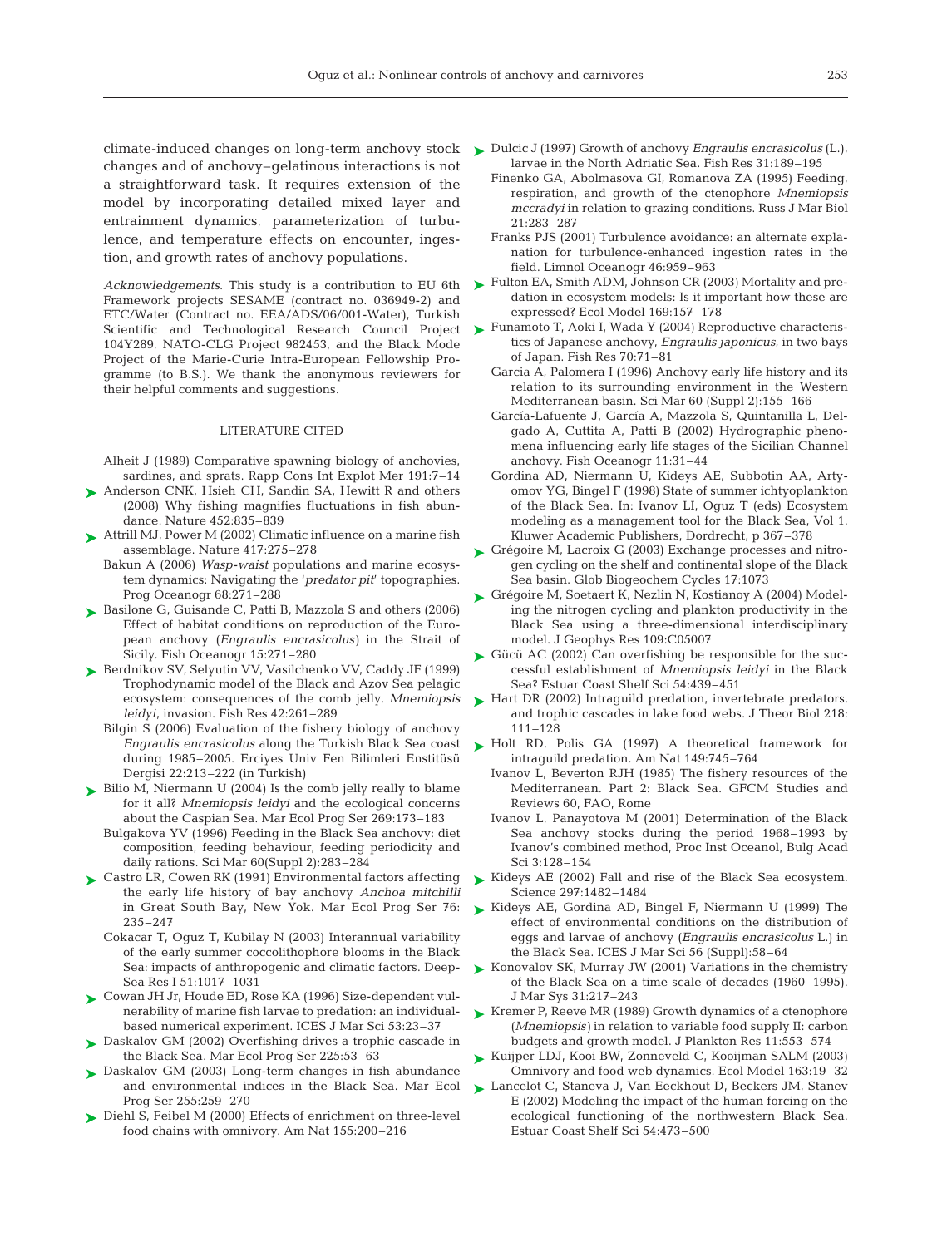- Lebedeva LP, Shushkina EA (1994) The model investigation of the Black Sea plankton community caused by *Mnemiopsis.* Oceanology (Mosc) 34:79–87
- Lisovenko LA, Andrianov DP (1996) Reproductive biology of anchovy (*Engraulis encrasicolus ponticus* Alexandrov 1927) in the Black Sea. Sci Mar 60(Suppl):209–218
- Lisovenko LA, Andrianov DP, Bulgakova YV (1997) Reproductive ecology of the Black Sea anchovy *Engraulis encrasicolus ponticus* II: quantitative parameters of spawning. J Ichthyol 37:639–646
- ► Lucas CH (2001) Reproduction and life history strategies of the common jellyfish, *Aurelia aurita,* in relation to its ambient environment. Hydrobiologia 451:229–246
- Luo J, Brandt SB (1993) Bay anchovy *Anchoa mitchilli* pro-➤ duction and consumption in mid-Chesapeake Bay based on a bioenergetic model and acoustic measures of fish abundance. Mar Ecol Prog Ser 98:223–236
	- MacKenzie BR, Kiorboe T (2000) Larval fish feeding and turbulence: a case for the downside. Limnol Oceanogr 45:  $1 - 10$
- ► MacKenzie BR, Koster FW (2004) Fish production and climate sprat in the Baltic Sea. Ecology 85:784–794
- ► Martindale MQ (1987) Larval reproduction in the ctenophore *Mnemiopsis mccradyi* (order Lobata). Mar Biol 94:409–414
- ► McDermot D, Rose KA (2000) An individual-based model of lake fish communities: application to piscivore stocking in Lake Mendota. Ecol Model 125:67–102
- ► Megrey BA, Hinckley S (2001) Effect of turbulence on feeding of larval fishes: a sensitivity analysis using an individualbased model. ICES J Mar Sci 58:1015–1029
- ▶ Megrey BA, Rose KA, Klumb RA, Hay DE, Werner FE, Eslinger DL, Smith SL (2007) A bioenergetic-based population dynamics model of pacific herring (*Clupea harengus pallasi)* coupled to a lower trophic level nutrientplankton-zooplankton model: description, calibration, and sensitivy analysis. Ecol Model 202:144–164
	- Mikaelyan AS (1997) Long-term variability of phytoplankton communities in open Black Sea in relation to environmental changes. In: Ozsoy E, Mikaelyan AS (eds) Sensitivity to change: Black Sea, Baltic Sea and North Sea. NATO-ASI Series, Environment, Vol 27, Kluwer Academic Publishers, Dordrecht, p 105–116
- ► Millan M (1999) Reproductive characteristics and condition status of anchovy *Engraulis encrasicolus* L. from the Bay of Cadiz (SW Spain). Fish Res 41:73–86
	- Monteiro RSO (2000) Fish growth modeling: growth of the European anchovy (*Engraulis encrasicolus)* in the Tagus estuary (Portugal). Thesis for Diploma Eruditionum Altarum, Universidad de las Palmas de Gran Canaria
- ► Mullon C, Freon P, Parada C, van der Lingen C, Huggett J (2003) From particles to individuals: modelling the early stages of anchovy (*Engraulis capensis/encrasicolus)* in the southern Benguela. Fish Oceanogr 12:396–406
- Mutlu E, Bingel F, Gücü AC, Melnikov VV, Niermann U, Ostr ➤ NA, Zaika VE (1994) Distribution of the new invader *Mnemiopsis* sp. and the resident *Aurelia aurita* and *Pleurobrachia pileus* populations in the Black Sea in the years 1991–1993. ICES J Mar Sci 51:407–421
- Mylius SD, Klumpers K, de Roos AM, Persson L (2001) Impact ➤ of intraguild predation and stage structure on simple communities along a productivity gradient. Am Nat 158: 259–276
- ▶ Niermann U, Bingel F, Gorban A, Gordina AD and others (1994) Distribution of anchovy eggs and larvae (*Engraulis encrasicolus* Cuv.) in the Black Sea in 1991–1992. ICES J Mar Sci 51:395–406
- ► North EW, Houde ED (2004) Distribution and transport of bay

anchovy (*Anchoa mitchilli*) eggs and larvae in Chesapeake Bay. Estuar Coast Shelf Sci 60:409–429

- Oguz T (2007) Nonlinear response of Black Sea pelagic fish stocks to over-exploitation. Mar Ecol Prog Ser 345: 211–228 ➤
- ► Oguz T, Gilbert D (2007) Abrupt transitions of the top-down controlled Black Sea pelagic ecosystem during 1960– 2000: evidence for regime shifts under strong fishery exploitation and nutrient enrichment modulated by climateinduced variations. Deep-Sea Res Part I 54:220–242
- ► Oguz T, Merico A (2006) Factors controlling the summer *Emiliania huxleyi* bloom in the Black Sea: a modeling study. J Mar Syst 59:173–188
- ► Oguz T, Malanotte-Rizzoli P, Ducklow HW (2001) Simulations of phytoplankton seasonal cycle with multi-level and multi-layer physical-ecosystem models: the Black Sea example. Ecol Model 144:295–314
- ► Oguz T, Dippner JW, Kaymaz Z (2006) Climatic regulation of the Black Sea hydro-meteorological and ecological properties at interannual-to-decadal time scales. J Mar Syst 60: 235–254
- ► Ottersen G, Planque B, Belgrano A, Post E, Reid PC, Stenseth NC (2001) Ecological effects of the North Atlantic Oscillation. Oecologia 128:1–14
- ► Palomera I, Olivar MP, Salat J, Sabates A, Coll M, Garcia A, Morales-Nin B (2007) Small pelagic fish in the NW Mediterranean Sea: an ecological view. Prog Oceanogr 74: 377–396
	- Panov BN, Chashchin AK (1990) Aspects of the water structure dynamics in the southern Black Sea as prerequisites for the formation of winter aggregations of Black Sea anchovy off the coast of Georgia. Oceanology (Mosc) 30:242–247
- ▶ Peck MA, Daewel U (2007) Physiologically based limits to food consumption, and individual-based modeling of foraging and growth of larval fishes. Mar Ecol Prog Ser 347: 171–183
	- Prodanov K, Mikhaylov K, Daskalov G, Maxim K and others (1997) Environmental management of fish resources in the Black Sea and their rational exploitation. GFCM Stud Rev 68:1–178
- ► Purcell JE (2005) Climate effects on formation of jellyfish and ctenophore blooms: a review. J Mar Biol Assoc UK 85: 461–476
- ► Purcell JE, Arai MN (2001) Interactions of pelagic cnidarians and ctenophores with fish: a review. Hydrobiologia 451: 27–44
- ▶ Purcell JE, Shiganova TA, Decker MB, Houde ED (2001) The ctenophore *Mnemiopsis* in native and exotic habitats: U.S. estuaries versus the Black Sea basin. Hydrobiologia 451: 145–176
- ▶ Revilla T (2002) Effects of intraguild predation on resource competition. J Theor Biol 214:49–62
	- Rilling GC, Houde ED (1999) Regional and temporal variability in growth and mortality of bay anchovy, *Anchoa mitchilli*, larvae in Chesapeake Bay. Fish Bull 97:555–569
- ▶ Rose KA, Cowan JH, Clark ME, Houde ED, Wang SB (1999) An individual-based model of bay anchovy population dynamics in the mesohaline region of Chesapeake Bay. Mar Ecol Prog Ser 185:113–132
	- Samsun O, Samsun N, Kalayci F, Bilgin S (2006) A study on recent variations in the population structure of European anchovy (*Engraulis encrasicolus* L., 1975) in the southern Black Sea. Ege Univ J Fish Aquat Sci 23:301–306
- ► Satilmis HH, Gordina AD, Bat L, Bircan R, Culha M, Akbulut M, Kideys AE (2003) Seasonal distribution of fish eggs and larvae off Sinop (the southern Black Sea) in 1999–2000. Acta Oecol 24:S275–S280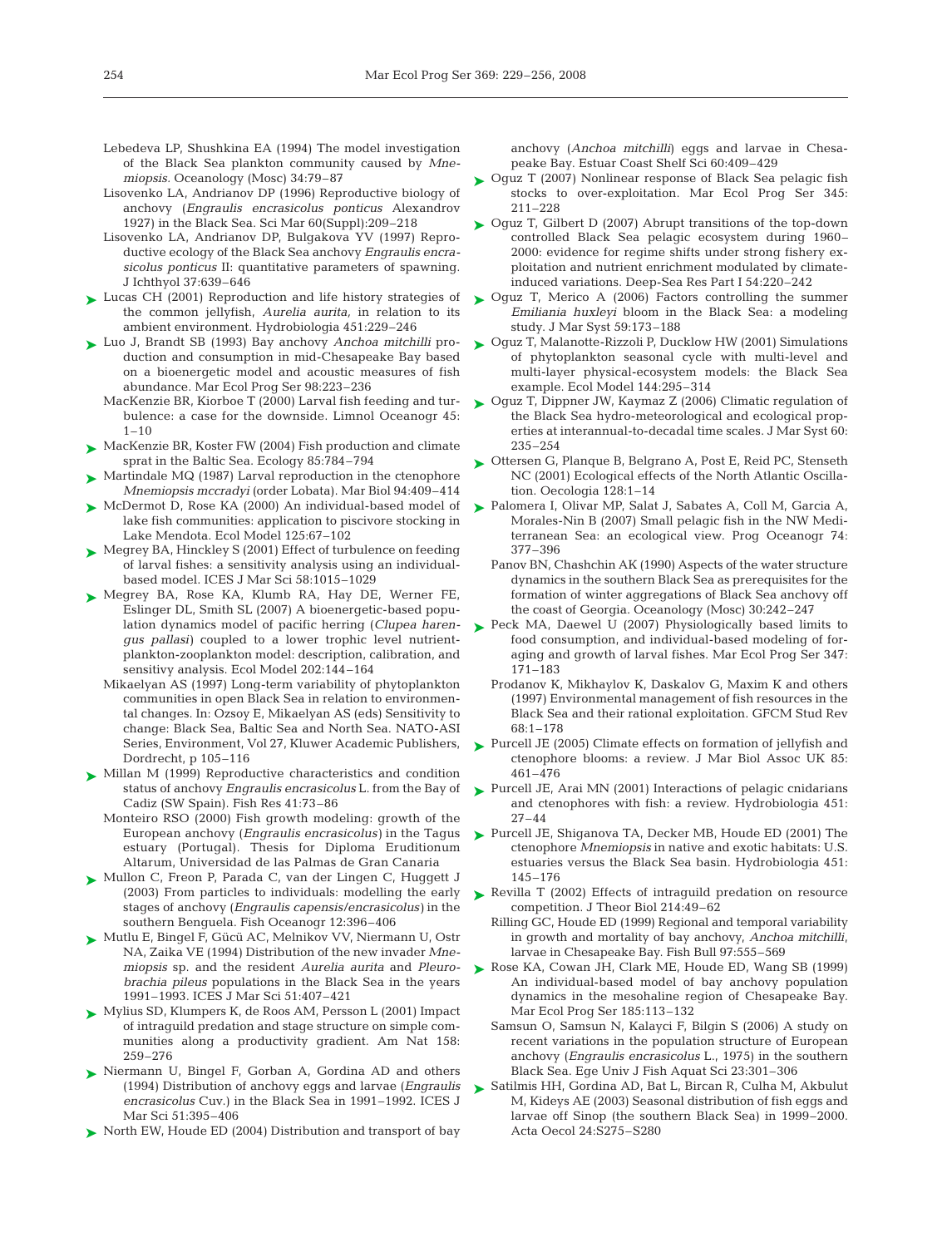- Schulman G, Yuneva TV (2002) Fishes as indicators of the Black Sea and Mediterranean ecosystems. In: Yilmaz EA, Salihoglu I, Mutlu E (eds) Oceanography of the eastern Mediterranean and Black Sea. Abstracts, 2nd Int Conf, Ankara
- ► Shiganova TA, Bulgakova YV (2000) Effects of gelatinous plankton on Black Sea and Sea of Azov fish and their food resources. ICES J Mar Sci 57:641–648
- Shiganova TA, Mirzoyan ZA, Studenikina EA, Volovik SP and ➤ others (2001) Population development of the invader ctenophore *Mnemiopsis leidyi* in the Black Sea and other seas of the Mediterranean basin. Mar Biol 139:431–445
	- Shushkina EA, Musayeva EI (1983) The role of jellyfish in the energy system of Black Sea plankton communities. Oceanology (Mosc) 23:92–96
	- Shushkina EA, Vinogradov ME, Lebedeva LP, Oguz T, Nezlin NP, Dyakonov VY, Anokhina LL (1998) Studies of structural parameters of planktonic communities of the open part of the Black Sea relevant to ecosystem modeling. In: Ivanov LI, Oguz T (eds) Ecosystem modeling as a management tool for the Black Sea, Vol 1. NATO Science Partnership Sub-ser 2, Vol 47. Kluwer Academic, Norwell, MA, p 311–326
- ► Somarakis S, Palomera I, Garcia A, Quintanilla L, Koutsikopoulos C, Uriarte A, Motos L (2004) Daily egg production of anchovy in European waters. ICES J Mar Sci 61: 944–958
	- Sorokin YI (2002) The Black Sea: ecology and oceanography. Backhuys Publishers, Leiden
- ► Tian Y, Akamine T, Suda M (2004) Modeling the influence of oceanic-climatic changes on the modelling of the dynamics of Pacific saury in the northwesterrn Pacific using a life cycle model. Fish Oceanogr 13(Suppl 1):125–137
	- Uckun D, Akalin S, Togulga M (2005) Investigations of the age and growth of anchovy (*Engraulis encrasicolus* L., 1958) in Izmir Bay. Ege Univ J Fish Aquat Sci 22:281–285
- ► van de Wolfshaar KE, de Ross AM, Persson L (2006) Sizedependent interactions inhibit coexistence in intraguild predation systems with life-history omnivory. Am Nat 168: 62–75
	- Vinogradov ME, Shushkina EA, Musaeva EI, Sorokin PY (1989) A newly acclimated species in the Black Sea: the ctenophore *Mnemiopsis leidyi* (Ctenophora: Lobata). Oceanology (Mosc) 29:220–224
	- Vinogradov ME, Shushkina EA, Bulgakova YV, Serobaba II (1996) The consumption of zooplankton by the comb jelly *Mnemiopsis leidyi* and pelagic fishes in the Black Sea. Oceanology (Mosc) 35:569–573
	- Vinogradov ME, Shushkina EA, Lukasheva TA (2005) Population dynamics of the ctenophores *Mnemiopsis leidyi* and *Boroe ovata* as a predator-prey system in the near-shore communities of the Black Sea. Oceanology (Mosc) 45 (Suppl 1):S161–S167
- ► Wang SB, Cowan JH, Rose KA, Houde ED (1997) Individualbased modeling of recruitment variability and biomass production of bay anchovy in mid-Chesapeake Bay. J Fish Biol 51(Suppl A):101–120
	- Watanabe C, Yatsu A (2004) Effects of density-dependence and sea surface temperature on interannual variation in length-at-age of chub mackerel (*Scomber japonicus)* in the Kuroshio-Oyashio area during 1970–1997. Fish Bull (Wash DC) 102:196–206
- Wroblewski JS (1984) Formulation of growth and mortality of larval northern anchovy in a turbulent feeding environment. Mar Ecol Prog Ser 20:13–22 ➤
- ► Zaitsev YP (1992) Recent changes in the trophic structure of the Black Sea. Fish Oceanogr 1:180–189
	- Zaitsev YP, Mamaev V (1997) Marine biological diversity in the Black Sea: a study of change and decline. GEF Black Sea Environmental Programme, United Nations Publications, Istanbul

**Appendix 1.** Explicit form of all terms used in the mathematical formulation of the LTL model

For each phytoplankton group  $(i = 1, 2, 3)$ , the growth in each layer  $(k = 1, 2)$  is defined by

$$
U_{i,k} = r_{\text{P}i} \times f_k(I_k) \times f_k(T_k) \times f_{i,k}(N_k) \times P_{i,k} \tag{A1}
$$

where  $r_{P_i}$  denotes the maximum specific growth rate at maximum temperature, and  $f_k(I)$ ,  $f_k(T)$ ,  $f_{ik}(N_k)$  are the limitation functions due to light, temperature, and nitrogen uptake, respectively. The nitrogen limitation function follows the Monod kinetics

$$
f_{i,k}(N_k) = N_k / (K_{Ni} + N_k)
$$
 (A2)

where  $K_N$  represents the half saturation constant for nitrate uptake (Table 1). The light limitation is represented by the tangent hyperbolic function

$$
f_k(I_k) = \tanh\left[a_{\rm I} < I_k > \right] \tag{A3}
$$

where the constant parameter  $a<sub>I</sub>$  signifies the slope of the P-I curve (Table 4), and  $\langle I_k \rangle$  is the mean photosynthetically available solar radiation in the layers. Assuming *I*(*z*) decays exponentially with depth compared to its surface value *I*<sup>s</sup> according to the extinction parameter  $k_e = k_w + k_c \times \Sigma P_i$  (Table 4),  $\langle I_k \rangle$ for the mixed and sub-thermocline layers is expressed by

$$
\langle I_1 \rangle = \frac{I_s}{k_e h_1} (1 - e^{-k_e h_1}) \quad \langle I_2 \rangle = \frac{I_s e^{-k_e h_1}}{k_e h_2} (1 - e^{-k_e h_2}) \quad (A4)
$$

The temperature limitation function for the phytoplankton growth is given by

$$
f_k(T_k) = Q_{10P}^{(T_k - T_{\text{max}})/T_{\text{Pref}}} \tag{A5}
$$

where we set  $T_{\text{max}} = 25^{\circ}\text{C}$ , and  $Q_{10P} = 1.5$ ,  $T_{\text{Pref}} = 15^{\circ}\text{C}$ (Table 4).

The grazing of phytoplankton by mesozooplankton  $(Z_1)$  and microzooplankton  $(Z_2)$  for each layer  $(k = 1, 2)$  is expressed in a Holling Type III functional form by

$$
G_{Z2,k}^{Pi} = r_{Z2} \frac{s_i P_{i,k}^2}{(K_{Z2}^2 + \sum_{i=1}^3 s_i P_{i,k}^2)} Z_{2,k}
$$
 (A6a)

$$
G_{Z1,k}^{Pi} = r_{Z1} \frac{s_i P_{i,k}^2}{(K_{Z1}^2 + s_4 Z_{2,k}^2 + \sum_{i=1}^3 s_i P_{i,k}^2)} Z_{1,k}
$$
 (A6b)

where  $r_Z$  and  $K_Z$ , respectively, denote the maximum grazing rate and half saturation constant of phytoplankton biomass at which zooplankton grazing attains half of its maxium value (Table  $2$ ), and  $s_i$  is the food preference coefficient (Table 3) of prey type *i* to zooplankton type *j*. Mesozooplankton grazing on microzooplankton is given by